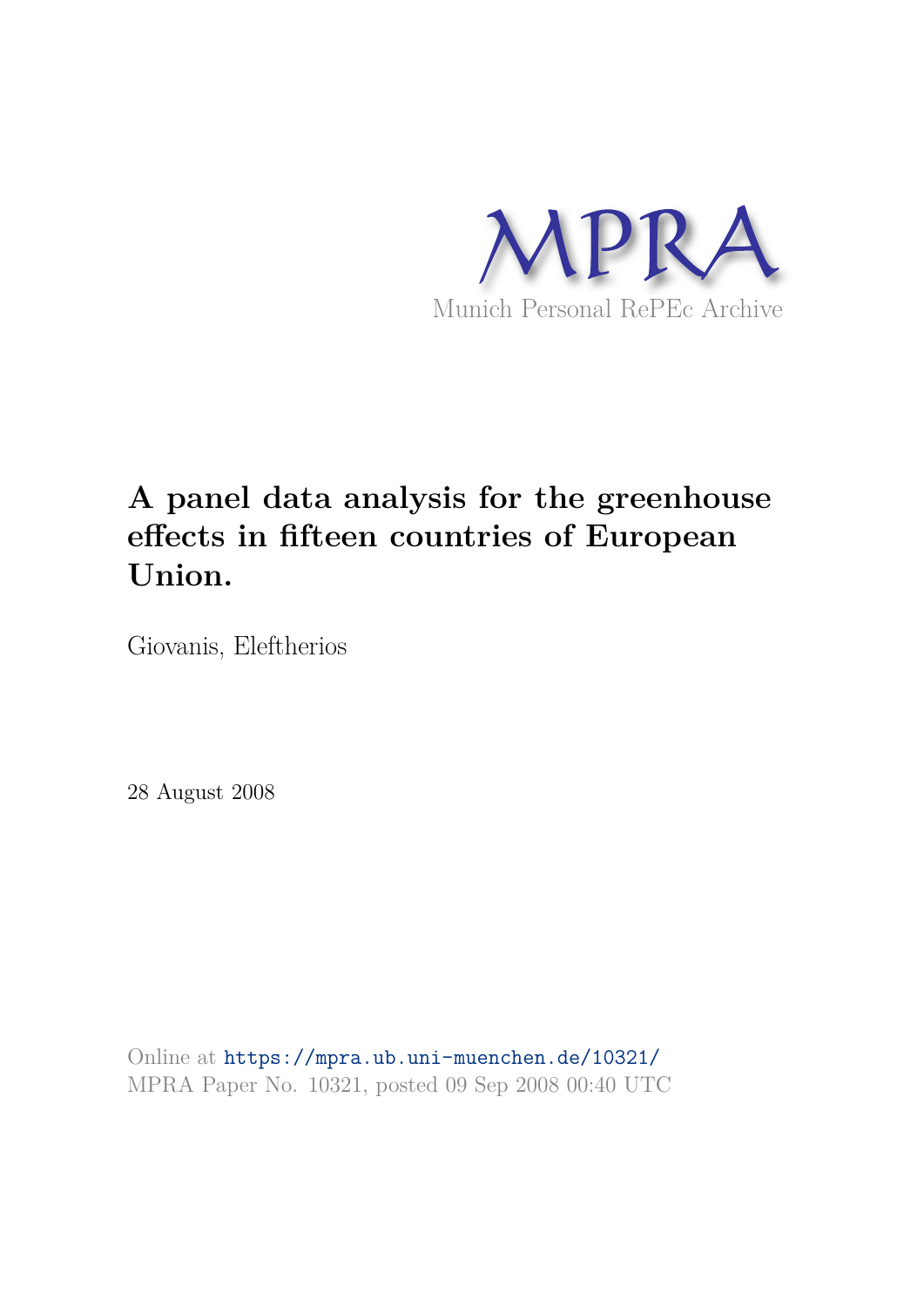## A panel data analysis for the greenhouse effects in fifteen countries of **European Union.**

## Eleftherios Giovanis

## Abstract

This paper examines how some factors affect the greenhouse effect of fifteen countries in European Union with fixed and random effects, while we also investigate the case of the Arch effects presentation. Finally we estimate a neural network model to examine how all the factors affect the greenhouse effect and we compare the forecasting performance with that of fixed or random panel data estimation.

Keywords fixed and random effects, ARCH panel effects, panel unit root, cointegration, vector autoregressive models, vector error correction, principal components, neural networks

## **Introduction**

Greenhouse effect is the increase in the temperature that Earth faces and experiences, because certain gases in the atmosphere trap the energy from the sun. These gases are called greenhouse gases, which absorb infrared radiation emitted by the earth's surface, by the atmosphere itself due to the same gases, and by clouds. So the greenhouse gases trap heat within the surface-troposphere system and this is called the natural greenhouse (Ledley et al., 1999). Without these gases the heat would escape back to the space and the average temperature of the Earth would be colder. The most important gas is the water vapor  $(H<sub>2</sub>O)$  and then the carbon dioxide  $(CO<sub>2</sub>)$ , which has a long lifetime in the atmosphere and then is ozone  $(O<sup>3</sup>)$ . Other important gases are the methane  $(CH_4)$  and nitrous oxide  $(N_2O)$  (Ledley et al.,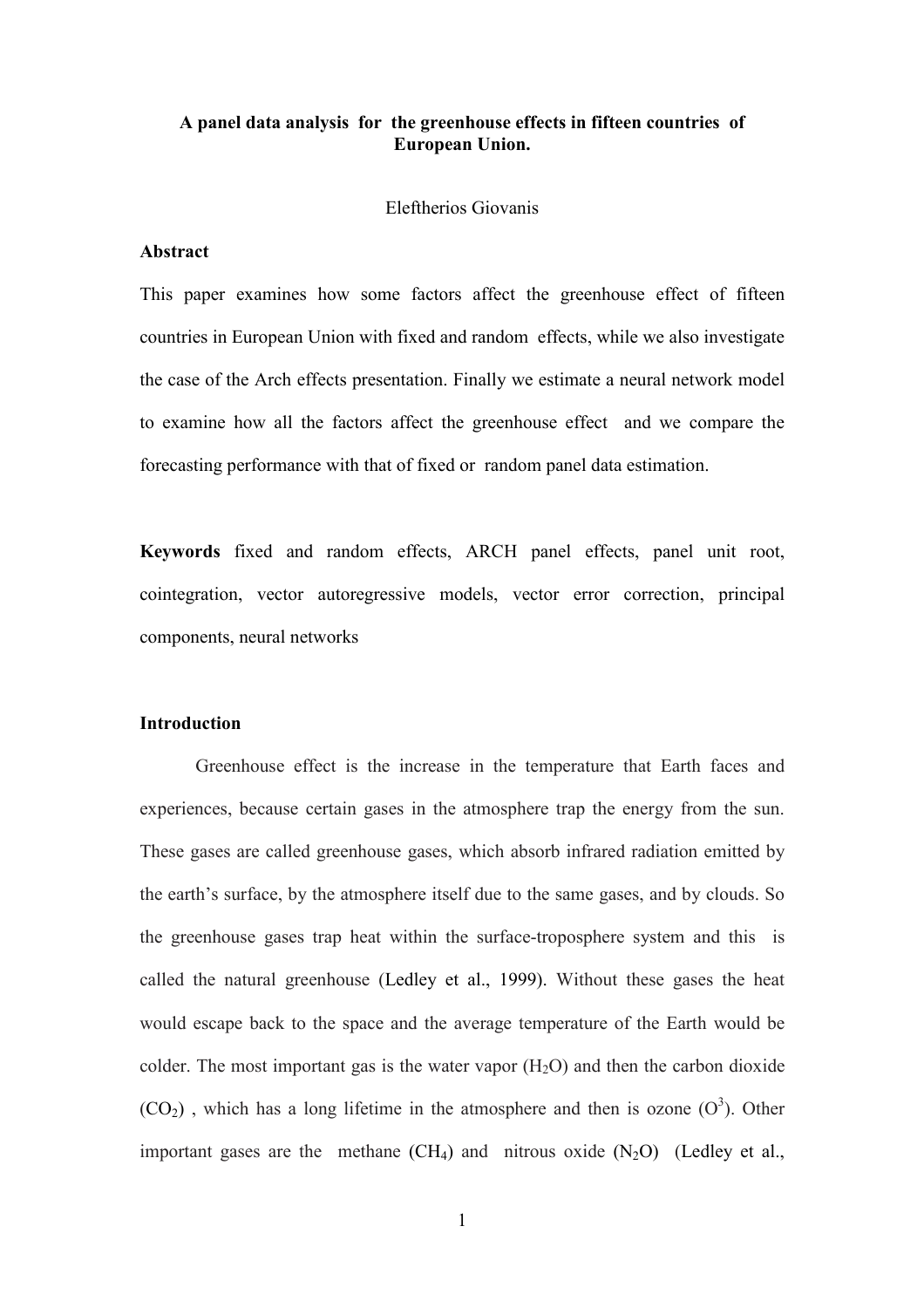1999). So one benefit of the greenhouse effect is that keeps Earth warm for human to live. But if the greenhouse effect become stronger, then it could increase the average temperature significant and make the Earth much warmer, while with an even little warming may be caused significant problems in the plants, animals and human. But besides the natural greenhouse gases there are the anthropogenic gases as such as the chlorofluorocarbons CFC-11 (CCl<sub>3</sub>F) and CFC-12 (CCl<sub>2</sub>F<sub>2</sub>) and hydrofluorocarbons (HFCs) (Hansen et al., 1998), which are equivalent and theirs affection can be estimated using  $CO<sub>2</sub>$ . Another important greenhouse gas is ammonia NH<sub>3</sub> which is an air pollutant contributing to the acidification and nitrogen eutrophication of the ecosystems, while its emissions are mainly caused by livestock manure (Pipatti, 1998)

Over the last century, according to statistical analysis and reports, the global temperature has increased by  $0.3^{\circ}$ -0.7 $^{\circ}$ C. This warming has alternatively been linked to an increase in anthropogenic greenhouse gas  $CO<sub>2</sub>$  output (IPCC, 1996), but also and other gases, which thee most important are the nitrous oxide and the methane. Also others factor the growing urban heat island effect as the North American and European urban centres have grown in size (Karl et al., 1991) and natural processes as the changes in the solar radiation (Carslaw et al., 2002). Also a number of studies have determined that nitrous oxide  $(N_2O)$  fluxes into the atmosphere are high in croplands on which N fertilization and irrigation rates are also high (Goodroad and Keeney, 1984) and it's a very important factor to the greenhouse effect.

For the time-series analysis researchers used in the past decades the autoregressive moving average model (Karl et al., 1991) and regression models ( Vincent, 1998) to evaluate climate change and inhomogeneites within climate data and records. Instead Prokoph and Patterson (2004) use wavelet analysis which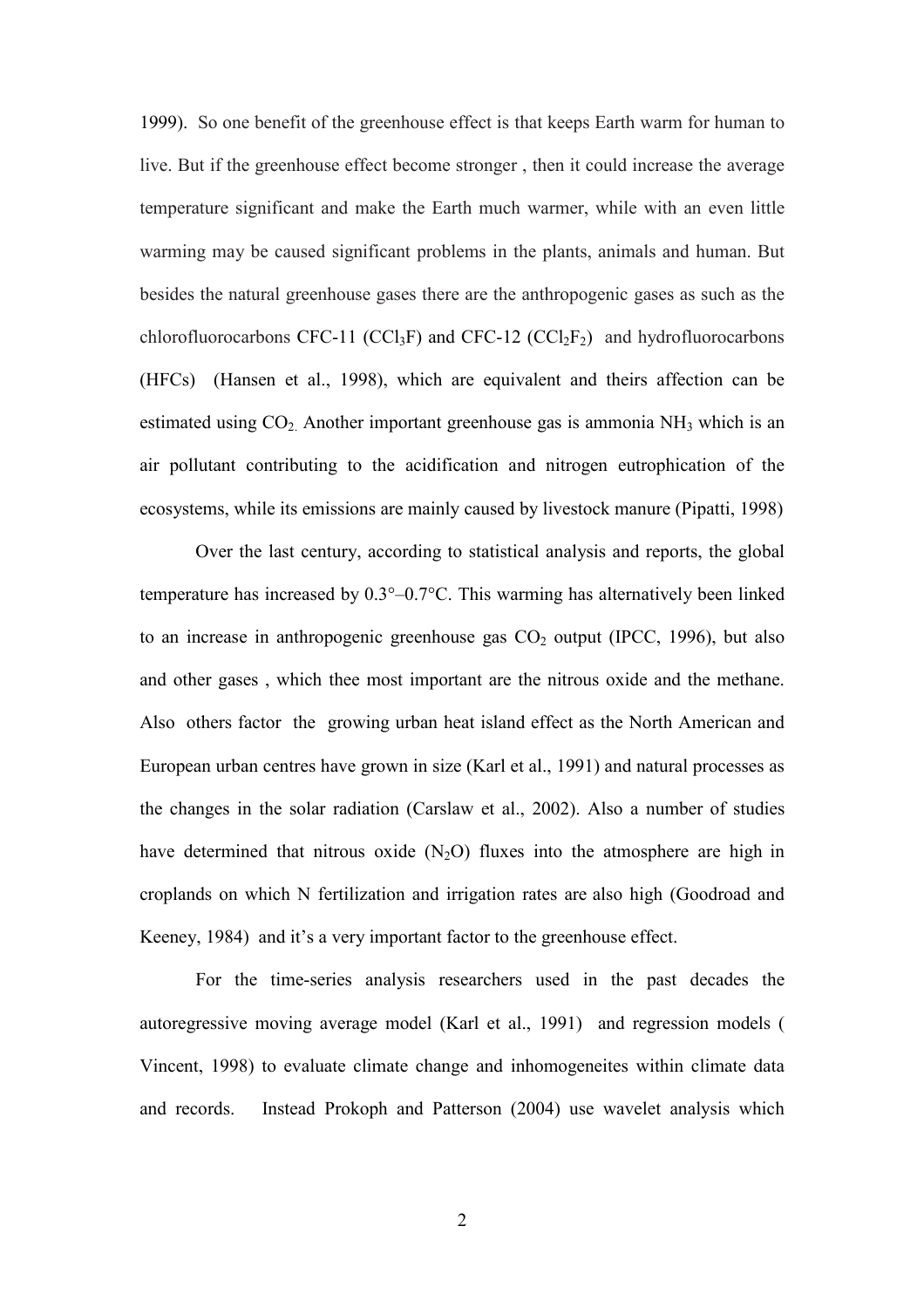present inhomogeneities in time series as the sum of temporal changes in the amplitude and phase of records over a wide sine-wave bandwidth.

In this paper we use a panel data analysis for fifteen countries of the European Union, which are Austria, Belgium, Denmark, Finland, France, Germany, Greece, Ireland, Italy, Luxemburg, Netherlands, Portugal, Spain, Sweden and United Kingdom. We use only the fifteen countries and not the 27, which are now, because in the period we examine only the above fifteen countries are members of the European Union, because of the data availability, but also because of the legal and the constitutional frames of the European Union. The period we examine is 1990 to 2004, the data are annually and we leave the year 2005 for forecasting. Then we compare the forecasting performance of traditional panel regression analysis with that of neural network modeling.

## Methodology

Our dependent variable is the greenhouse effects records and the independent variables are the inflation rate, the economic sentiment indictor and the industrial production. We prefer to take the logarithms of the above variables. For the first model we examine with the Hausman test if there we have fixed or random effects. One hypothesis we can make is that we expect to have fixed effects as we take the whole population and not a sample because the period we examine is 2000-2004 so only fifteen countries belonged to European Union. Furthermore even if we accept the hypothesis that we have fixed effects we will estimate the model with one-way and two-way fixed. For the random effects we estimate only the one-way because we have unbalanced data.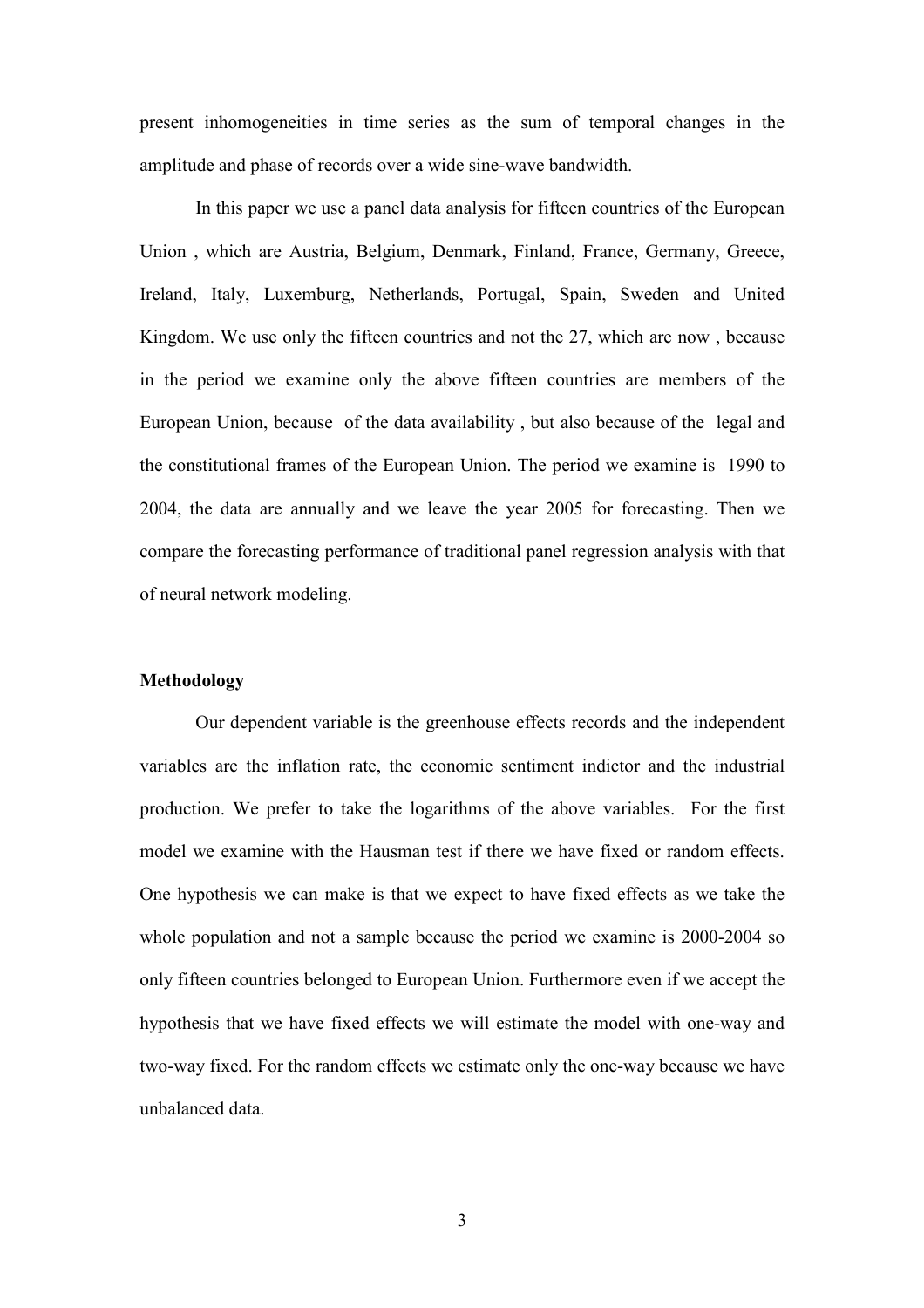We would like to consider In our analysis and economic variables to examine if they affect the greenhouse. Gross domestic product or environmental taxes are some variables among others. We propose the sixteen factors in table 1.

|  | <b>Table 1.</b> Greenhouse effects factors |  |  |
|--|--------------------------------------------|--|--|
|--|--------------------------------------------|--|--|

| 1. Sulphur oxides                    | 9. Emission of tropospheric ozone precursors |
|--------------------------------------|----------------------------------------------|
| 2. Nitrogen oxides                   | 10. Sulphur hexafluoride                     |
| 3. Carbon monoxide                   | 11. Ammonia                                  |
| 4 Methane                            | 12. Environmental taxes                      |
| 5. Nitrous oxide                     | 13. Gross domestic product                   |
| 6. Carbon dioxide                    | 14. Taxes on production                      |
| 7. Sum of air emissions of primary   | 15. Capital formation                        |
| <b>PM10</b>                          |                                              |
| 8. Emission of acidifying pollutants | 16. Consumption                              |

The next step is to apply a factor analysis to decide how many factors we can take and to find the  $b_k$  loadings. The methodology of the factor analysis application can be made with principal components or with maximum likelihood. The main point is that whatever method we apply we will obtain the same conclusions. Before we apply factor analysis we will estimate the greenhouse effects with Carbon dioxide, Nitrous oxide and Methane as factors, because these seems to contribute major in the greenhouse effect. Then we will estimate on the factors generated by principal components. Finally we will estimate a neural network model for all factors.

## a. One-Way Fixed Effects

The one-way fixed model is defined as (Baltagi, 2001)

$$
y_{it} = \alpha + \beta_j x_{jit} + \varepsilon_{it} \qquad (1)
$$

$$
\varepsilon_{it} = \mu_i + u_{it} \tag{2}
$$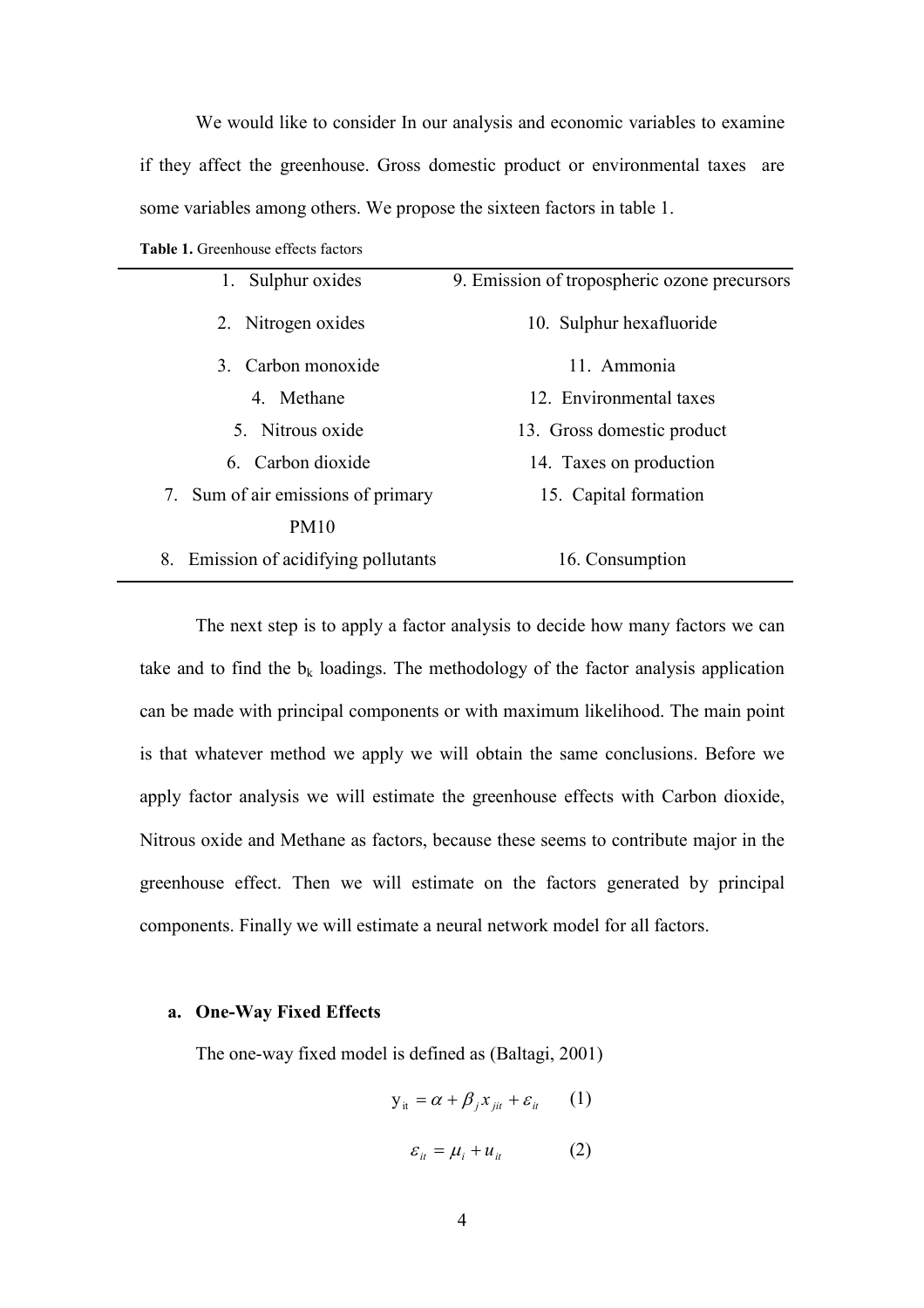, where

- x are independent of u
- $\mu_i$  are unobservable individuals-specific effects, correlated with x-variables,  $\Delta \sim 10^{-11}$ and  $E(\mu_i|x_{\text{ijt}}) \neq 0$
- $D_t$  are replaced with time dummies or time trend and part of the x-variable  $\omega_{\rm{eff}}$
- $u_{it}$  are random error term assumed to be IIDN  $(0,\sigma^2_{u})$  $\omega_{\rm{max}}$
- $\mu_i$  and  $u_{it}$  are independent among themselves and of x-variables.  $\frac{1}{2}$  .

## b. Two-Way Fixed Effects

The two-way fixed effects error component model (Baltagi, 2001) is defined as

$$
y_{it} = \alpha + \beta_j x_{jit} + \varepsilon_{it}
$$
 (3)  

$$
\varepsilon_{it} = \mu_i + D_t + u_{it}
$$
 (4)

, where

- x are independent of  $\varepsilon$
- $\mu_i$  are unobservable individuals-specific effects, correlated with x-variables,  $\mathbf{L}^{\text{max}}$ and  $E(\mu_i|x_{\text{iit}}) \neq 0$
- $\omega_{\rm{max}}$  $D_t$  are unobservable time-specific effects, correlated with X-variables,  $E(D_t | x_{i_1t}) \neq 0$
- u<sub>it</sub> are random error term assumed to be IIDN  $(0,\sigma_u^2)$
- $\mu_i$ ,  $D_t$  and  $u_{it}$  are independent among themselves and of x-variables.

Fixed effects are also known as least square dummy variables (LSDV).

## c. One-Way Random Effects

The one-way random effects with GLS estimation (Baltagi, 2001) and is defined

as:

$$
y_{it} = \alpha + \beta_j x_{jit} + \varepsilon_{it} \qquad (5)
$$

$$
\varepsilon_{it} = \mu_i + u_{it} \tag{6}
$$

where

<sup>-</sup> x are independent of u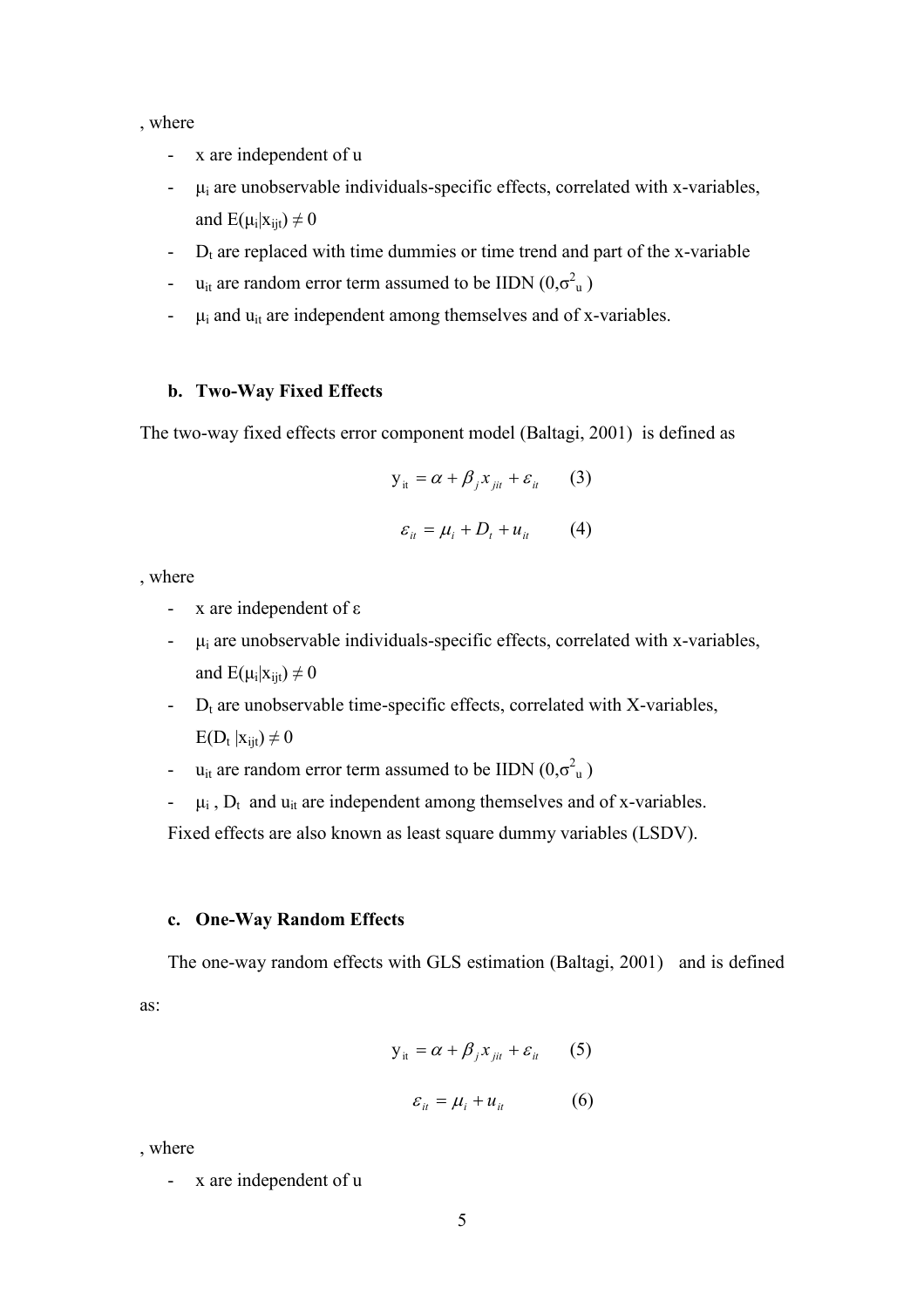- $\mu_i$  IIDN  $(0,\sigma^2_{\mu})$ , homoscedastic and uncorrelated with x-variables, and  $\blacksquare$  $E(\mu_i|x_{\text{ij}}) \neq 0$
- $D_t$  are replaced with time dummies or time trend and part of the x-variable
- $u_{it}$  are random error term assumed to be IIDN  $(0,\sigma_u^2)$  and homoscedastic  $\omega_{\rm{eff}}$
- $\mu_i$  and  $u_{it}$  are independent among themselves and of x-variables.  $\Box$

Then we apply the Hausman's test for random or fixed effects and it is (Greene.

 $2003)$ 

$$
\hat{q} = \hat{\beta}_{WHN} - \tilde{\beta}_{GLS} \quad (7)
$$
  
and 
$$
\hat{q} = \hat{\beta}_{HHN} - \tilde{\beta}_{GLS} \quad (7)
$$

, where WHN denotes within so it means fixed effects and GLS denotes the random effects. We test the hypothesis

H<sub>0</sub>: E( $\mu_i | x_{ii} \rangle \neq 0$  against H<sub>1</sub>: E( $\mu_i | x_{ii} \rangle = 0$ , which means that under the null hypothesis within is most efficient and under the  $H_1$  GLS is the proper estimation, so we have random effects. We must notice that within is consistent under both the two hypotheses.

## d. ARCH Effects

The final model we estimate is the panel data with GARCH effects. Mazodier and Trognon (1978) suggest that the group-specific component  $u_i$  might be heteroscedastic. To solve the problem we know that pooled OLS are consistent, so we can use the residuals for the specific groups and we have:

$$
\hat{\sigma}_{si}^2 + \hat{u}_{i}^2 = \frac{e^{i}_{i} e_{i}}{T}
$$
 (9)

And the residuals from the dummy variable model are purged of the individual specific effect, u<sub>i</sub> so we have:

$$
\hat{\sigma}^{2}_{\ \ \varepsilon i} = \frac{e^{i}{}_{i}{}^{lsdv} e^{lsdv}}{T}
$$
 (10)

, where  $e_i^{lsdv} = y_{it} + x'_{it} b^{lsdv} - \alpha_i$ . So combining all terms we have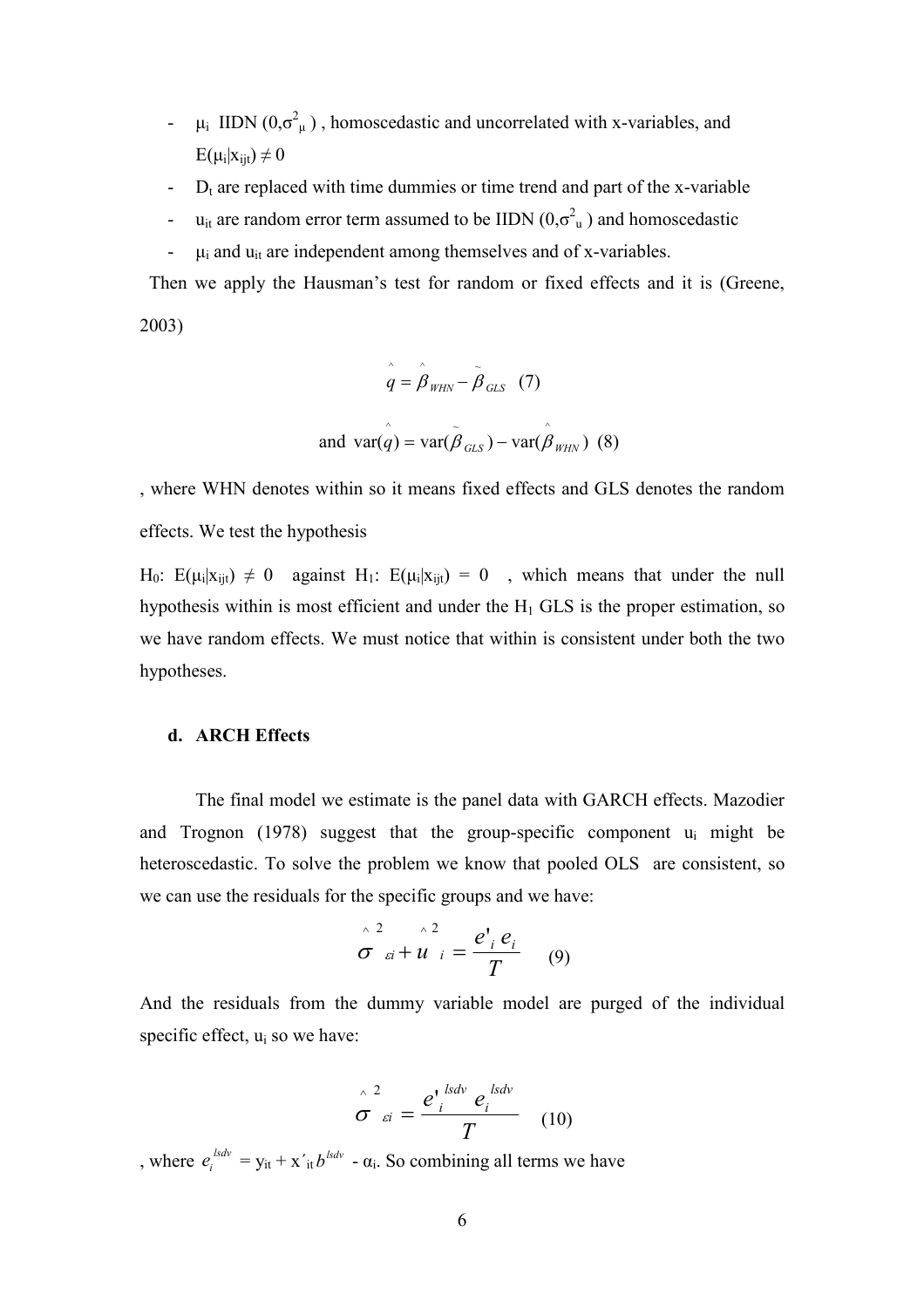$$
\hat{\sigma}_{u}^{2} = \frac{1}{n} \sum_{i=1}^{n} \big[ \big( \frac{e^{i} e^{ols}}{T} - \big) - \big( \frac{e^{i} e^{i k x}}{T} \big) \big] \big( 11 \big)
$$

We examine also for GARCH effects and if actually there are GARCH effects we estimate two models the GARCH (1,1) and the Nelson's EGARCH model. According to Bollerslev (1986) the GARCH  $(1,1)$  is:

$$
\sigma_t^2 = a_0 + \sum_{i=1}^q a_i u_{t-i}^2 + \sum_{j=1}^p \beta_j \sigma_{t-j}^2
$$
\n(12)

The EGARCH model, which was proposed by Nelson (1990), is defined as:

$$
\log(\sigma_{t}^{2}) = a + \log \beta(\sigma_{t-1}^{2}) + \gamma \frac{u_{t-1}}{\sqrt{\sigma_{t-1}^{2}}} + \delta \left[ \frac{|u_{t-1}|}{\sqrt{\sigma_{t-1}^{2}}} - \sqrt{\frac{2}{\pi}} \right]
$$
(13)

## e. Neural networks panel model

The inputs are the sixteen factors we propose as we use two more inputs. One is variable 'time', where denotes the time period which is 1990-2005 and then we use variable 'mark', which denotes the countries, e.g. 1 denotes Belgium, 2 denotes Denmark and so on. The estimating period is the training set and the forecasting period is the validation set. Training set is referred to period 1990-2004 and validation set is referred on 2005, which is the year we would like to forecast the greenhouse effects for the fifteen countries of the European Union.

In the weight layers 1 to 4 we use as the back rule the quick propagation method with decay and step set up on 0.01, as in the weight layer 5 we use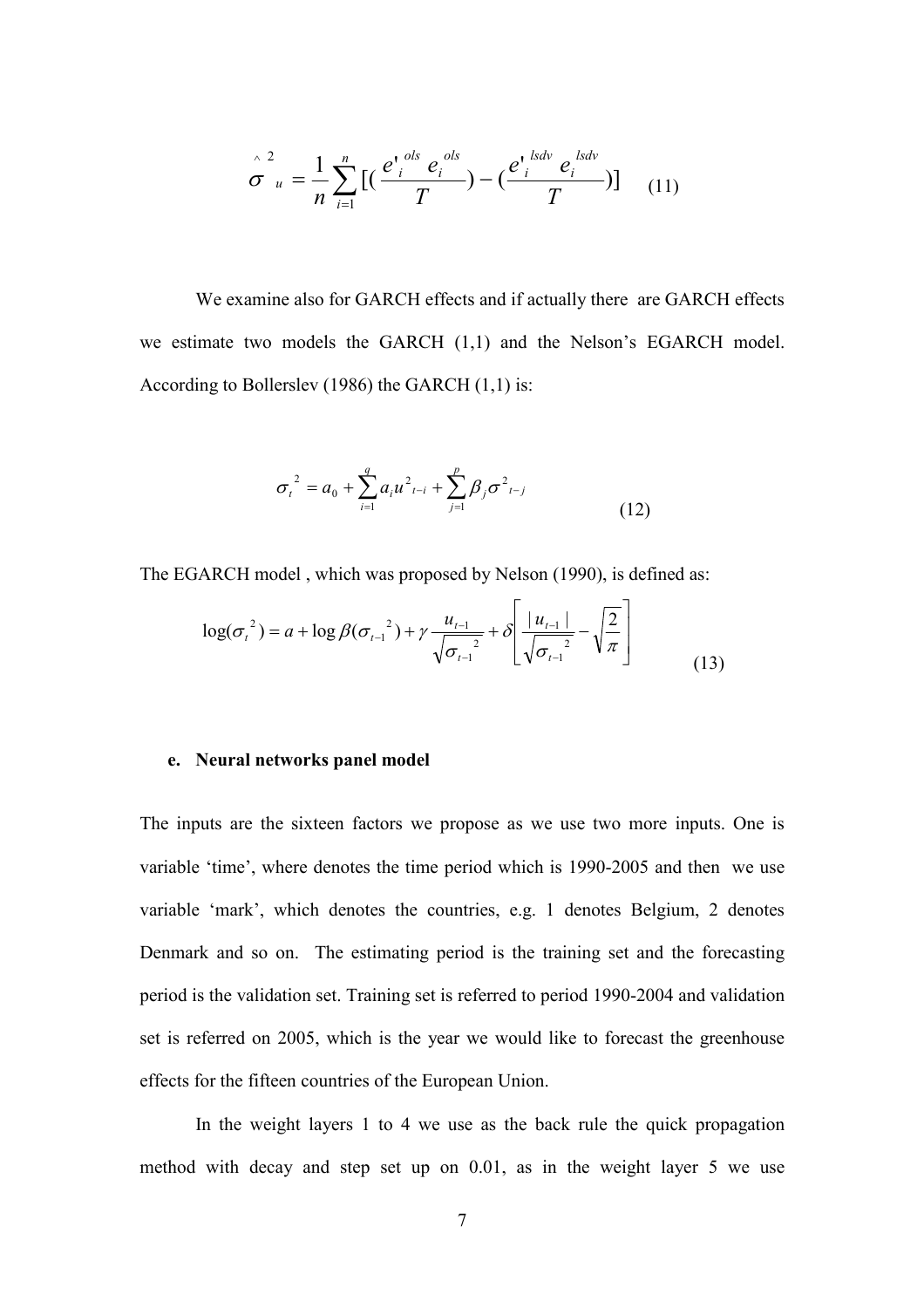Levenberg-Marquardt method and noise level equal with 0.4. In the first two function layers we use tanh sigmoid function as the transfer functions and as the back rule we use quick propagation and decay and step set up in the same levels with that of weight layers. In the thirds function layer we use linear function and Levenberg-Marquardt method.



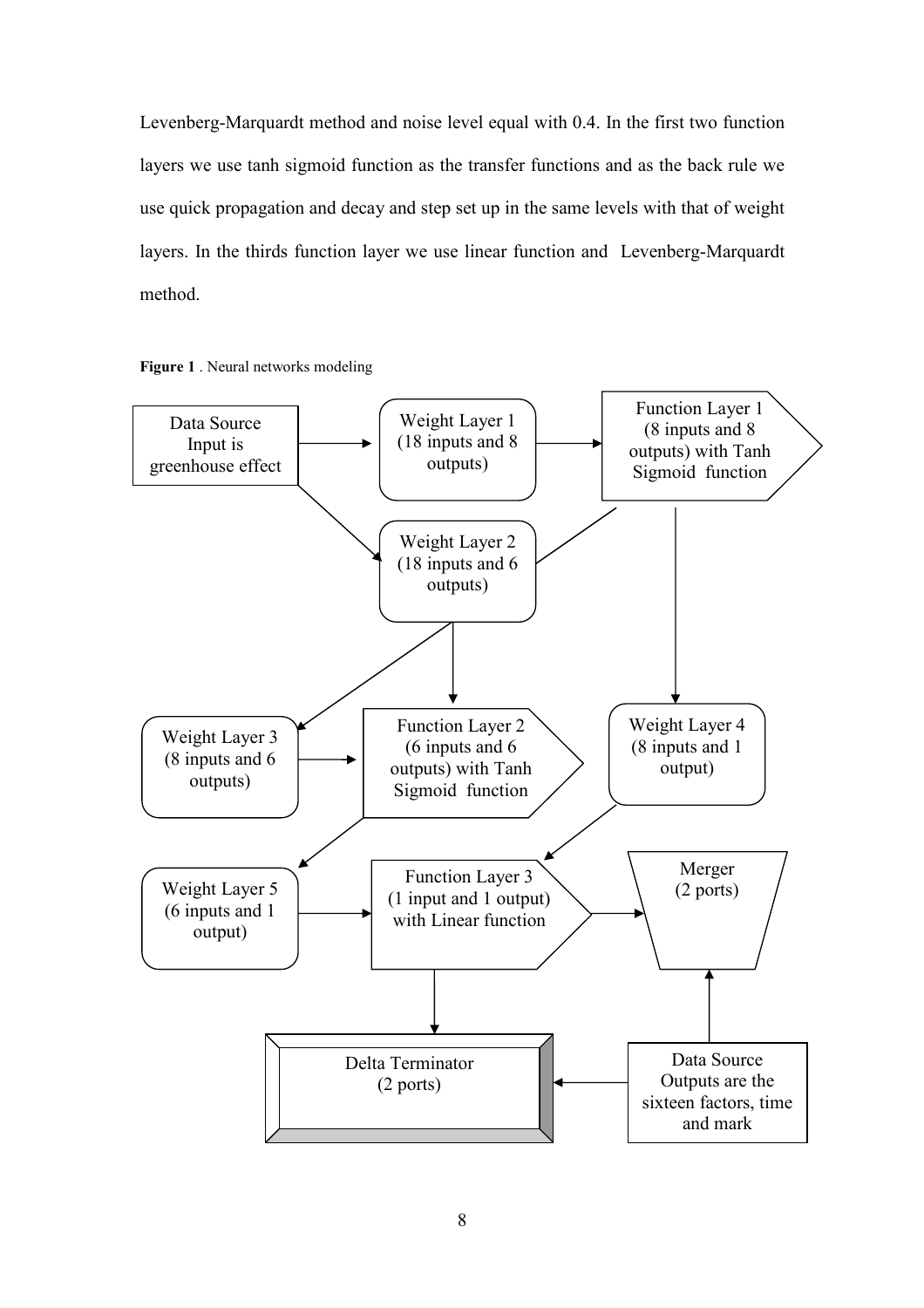In the forecasting part of the paper we apply also feed-forward neural networks FNN model to VEqCM with no restrictions and with restrictions. FNN can be represented as:

$$
f(x) = a_0 + \sum_{j=1}^{q} w_j \phi_{(\cdot)}(a_j + \sum_{i=1}^{p} w_{ij} x_i)
$$
 (14)

, where f(x) is the output,  $x_i$  for  $i=1,2,3...$  p is the input patterns,  $\alpha_j$  for  $j=1,2,3...$  q is the bias,  $w_{ij}$  for  $i=1,2,3...p$  and  $j=1,2,3...q$  is the weight connection between layers, p is the number of the input nodes, q is the umber of the hidden nodes and  $\varphi$ <sub>(.)</sub> is the transfer function of the hidden layer. A general feed forward multilayer neural networks illustration is resented in figure 2.



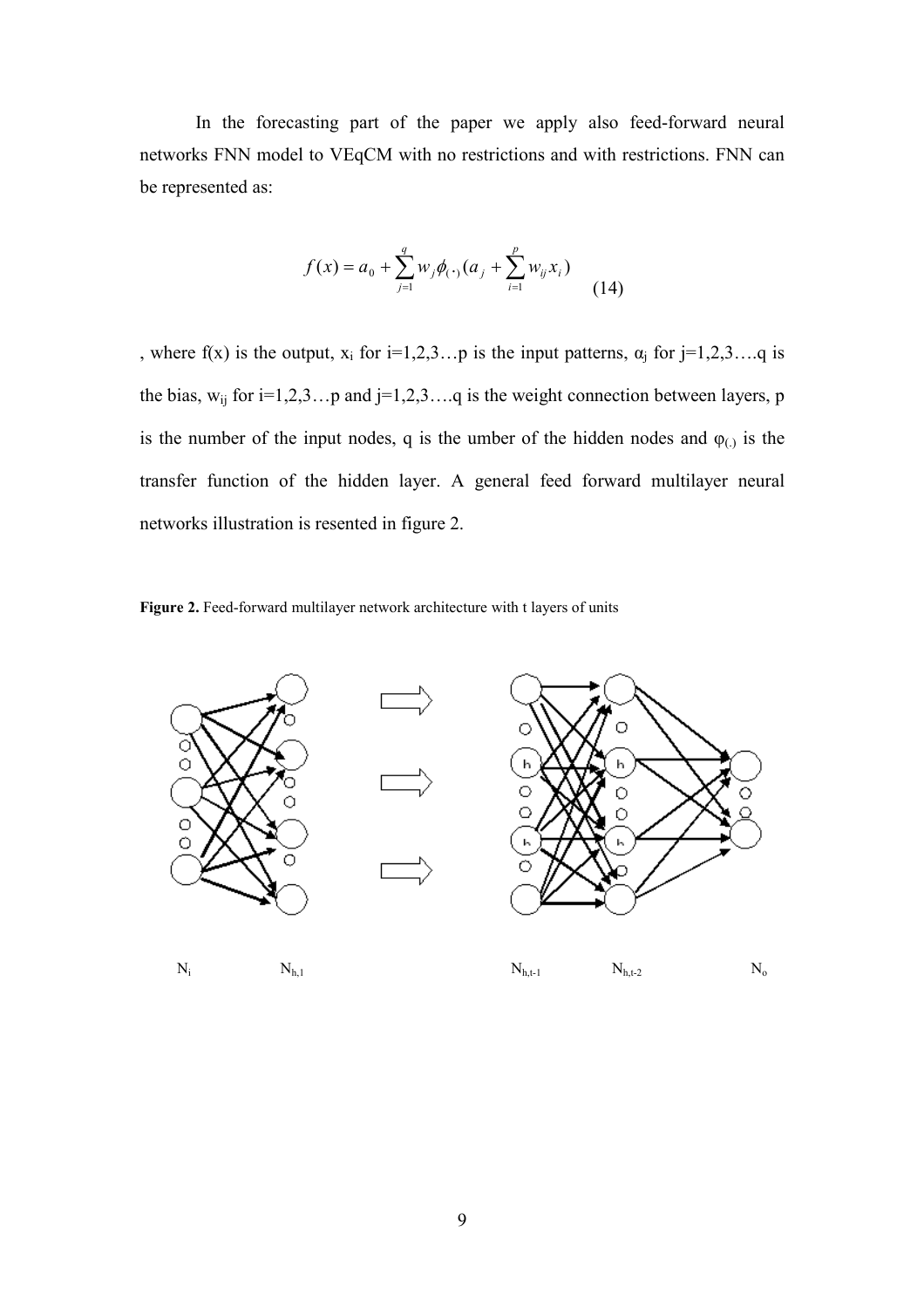## **Factor analysis results**

In this part we apply factor analysis with principal components extraction. In table 2 in we present the results of the factor analysis with principal components. We used the Varimax rotation to improve the extractions of factors. Only two components have been extracted, as their eigenvalues are greater than unit.

| Component  |            | Initial Eigenvalues                              |               |        |          | Extraction Sums of Squared Loadings Rotation Sums of Squared Loadings |       |          |               |
|------------|------------|--------------------------------------------------|---------------|--------|----------|-----------------------------------------------------------------------|-------|----------|---------------|
|            | Total      | $%$ of                                           | Cumulative    | Total  | $\%$ of  | Cumulative                                                            | Total | $\%$ of  | Cumulative    |
|            |            | Variance                                         | $\frac{0}{0}$ |        | Variance | $\frac{0}{0}$                                                         |       | Variance | $\frac{0}{0}$ |
|            |            |                                                  |               |        |          |                                                                       |       |          |               |
| 1          | 13.217     | 82.603                                           | 82.603        | 13.217 | 82.603   | 82.603                                                                | 7.447 | 46.544   | 46.544        |
| $\sqrt{2}$ | 1.295      | 8.091                                            | 90.694        | 1.295  | 8.091    | 90.694                                                                | 7.064 | 44.150   | 90.694        |
| 3          | .823       | 5.146                                            | 95.841        |        |          |                                                                       |       |          |               |
| 4          | .381       | 2.383                                            | 98.224        |        |          |                                                                       |       |          |               |
| 5          | .099       | .617                                             | 98.840        |        |          |                                                                       |       |          |               |
| 6          | .080       | .500                                             | 99.340        |        |          |                                                                       |       |          |               |
| 7          | .041       | .258                                             | 99.598        |        |          |                                                                       |       |          |               |
| $\,$ $\,$  | .022       | .135                                             | 99.733        |        |          |                                                                       |       |          |               |
| 9          | .015       | .096                                             | 99.829        |        |          |                                                                       |       |          |               |
| 10         | .013       | .081                                             | 99.910        |        |          |                                                                       |       |          |               |
| 11         | .007       | .041                                             | 99.951        |        |          |                                                                       |       |          |               |
| 12         | .006       | .037                                             | 99.988        |        |          |                                                                       |       |          |               |
| 13         | .002       | .010                                             | 99.997        |        |          |                                                                       |       |          |               |
| 14         | .000       | .003                                             | 100.000       |        |          |                                                                       |       |          |               |
| 15         | $1.662E-5$ | .000                                             | 100.000       |        |          |                                                                       |       |          |               |
| 16         | 2.281E-11  | 1.425E-10                                        | 100.000       |        |          |                                                                       |       |          |               |
|            |            | Extraction Method: Principal Component Analysis. |               |        |          |                                                                       |       |          |               |

Table 2 .Total Variance Explained

In table 3 we present the component matrix, which tells us how much each manifest variable loads onto each of the four latent variables before rotation. We set up in SPSS to suppress loadings less than 0.40 when running the analysis, therefore the blanks are actually small loadings. In table 4 we present the rotated components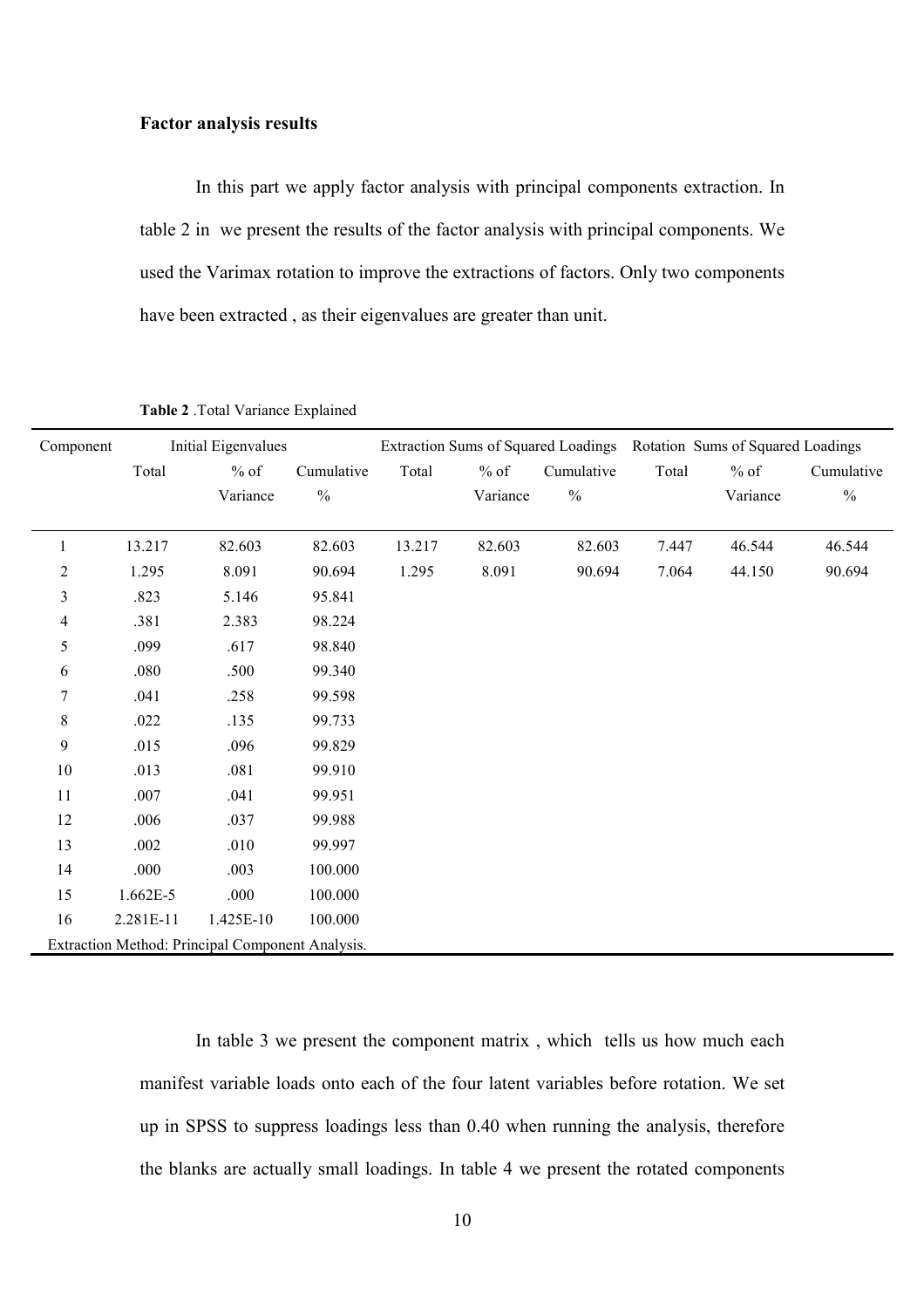matrix, which gives the same information, as table 3, but after rotation. This is the table that tells us which variables map onto which factors most significantly and in size order. From this matrix we can see that factor one includes fifteen variables, and the second factor includes fourteen. So we propose to take the gross domestic product and the emissions of acidifying pollutants as the factors who contribute at most in the greenhouse effect.

| Variables                                 |      | Component      |
|-------------------------------------------|------|----------------|
|                                           | 1    | $\overline{2}$ |
| Sulphur oxides                            | .746 | .530           |
| Nitrogen oxides                           | .950 |                |
| Carbon monoxide                           | .918 |                |
| Methane                                   | .958 |                |
| Nitrous oxide                             | .961 |                |
| Carbon dioxide                            | .969 |                |
| pm10                                      | .949 |                |
| Emission of acidifying pollutants         | .772 |                |
| Emission of tropospheric ozone precursors | .925 |                |
| Sulphur hexafluoride                      | .962 |                |
| Ammonia                                   | .750 | $-404$         |
| Environmental taxes                       | .940 |                |
| Gross domestic product                    | .908 |                |
| Taxes on production                       | .934 |                |
| Capital formation                         | .936 |                |
| Consumption                               | .915 |                |

Table 3 . Component Matrix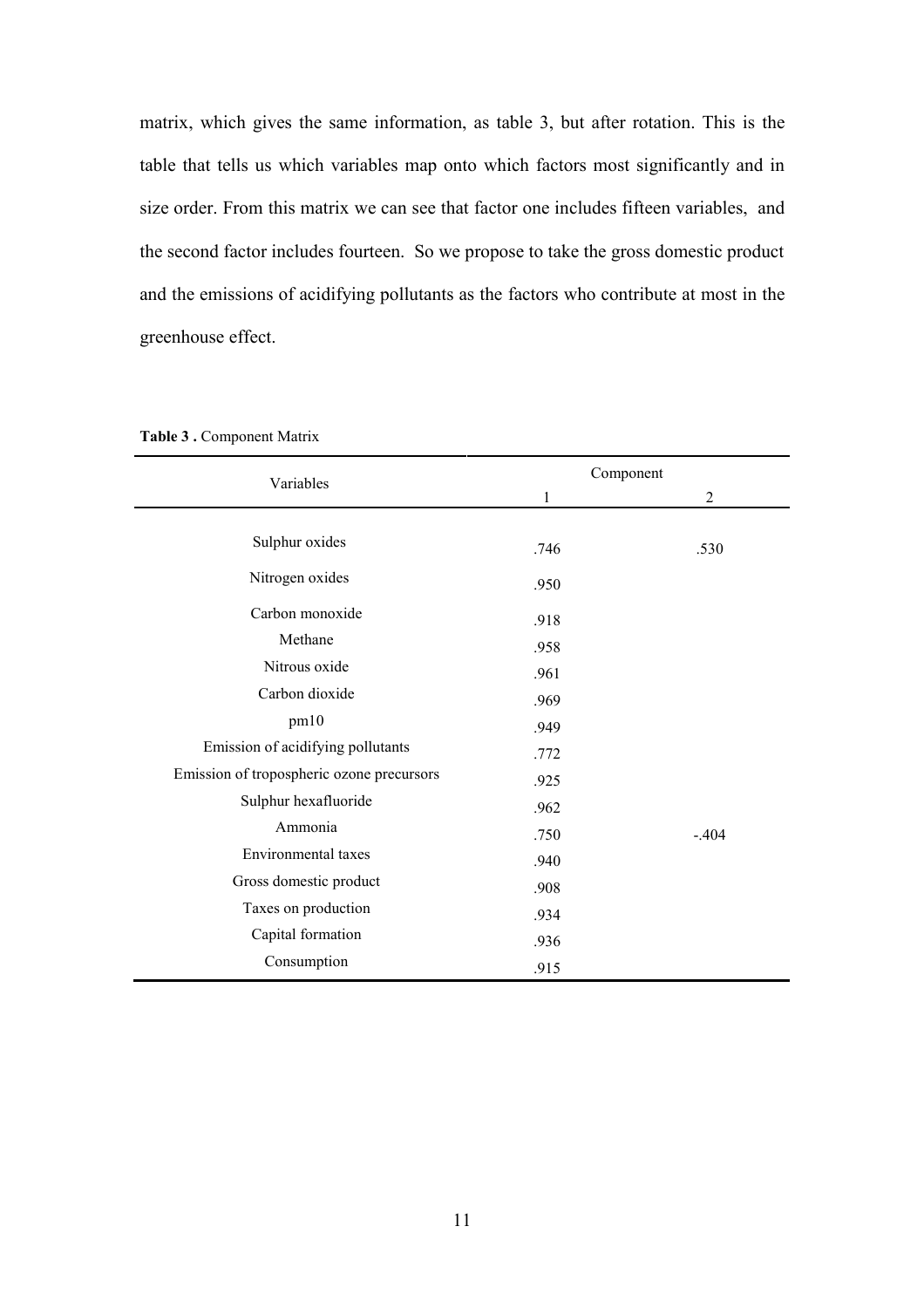| Variables                                  |      | Component      |
|--------------------------------------------|------|----------------|
|                                            | 1    | $\overline{2}$ |
| Sulphur oxides                             | .529 | .820           |
| Nitrogen oxides                            | .472 | .833           |
| Carbon monoxide                            | .584 | .774           |
| Methane                                    | .659 | .700           |
| Nitrous oxide                              | .798 | .570           |
| Carbon dioxide                             | .817 | .521           |
| pm10                                       |      | .721           |
| Emissions of acidifying pollutants         | .433 | .883           |
| Emissions of tropospheric ozone precursors | .516 | .850           |
| Sulphur hexafluoride                       | .820 |                |
| Ammonia                                    | .665 | .665           |
| Environmental taxes                        | .877 |                |
| Gross domestic product                     | .903 | .410           |
| Taxes on production                        | .885 | .431           |
| Capital formation                          | .872 | .415           |
| Consumption                                | .529 | .820           |

#### Table 4. Rotated Component Matrix

## Panel unit root test

As we decided which variables we will obtain in our analysis, we apply a panel unit root test for each variable. We test for the dependent variable, the greenhouse effect, and then for the repressors carbon dioxide, methane, nitrous oxide, ammonia, sulphurhexa fluoride, gross domestic product and emissions of acidifying pollutants. We provide different formulation of the augmented dickey fuller tests, beside Phillips-Perron, as Levin, Lin and Chu (2002), Im and Pesaran (2003) and Breitung (2000). Levin and Lin test consider the following model

 $y_{it} = \rho_i y_{i,t-1} + z_{i,t}^{\dagger} \gamma + u_{it}$  (14), for i=1,2...,N and t=1,2,.....,T

We test the hypothesis  $H_0$ :  $\rho=1$ , that there is a unit root test against the alternative hypothesis  $H_1$ :  $p<1$ , that all individual series in the panel are stationary.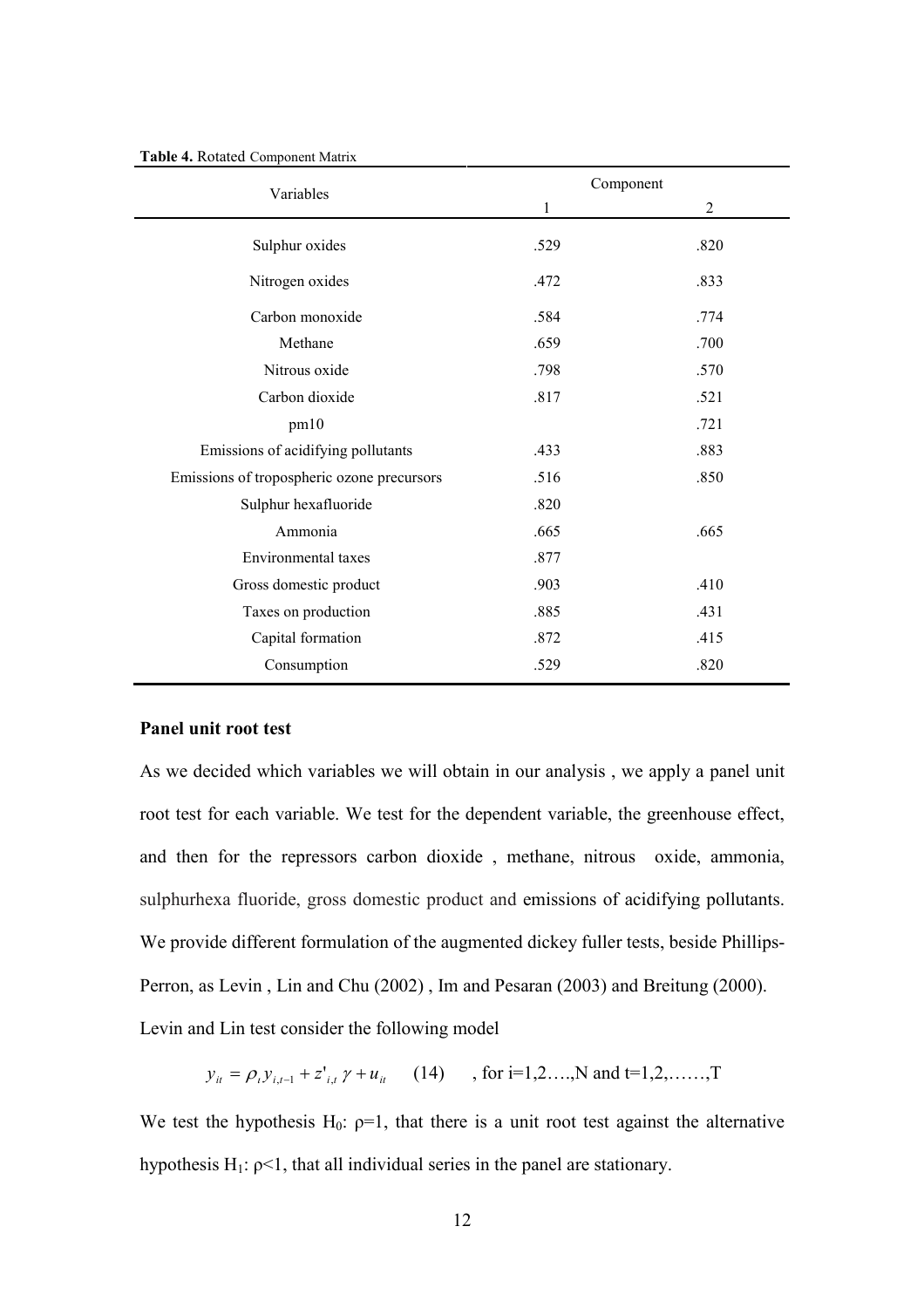The coefficient  $\rho$  in Levin and Lin test requires to be homogenous across i, so Im ,Pesaran and Shin propose a test model, where allow for a heterogeneous coefficient of  $y_{i,j}$ . They propose a testing procedure based on the averaging individual unit root test statistics (Baltagi, 2001). The model is:

$$
y_{it} = \rho_{i} y_{i,t-1} + \sum_{j=1}^{\rho_{i}} \phi_{ij} \Delta y_{i,t-j} + z_{i,t}' \gamma + u_{it} \qquad (15)
$$

, and we test exactly the same hypotheses as in the case of Levin and Lin test. In the Breitung test we consider the following model:

$$
y_{it} = \mu_t + \beta_{i,t} t + \varepsilon_{it} \tag{16}
$$

, where the unobserved error term  $\,\varepsilon_{_{it}}\,$  follows

$$
\varepsilon_{it} = \rho_i x_{i,t-1} + u_{it} \tag{17}
$$

Table 5.a. Panel unit root test for greenhouse effects in levels

| Method                                | <b>Statistics</b> | Prob.  | Cross-<br>sections | Obs |
|---------------------------------------|-------------------|--------|--------------------|-----|
| Null: Unit                            |                   |        |                    |     |
| Levin, Lin & Chu t                    | $-0.83084$        | 0.2030 | 15                 | 210 |
| Breitung t-stat                       | $-0.55618$        | 0.2890 | 15                 | 195 |
|                                       |                   |        |                    |     |
| Im, Pesaran and Shin                  | 0.20720           | 0.5821 | 15                 | 210 |
| W-stat<br>ADF - Fisher Chi-<br>square | 27.1510           | 0.6153 | 15                 | 210 |
| PP - Fisher Chi-square                | 33.3625           | 0.3070 | 15                 | 225 |
|                                       |                   |        |                    |     |

Table 6.a Panel unit root test for carbon dioxide in levels

| Method                          | <b>Statistic</b> | Prob.  | Cross-<br>sections | Obs |
|---------------------------------|------------------|--------|--------------------|-----|
| Null: Unit root                 |                  |        |                    |     |
| Levin, Lin & Chu t*             | $-1.70386$       | 0.0442 | 15                 | 210 |
| Breitung t-stat                 | $-0.37935$       | 0.3522 | 15                 | 195 |
| Im, Pesaran and Shin W-<br>stat | $-0.19370$       | 0.4232 | 15                 | 210 |
| ADF - Fisher Chi-square         | 29.4978          | 0.4916 | 15                 | 210 |
| PP - Fisher Chi-square          | 39.9800          | 0.1053 | 15                 | 225 |

Table 5.b. Panel unit root test for greenhouse

effects in second differences

| Method                           | <b>Statistics</b> | Prob.  | Cross-<br>sections | Obs |
|----------------------------------|-------------------|--------|--------------------|-----|
| Null: Unit root                  |                   |        |                    |     |
| Levin, Lin & Chu t               | $-1.05067$        | 0.1467 | 15                 | 180 |
| Breitung t-stat                  | $-2.72198$        | 0.0032 | 15                 | 165 |
|                                  |                   |        |                    |     |
| Im, Pesaran and                  | $-5.65101$        | 0.0000 | 15                 | 180 |
| Shin W-stat<br>ADF - Fisher Chi- | 88.4548           | 0.0000 | 15                 | 180 |
| square                           |                   |        |                    |     |
| PP - Fisher Chi-                 | 255.446           | 0.0000 | 15                 | 195 |
| square                           |                   |        |                    |     |

| <b>Table 6.b</b> Panel unit root test for carbon dioxide in first |  |  |  |  |
|-------------------------------------------------------------------|--|--|--|--|
| differences                                                       |  |  |  |  |

| Method                          | Statistic  | Prob.  | Cross-<br>sections | Obs |
|---------------------------------|------------|--------|--------------------|-----|
| Null: Unit root                 |            |        |                    |     |
| Levin, Lin & Chu t              | $-1.03082$ | 0.1513 | 15                 | 195 |
| Breitung t-stat                 | $-1.61699$ | 0.0529 | 15                 | 180 |
| Im, Pesaran and Shin W-<br>stat | $-2.21450$ | 0.0134 | 15                 | 195 |
| ADF - Fisher Chi-square         | 47.4128    | 0.0227 | 15                 | 195 |
| PP - Fisher Chi-square          | 150.995    | 0.0000 | 15                 | 210 |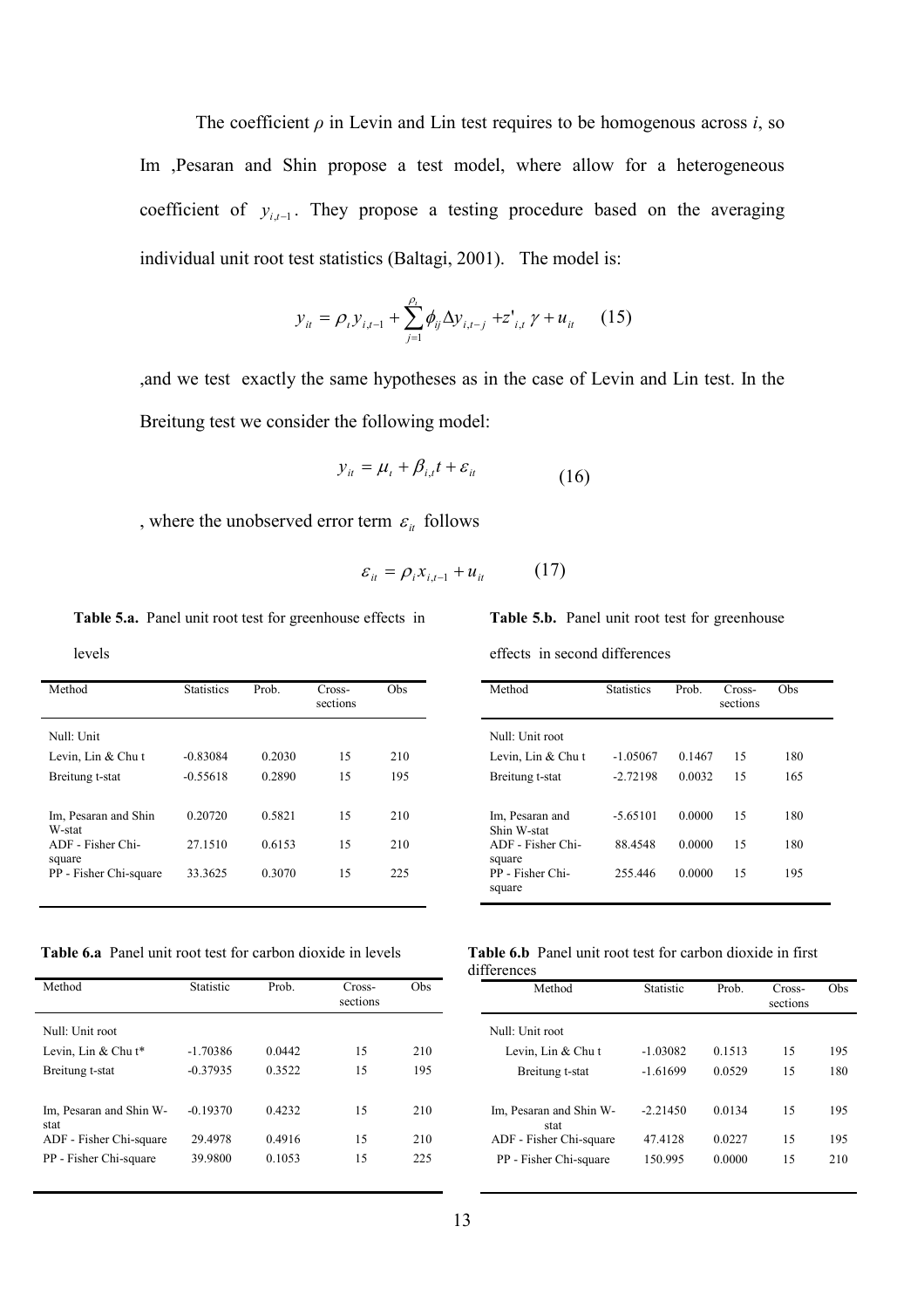| <b>Table 7.a</b> Panel unit root test for methane in levels |  |  |  |  |  |  |  |
|-------------------------------------------------------------|--|--|--|--|--|--|--|
|-------------------------------------------------------------|--|--|--|--|--|--|--|

| Method                         | <b>Statistic</b> | Prob.  | Cross-<br>sections | Obs |
|--------------------------------|------------------|--------|--------------------|-----|
| Null: Unit root                |                  |        |                    |     |
| Levin, Lin & Chu t             | $-1.35634$       | 0.0875 | 15                 | 210 |
| Breitung t-stat                | 5.36278          | 1.0000 | 15                 | 195 |
| Im, Pesaran and<br>Shin W-stat | 3.12577          | 0.9991 | 15                 | 210 |
| ADF - Fisher Chi-<br>square    | 11.4289          | 0.9991 | 15                 | 210 |
| PP - Fisher Chi-<br>square     | 23.0050          | 0.8151 | 15                 | 225 |

## Table 7.b Panel unit root test for methane in first

#### differences

| Method                         | <b>Statistic</b> | Prob.  | Cross-<br>sections | Obs |
|--------------------------------|------------------|--------|--------------------|-----|
| Null: Unit root                |                  |        |                    |     |
| Levin, Lin & Chu t             | $-3.58735$       | 0.0002 | 15                 | 195 |
| Breitung t-stat                | $-1.42593$       | 0.0769 | 15                 | 180 |
| Im, Pesaran and<br>Shin W-stat | $-1.83682$       | 0.0331 | 15                 | 195 |
| ADF - Fisher Chi-<br>square    | 47.2606          | 0.0235 | 15                 | 195 |
| PP - Fisher Chi-<br>square     | 136.440          | 0.0000 | 15                 | 210 |

Table 8.a Panel unit root test for nitrous oxide in levels

| Method                         | <b>Statistic</b> | Prob.  | Cross-<br>sections | Obs |
|--------------------------------|------------------|--------|--------------------|-----|
| Null: Unit root                |                  |        |                    |     |
| Levin, Lin & Chu t             | $-0.48306$       | 0.3145 | 15                 | 210 |
| Breitung t-stat                | 1.13876          | 0.8726 | 15                 | 195 |
| Im, Pesaran and<br>Shin W-stat | 0.79217          | 0.7859 | 15                 | 210 |
| ADF - Fisher Chi-<br>square    | 27.4645          | 0.5988 | 15                 | 210 |
| PP - Fisher Chi-<br>square     | 27.1189          | 0.6170 | 15                 | 225 |

Table 9.a Panel unit root test for ammonia in levels

| Method                           | Statistic  | Prob.  | Cross-<br>sections | Obs |
|----------------------------------|------------|--------|--------------------|-----|
| Null: Unit root                  |            |        |                    |     |
| Levin, Lin & Chu t               | $-0.08182$ | 0.4674 | 15                 | 210 |
| Breitung t-stat                  | 0.28176    | 0.6109 | 15                 | 195 |
|                                  |            |        |                    |     |
| Im, Pesaran and Shin<br>W-stat   | 0.01320    | 0.5053 | 15                 | 210 |
| ADF - Fisher Chi-                | 31.9515    | 0.3698 | 15                 | 210 |
| square<br>PP - Fisher Chi-square | 64.8330    | 0.0002 | 15                 | 225 |
|                                  |            |        |                    |     |

## Table 8.b Panel unit root test for nitrous

oxide in first differences

| Method                           | Statistic  | Prob.  | Cross-<br>sections | Obs |
|----------------------------------|------------|--------|--------------------|-----|
| Null: Unit root                  |            |        |                    |     |
| Levin, Lin & Chu t               | $-2.50646$ | 0.0061 | 15                 | 195 |
| Breitung t-stat                  | $-1.86310$ | 0.0312 | 15                 | 180 |
| Im, Pesaran and Shin<br>W-stat   | $-2.65212$ | 0.0040 | 15                 | 195 |
| ADF - Fisher Chi-                | 53.2606    | 0.0056 | 15                 | 195 |
| square<br>PP - Fisher Chi-square | 100.159    | 0.0000 | 15                 | 210 |

## Table 9.b Panel unit root test for ammonia in

## first differences

| Method                         | Statistic  | Prob.  | Cross-<br>sections | Obs |
|--------------------------------|------------|--------|--------------------|-----|
| Null: Unit root                |            |        |                    |     |
| Levin, Lin & Chu t             | $-4.44265$ | 0.0000 | 15                 | 195 |
| Breitung t-stat                | $-2.16428$ | 0.0152 | 15                 | 180 |
| Im, Pesaran and Shin<br>W-stat | $-2.83762$ | 0.0023 | 15                 | 195 |
| ADF - Fisher Chi-<br>square    | 56.3142    | 0.0025 | 15                 | 195 |
| PP - Fisher Chi-square         | 127.011    | 0.0000 | 15                 | 210 |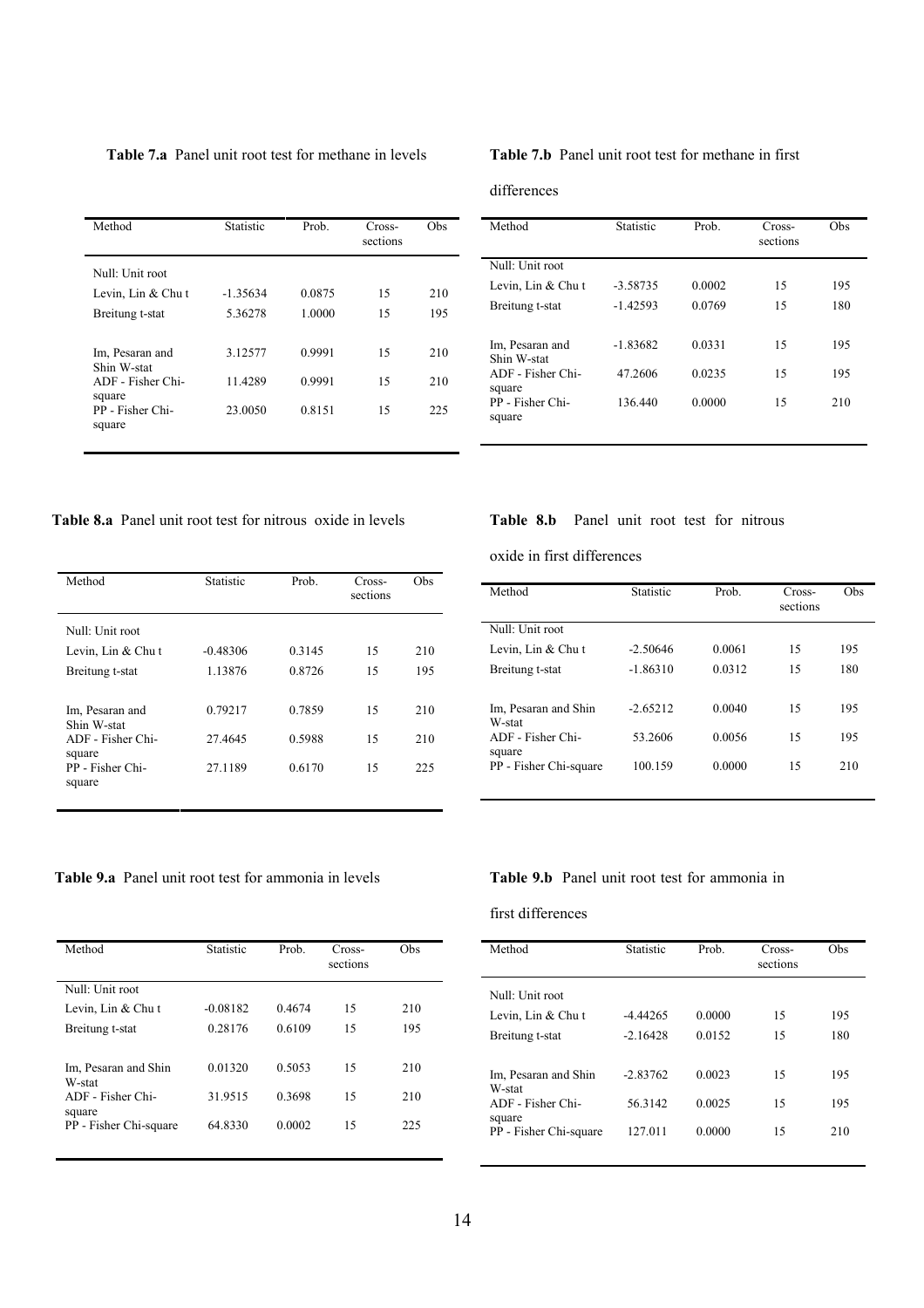|        | Table 10.a Panel unit root test for sulphurhexa fluoride in |  |
|--------|-------------------------------------------------------------|--|
| levels |                                                             |  |

| Method                           | <b>Statistic</b> | Prob.  | Cross-<br>sections | Obs |
|----------------------------------|------------------|--------|--------------------|-----|
| Null: Unit root                  |                  |        |                    |     |
| Levin, Lin $&$ Chu t             | $-1.00127$       | 0.1583 | 12                 | 168 |
| Breitung t-stat                  | 0.23009          | 0.5910 | 12                 | 156 |
| Im, Pesaran and Shin<br>W-stat   | $-0.33725$       | 0.3680 | 12                 | 168 |
| ADF - Fisher Chi-                | 26.4745          | 0.3295 | 12                 | 168 |
| square<br>PP - Fisher Chi-square | 25.5217          | 0.3779 | 12                 | 180 |

Table 10.b Panel unit root test for sulphurhexa

fluoride in second differences

| Method                          | Statistic  | Prob.  | Cross-<br>sections | Obs |
|---------------------------------|------------|--------|--------------------|-----|
| Null: Unit root                 |            |        |                    |     |
| Levin, Lin & Chu t              | $-1.90134$ | 0.0286 | 12                 | 144 |
| Breitung t-stat                 | $-0.28528$ | 0.3877 | 12                 | 132 |
|                                 |            |        |                    |     |
| Im, Pesaran and Shin W-<br>stat | $-3.08411$ | 0.0010 | 12                 | 144 |
| ADF - Fisher Chi-square         | 51.0477    | 0.0010 | 12                 | 144 |
| PP - Fisher Chi-square          | 160.088    | 0.0000 | 12                 | 156 |
|                                 |            |        |                    |     |

Table 11.a Panel unit root test for gross domestic product in levels

| Method                           | Statistic  | Prob.  | Cross-<br>sections | Obs |
|----------------------------------|------------|--------|--------------------|-----|
| Null: Unit root                  |            |        |                    |     |
| Levin, Lin & Chu t               | $-5.25154$ | 0.0000 | 15                 | 189 |
| Breitung t-stat                  | 0.43739    | 0.6691 | 15                 | 174 |
|                                  |            |        |                    |     |
| Im, Pesaran and Shin             | $-1.14198$ | 0.1267 | 15                 | 189 |
| W-stat<br>ADF - Fisher Chi-      | 50.6293    | 0.0107 | 15                 | 189 |
| square<br>PP - Fisher Chi-square | 54.7437    | 0.0038 | 15                 | 204 |
|                                  |            |        |                    |     |

## Table 11.b Panel unit root test for gross domestic

product in first differences

| Method                      | <b>Statistics</b> | Prob.  | Cross-<br>sections | Obs |
|-----------------------------|-------------------|--------|--------------------|-----|
| Null: Unit root             |                   |        |                    |     |
| Levin, Lin & Chu t          | $-8.73295$        | 0.0000 | 15                 | 174 |
| Breitung t-stat             | $-3.95042$        | 0.0000 | 15                 | 159 |
| Im, Pesaran and Shin W-stat | $-2.25377$        | 0.0121 | 15                 | 174 |
| ADF - Fisher Chi-square     | 59.7269           | 0.0010 | 15                 | 174 |
| PP - Fisher Chi-square      | 69.4068           | 0.0001 | 15                 | 189 |

## Table 12a Panel unit root test for emissions of acidifying pollutants in levels

| Method                          | Statistic  | Prob.  | Cross-<br>sections | Obs |
|---------------------------------|------------|--------|--------------------|-----|
| Null: Unit root                 |            |        |                    |     |
| Levin, Lin & Chu t              | $-0.78828$ | 0.2153 | 15                 | 210 |
| Breitung t-stat                 | $-0.43519$ | 0.3317 | 15                 | 195 |
|                                 |            |        |                    |     |
| Im, Pesaran and Shin W-<br>stat | 0.54054    | 0.7056 | 15                 | 210 |
| ADF - Fisher Chi-square         | 29.0032    | 0.5174 | 15                 | 210 |
| PP - Fisher Chi-square          | 63.9455    | 0.0003 | 15                 | 225 |
|                                 |            |        |                    |     |

## Table 12.b Panel unit root test for emissions of acidifying pollutants in first differences

| Method                          | <b>Statistics</b> | Prob.  | Cross-<br>sections | Obs |
|---------------------------------|-------------------|--------|--------------------|-----|
| Null: Unit root                 |                   |        |                    |     |
| Levin, Lin & Chu $t^*$          | $-4.06591$        | 0.0000 | 15                 | 195 |
| Breitung t-stat                 | $-1.09579$        | 0.1366 | 15                 | 180 |
| Im, Pesaran and Shin W-<br>stat | $-2.85065$        | 0.0022 | 15                 | 195 |
| ADF - Fisher Chi-square         | 57.4951           | 0.0018 | 15                 | 195 |
| PP - Fisher Chi-square          | 156.040           | 0.0000 | 15                 | 210 |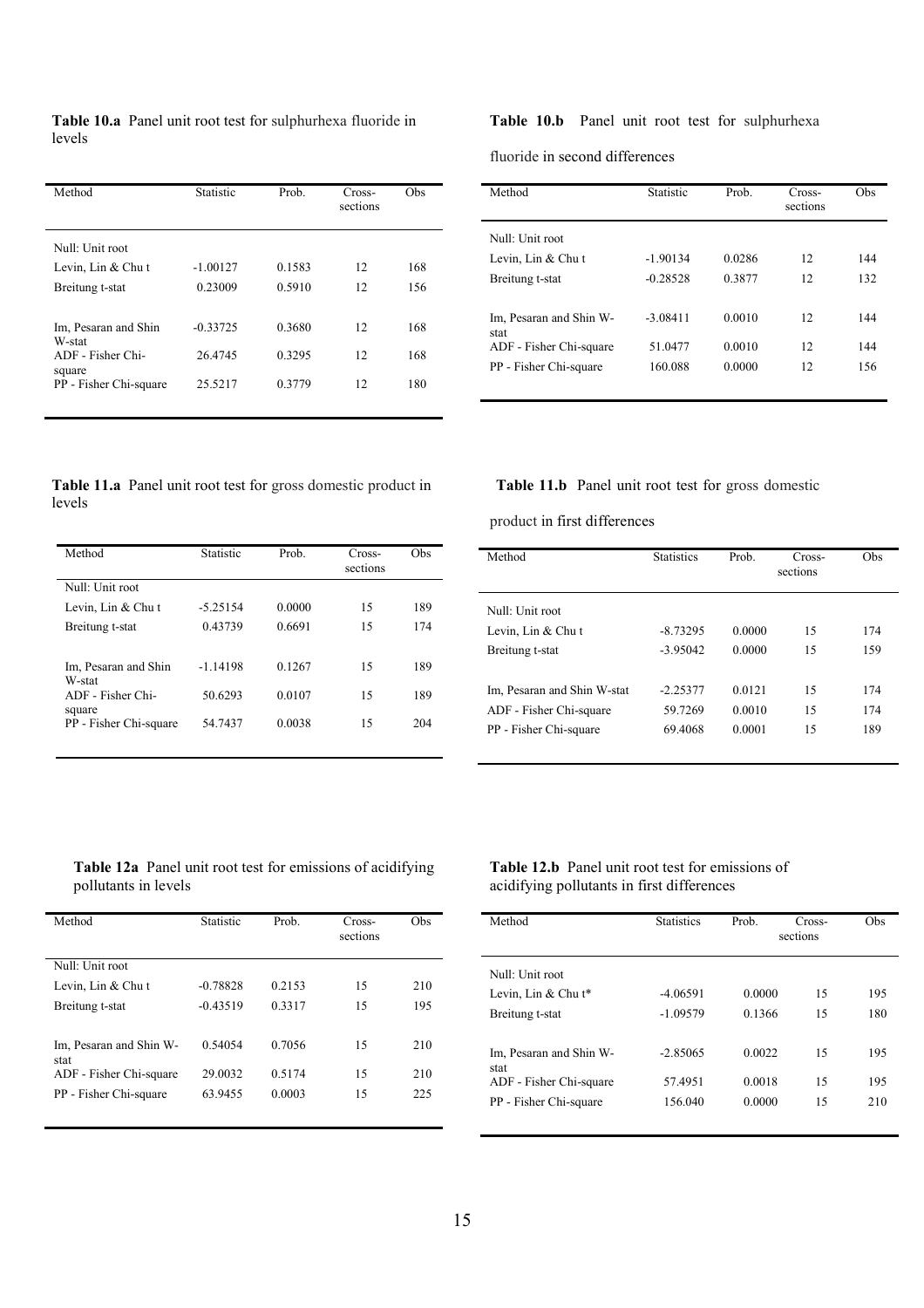From tables 5-12 we conclude that neither time series are stationary in levels, so they aren't  $I(0)$ , but are stationary in their first differences so they are  $I(1)$ , except greenhouse effects and sulphurhexa fluoride, which are stationary in the second differences, so they are  $I(2)$ . We

## Panel cointegration tests and Vector Error-Equilibrium Correction model  $(VEqCM)$

In this part of the paper we apply a cointegration panel test with Johansen methodology. We apply VAR-VECM model because in the previous part we found that SEPI is not stationary according to Im , Pesaran and Shin test and Breitung test. So we estimate VECM model and also we apply forecasting for 2005 in next part of the paper. The basic steps to apply Johansen methodology are:

- 1. We specify and estimate a VAR(p) model based on the information criteria of Akaike and Schwarz, where the model with the minimum values of these criteria is preferred.
- 2. We apply likelihood ratio tests for the rank of  $\Pi$  to specify and determine the number of the co-integrating vectors.
- 3. We impose normalization and indentifying restrictions wherever this is necessary and possible.
- 4. Then we estimate the VEqCM by maximum likelihood.

Suppose we have the  $VAR(p) \text{ model}$ .

 $y_t = A_1 y_{t-1} + A_2 y_{t-2} + \dots + A_n y_{t-n} + B x_t + u_t$  (18)

Then we can rewrite the above VAR model as: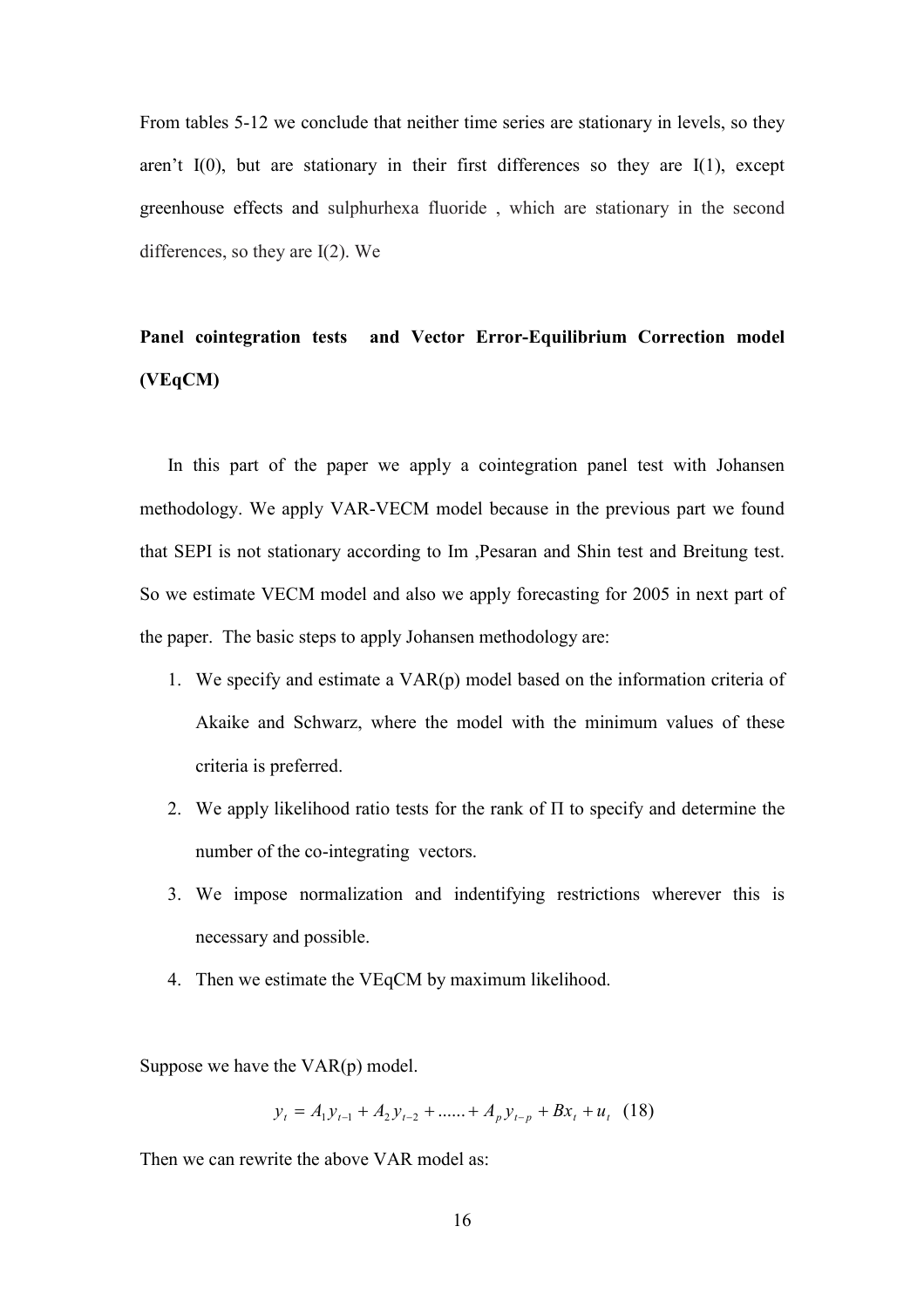$$
\Delta y_{t} = \Pi y_{t-1} + \sum_{t=1}^{\rho-1} \Gamma_{t} y_{t-t} + B x_{t} + u_{t}
$$
 (19)  
where  $\Pi = \sum_{t=1}^{\rho-1} A_{t} - I$  and  $\Gamma_{t} = -\sum_{j=t+1}^{\rho} A_{j}$ 

The best  $VAR(p)$  model according to the information criteria is  $VAR(5)$ . We examine two tests (Johansen, 1995) to determine the number of co-integrating vectors. The first is the Johansen trace statistic. We test the null hypothesis

H<sub>0</sub>(r):  $r = r_0$  against the alternative hypothesis H<sub>1</sub>(r):  $r > r_0$ 

The trace statistic is define as

$$
LR_{trace}(r_0) = -T \sum_{i=r_0+1}^{n} \ln(1-\hat{\lambda}_i) \quad (20)
$$

The second LR statistic is known as the maximum eigenvalue statistic and is defined as:

$$
LR_{\text{maxeigen}}(r_0) = -T \sum_{i=r_0+1}^{n} \ln(1 - \hat{\lambda}_{r_0} + 1) \quad (21)
$$

, and we test the null hypothesis

H<sub>0</sub>( $r_0$ ):  $r = r_0$  against the alternative hypothesis H<sub>1</sub>( $r_0$ ):  $r_0 > r_0+1$ 

In the beginning we suppose that first difference data have linear trends and the cointegrating equations have only intercepts. So we test the equation

$$
\Pi \Delta y_{t-1} + Bx_t = a(\beta' y_{t-1} + \rho_0) \quad (22)
$$

We take the SEPI in the first differences as we concluded above that is not stationary. From table 13 we conclude that there are four cointegration equations with the LR trace statistic and three with the LR eigen maximum statistic at the  $\alpha$ =0.05. In table 13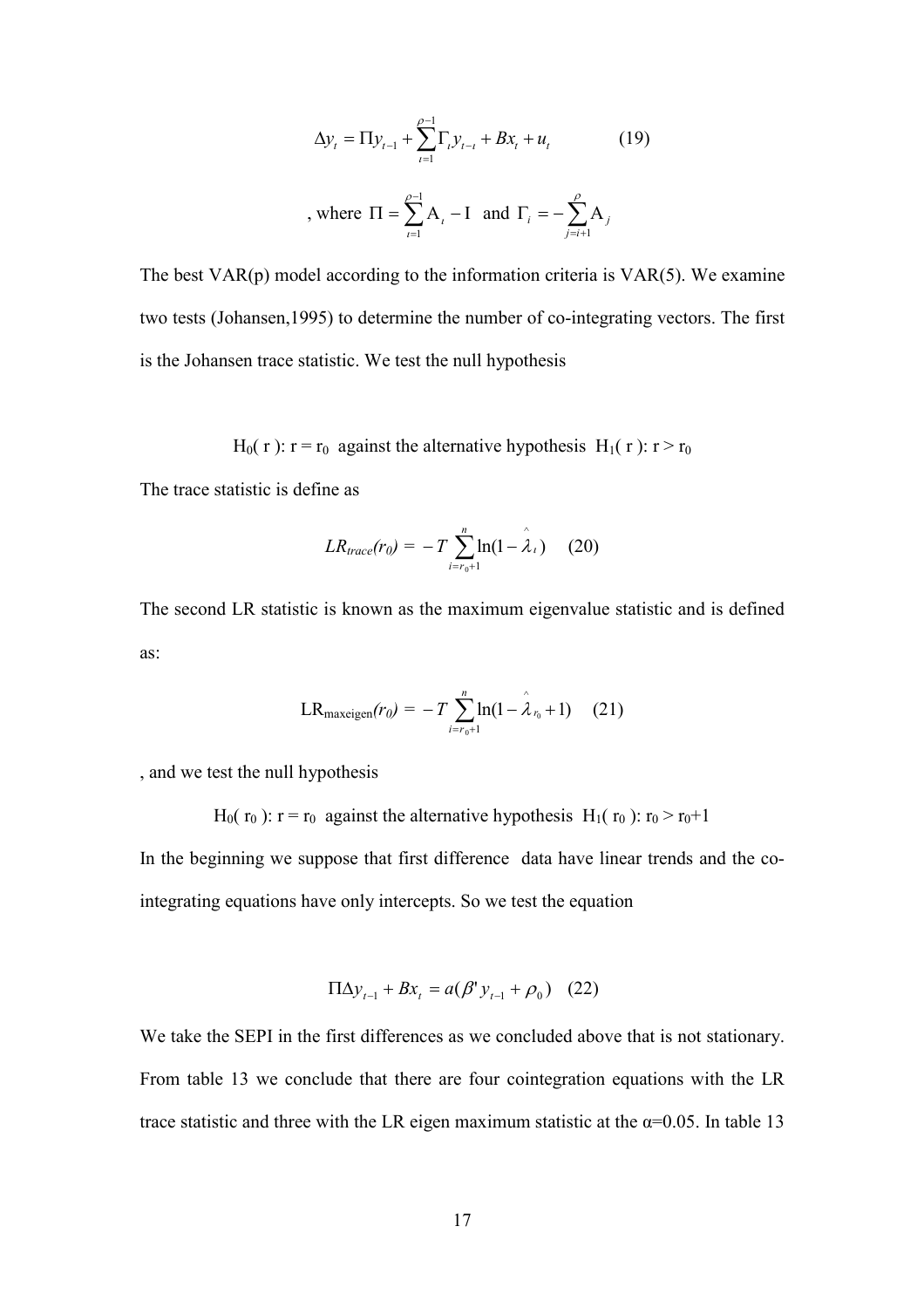we present the VECM estimation with four cointegration equations for the period 1990-2004, while we leave year 2005 for forecasting.

| Hypothesized<br>No. of $CE(s)$ | Eigenvalue | Trace<br>Statistic | 0.05<br><b>Critical Value</b> | $Prob.**$ |
|--------------------------------|------------|--------------------|-------------------------------|-----------|
|                                |            |                    |                               |           |
| None <sup>*</sup>              | 0.750493   | 286.8114           | 159.5297                      | 0.0000    |
| At most $1 *$                  | 0.573458   | 181.3030           | 125.6154                      | 0.0000    |
| At most $2 *$                  | 0.449190   | 116.5475           | 95.75366                      | 0.0009    |
| At most $3 *$                  | 0.352061   | 71.22375           | 69.81889                      | 0.0385    |
| At most 4                      | 0.260331   | 38.24294           | 47.85613                      | 0.2915    |
| At most 5                      | 0.162710   | 15.32494           | 29.79707                      | 0.7586    |
| At most 6                      | 0.022432   | 1.828525           | 15.49471                      | 0.9969    |
| At most 7                      | 0.001371   | 0.104302           | 3.841466                      | 0.7467    |
|                                |            |                    |                               |           |
| Hypothesized                   |            | Max-Eigen          | 0.05                          |           |
| No. of $CE(s)$                 | Eigenvalue | <b>Statistic</b>   | <b>Critical Value</b>         | $Prob.**$ |
|                                |            |                    |                               |           |
| None *                         | 0.750493   | 105.5084           | 52.36261                      | 0.0000    |
| At most $1 *$                  | 0.573458   | 64.75546           | 46.23142                      | 0.0002    |
| At most $2 *$                  | 0.449190   | 45.32380           | 40.07757                      | 0.0117    |
| At most 3                      | 0.352061   | 32.98081           | 33.87687                      | 0.0637    |
| At most 4                      | 0.260331   | 22.91800           | 27.58434                      | 0.1770    |
| At most 5                      | 0.162710   | 13.49642           | 21.13162                      | 0.4077    |
| At most 6                      | 0.022432   | 1.724223           | 14.26460                      | 0.9957    |
| At most 7                      | 0.001371   | 0.104302           | 3.841466                      | 0.7467    |
|                                |            |                    |                               |           |

Table 12. Johansen panel cointegration test

So from table 14 we see, for the second cointegrating equation, that almost 1.50 % of disequilibrium "corrected" each month by changes in greenhouse effects, while for ACID, NH<sub>3</sub>, CO<sub>2</sub>, GDP, CH<sub>4</sub>, N<sub>2</sub>O and SF<sub>6</sub> are 42.07 %, 9.98 %, 7.85%, 2.78%, 30.10%, 18.99% and 81.65% respectively.

Next we estimate the impulse response functions (IRF). An impulse response function traces out the response of a variable of interest to an exogenous shock. We consider the following representation at time t+h

$$
\begin{bmatrix} y_{1t+h} \\ y_{2t+h} \end{bmatrix} = \begin{bmatrix} \mu_1 \\ \mu_2 \end{bmatrix} + \begin{bmatrix} \theta_{11}^{(0)}\theta_{12}^{(0)} \\ \theta_{21}^{(0)}\theta_{22}^{(0)} \end{bmatrix} + \begin{bmatrix} \varepsilon_{1t+h} \\ \varepsilon_{2t+h} \end{bmatrix} + \dots + \begin{bmatrix} \theta_{11}^{(h)}\theta_{12}^{(h)} \\ \theta_{21}^{(h)}\theta_{22}^{(h)} \end{bmatrix} + \begin{bmatrix} \varepsilon_{1t} \\ \varepsilon_{2t} \end{bmatrix}
$$
 (23)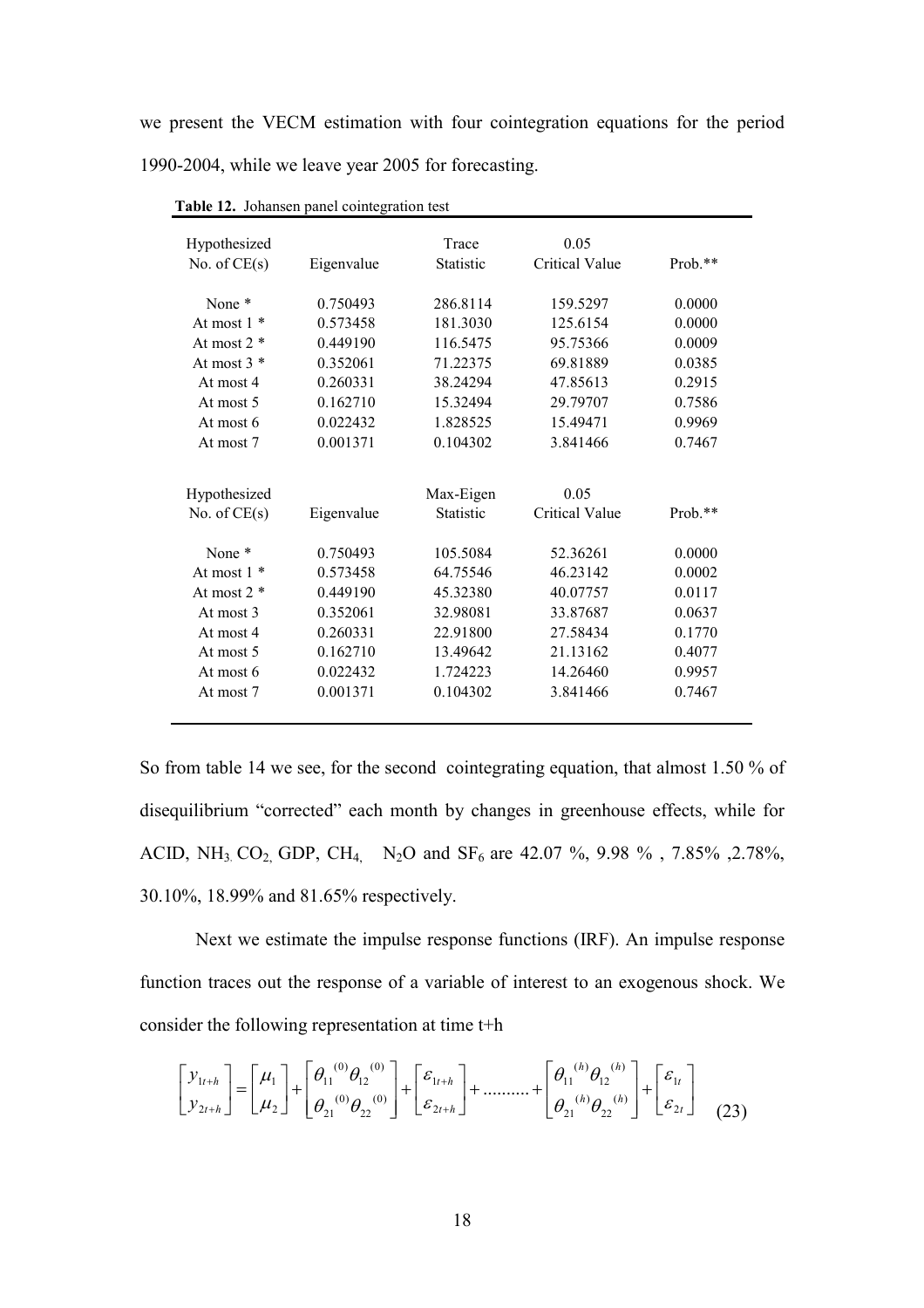|  |  | Table 14. VEqCM estimation |
|--|--|----------------------------|
|--|--|----------------------------|

| Cointegrating Eq: | CointEq1            | CointEq2     | CointEq3             | CointEq4             |           |                      |            |            |
|-------------------|---------------------|--------------|----------------------|----------------------|-----------|----------------------|------------|------------|
| DDGREENHOUSE(-1)  | 1.000000            | 0.000000     | 0.000000             | 0.000000             |           |                      |            |            |
| $DACID(-1)$       | 0.000000            | 1.000000     | 0.000000             | 0.000000             |           |                      |            |            |
| $DNH_3(-1)$       | 0.000000            | 0.000000     | 1.000000             | 0.000000             |           |                      |            |            |
| $DCO2(-1)$        | 0.000000            | 0.000000     | 0.000000             | 1.000000             |           |                      |            |            |
| $DGDP(-1)$        | 0.288427            | 0.170336     | 0.266009             | 0.347285             |           |                      |            |            |
|                   | (0.21455)           | (0.97876)    | (0.43313)            | (0.22111)            |           |                      |            |            |
|                   | [1.34435]           | [0.17403]    | [0.61415]            | [1.57061]            |           |                      |            |            |
| $DCH4(-1)$        | $-0.104747$         | $-0.928566$  | $-0.972662$          | 0.067342             |           |                      |            |            |
|                   | (0.28065)           | (1.28030)    | (0.56657)            | (0.28924)            |           |                      |            |            |
|                   | $[-0.37323]$        | $[-0.72527]$ | $[-1.71675]$         | [0.23283]            |           |                      |            |            |
| $DN_2O(-1)$       | 0.278733            | 4.778955     | 2.428552             | $-0.007253$          |           |                      |            |            |
|                   | (0.31065)           | (1.41717)    | (0.62714)            | (0.32016)            |           |                      |            |            |
|                   | [0.89726]           | [3.37219]    | [3.87241]            | $[-0.02265]$         |           |                      |            |            |
| $DSF_6(-1)$       | $-0.237529$         | $-0.743107$  | $-0.430307$          | $-0.219252$          |           |                      |            |            |
|                   | (0.04560)           | (0.20803)    | (0.09206)            | (0.04700)            |           |                      |            |            |
|                   | $[-5.20880]$        | $[-3.57207]$ | $[-4.67415]$         | $[-4.66521]$         |           |                      |            |            |
| $\mathbf C$       | 0.020044            | $-0.075037$  | $-0.007939$          | 0.027335             |           |                      |            |            |
| Error Correction: | D(DDGREENHO<br>USE) | D(DACID)     | D(DNH <sub>3</sub> ) | D(DCO <sub>2</sub> ) | D(DGDP)   | D(DCH <sub>4</sub> ) | $D(DN_2O)$ | $D(DSF_6)$ |
| CointEq1          | $-0.265904$         | 1.484395     | 3.097776             | $-3.292534$          | 1.507627  | -4.483077            | 0.714958   | 4.970274   |
|                   | (0.36072)           | (2.04930)    | (1.35812)            | (2.33916)            | (1.89864) | (1.27407)            | (4.25752)  | (16.8212)  |
|                   | $[-0.73715]$        | [0.72434]    | [2.28092]            | $[-1.40757]$         | [0.79406] | $[-3.51870]$         | [0.16793]  | [0.29548]  |
|                   |                     |              |                      |                      |           |                      |            |            |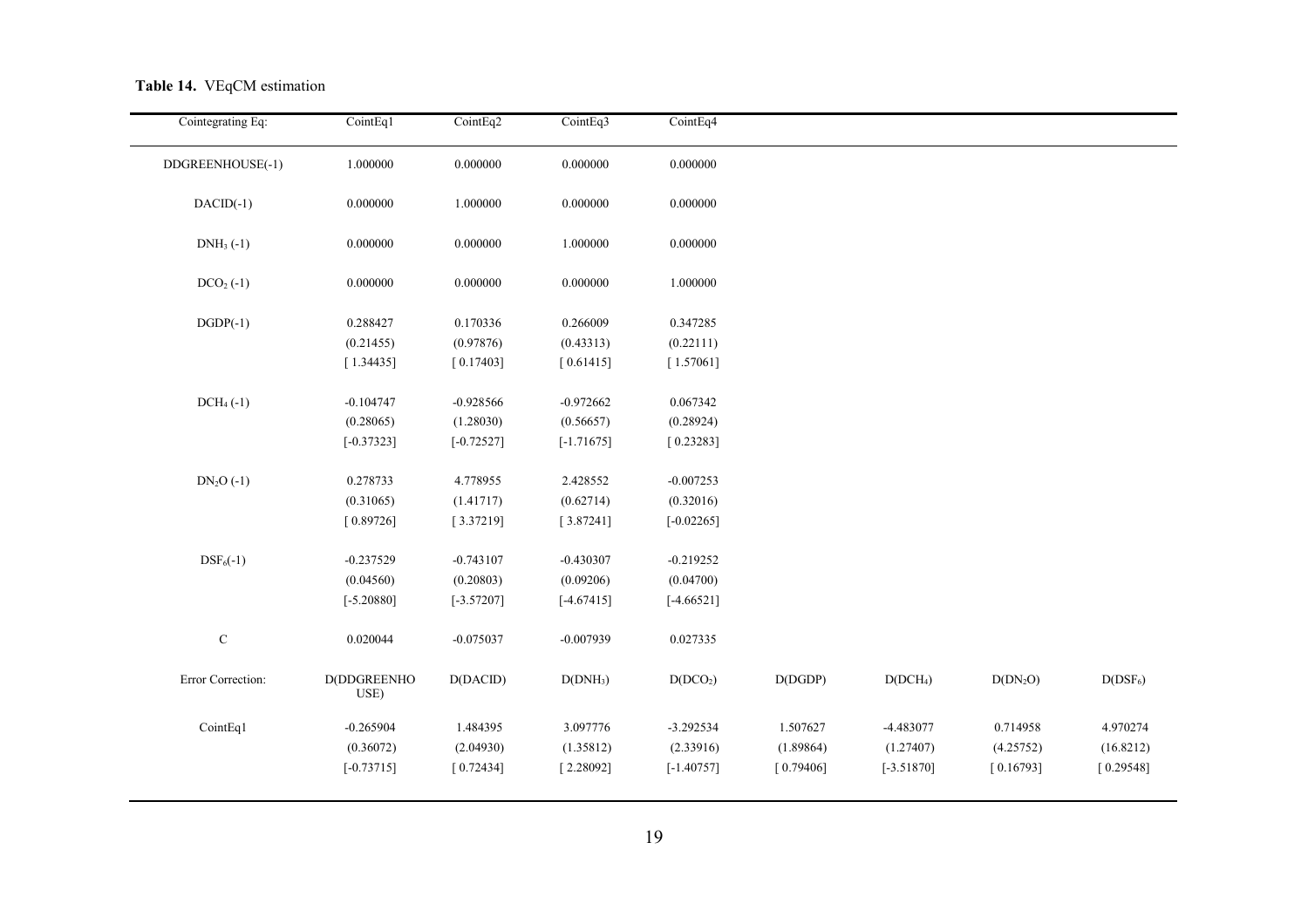|  |  | <b>Table 14.</b> VEqCM estimation (cont.) |  |  |
|--|--|-------------------------------------------|--|--|
|--|--|-------------------------------------------|--|--|

| CointEq2             | $-0.015511$  | $-0.420737$  | $-0.099818$  | 0.078520     | 0.027842     | 0.301270     | $-0.189981$  | $-0.816536$  |  |
|----------------------|--------------|--------------|--------------|--------------|--------------|--------------|--------------|--------------|--|
|                      | (0.02605)    | (0.14798)    | (0.09807)    | (0.16891)    | (0.13710)    | (0.09200)    | (0.30743)    | (1.21462)    |  |
|                      | $[-0.59549]$ | $[-2.84329]$ | $[-1.01785]$ | [0.46487]    | [0.20308]    | [3.27475]    | $[-0.61797]$ | $[-0.67226]$ |  |
| CointEq3             | 0.076932     | 0.672473     | $-0.528211$  | 0.619044     | $-0.168655$  | 0.013914     | $-0.314845$  | 0.622370     |  |
|                      | (0.04632)    | (0.26314)    | (0.17439)    | (0.30036)    | (0.24379)    | (0.16360)    | (0.54669)    | (2.15993)    |  |
|                      | [1.66095]    | [2.55557]    | $[-3.02891]$ | [2.06101]    | $[-0.69179]$ | [0.08505]    | $[-0.57591]$ | [0.28814]    |  |
| CointEq4             | 0.245710     | $-1.588238$  | $-2.077189$  | 1.815228     | $-1.347122$  | 3.389698     | 0.056579     | 1.727090     |  |
|                      | (0.26862)    | (1.52608)    | (1.01137)    | (1.74193)    | (1.41388)    | (0.94878)    | (3.17050)    | (12.5265)    |  |
|                      | [0.91471]    | $[-1.04073]$ | $[-2.05383]$ | [1.04208]    | $[-0.95278]$ | [3.57269]    | [0.01785]    | [0.13788]    |  |
| D(DDGREENHOUSE (-1)) | $-0.603012$  | $-0.468685$  | $-2.032598$  | 3.964928     | $-2.553242$  | 3.664778     | $-1.035292$  | $-0.942183$  |  |
|                      | (0.39442)    | (2.24075)    | (1.48500)    | (2.55769)    | (2.07601)    | (1.39310)    | (4.65526)    | (18.3927)    |  |
|                      | $[-1.52887]$ | $[-0.20916]$ | $[-1.36875]$ | [1.55020]    | $[-1.22988]$ | [2.63067]    | $[-0.22239]$ | $[-0.05123]$ |  |
| D(DDGREENHOUSE (-2)) | $-0.319491$  | $-0.393170$  | $-1.523406$  | 3.113372     | $-1.088833$  | 2.852269     | 0.885286     | $-8.329635$  |  |
|                      | (0.35600)    | (2.02251)    | (1.34037)    | (2.30858)    | (1.87382)    | (1.25742)    | (4.20186)    | (16.6013)    |  |
|                      | $[-0.89744]$ | $[-0.19440]$ | $[-1.13656]$ | [1.34861]    | $[-0.58108]$ | [2.26835]    | [0.21069]    | $[-0.50175]$ |  |
| D(DDGREENHOUSE (-3)) | $-0.416911$  | $-0.983631$  | $-0.598221$  | 2.442283     | $-0.099011$  | 3.098838     | 0.568181     | -4.981831    |  |
|                      | (0.28429)    | (1.61509)    | (1.07036)    | (1.84353)    | (1.49634)    | (1.00412)    | (3.35542)    | (13.2570)    |  |
|                      | $[-1.46651]$ | $[-0.60903]$ | $[-0.55890]$ | [1.32479]    | $[-0.06617]$ | [3.08614]    | [0.16933]    | $[-0.37579]$ |  |
| D(DDGREENHOUSE (-4)) | $-0.015483$  | $-0.211070$  | $-0.100222$  | 1.750061     | 0.652060     | 1.844213     | $-0.448287$  | 4.081565     |  |
|                      | (0.25110)    | (1.42657)    | (0.94542)    | (1.62834)    | (1.32169)    | (0.88691)    | (2.96376)    | (11.7096)    |  |
|                      | $[-0.06166]$ | $[-0.14796]$ | $[-0.10601]$ | [1.07475]    | [0.49335]    | [2.07937]    | $[-0.15126]$ | [0.34857]    |  |
| D(DDGREENHOUSE (-5)) | $-0.001492$  | $-0.151809$  | 0.215649     | $-0.262848$  | 0.159407     | $-0.004313$  | 0.085531     | $-0.965377$  |  |
|                      | (0.02085)    | (0.11848)    | (0.07852)    | (0.13524)    | (0.10977)    | (0.07366)    | (0.24615)    | (0.97251)    |  |
|                      | $[-0.07153]$ | $[-1.28131]$ | [2.74645]    | $[-1.94360]$ | [1.45220]    | $[-0.05856]$ | [0.34748]    | $[-0.99266]$ |  |
| $D(DACID (-1))$      | $-0.021685$  | $-0.859448$  | $-0.039447$  | $-0.187157$  | $-0.187966$  | $-0.268288$  | $-0.027184$  | 1.392531     |  |
|                      | (0.02657)    | (0.15096)    | (0.10005)    | (0.17232)    | (0.13986)    | (0.09386)    | (0.31363)    | (1.23915)    |  |
|                      | $[-0.81605]$ | $[-5.69309]$ | $[-0.39428]$ | $[-1.08612]$ | $[-1.34391]$ | $[-2.85852]$ | $[-0.08667]$ | [1.12378]    |  |
|                      |              |              |              |              |              |              |              |              |  |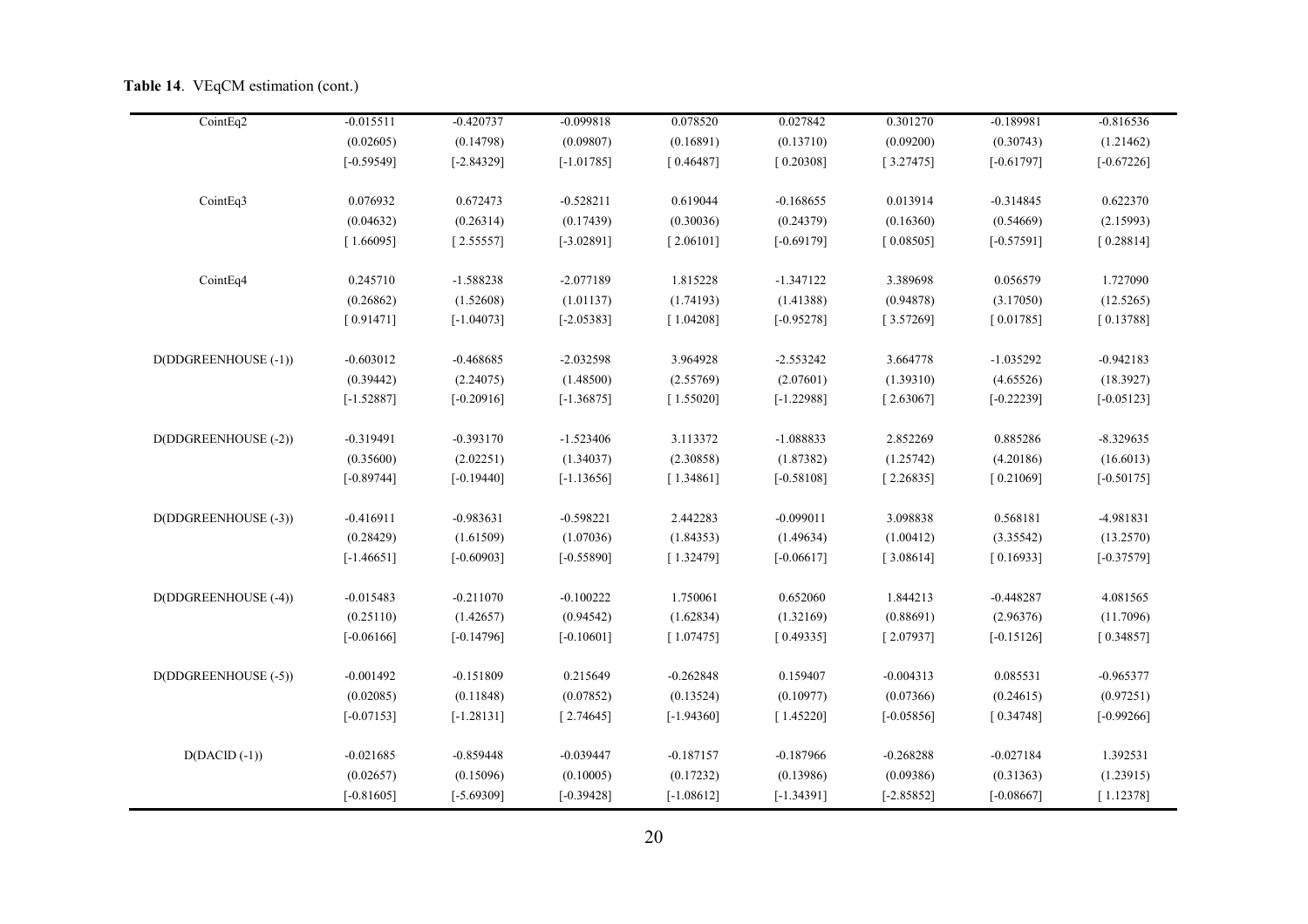#### Table 14. VEqCM estimation (cont.)

| $D(DACID (-2))$ | $-0.043203$  | $-0.579928$  | $-0.249273$  | $-0.214894$  | $-0.012452$  | $-0.273917$  | $-0.049961$  | 1.005151     |
|-----------------|--------------|--------------|--------------|--------------|--------------|--------------|--------------|--------------|
|                 | (0.03488)    | (0.19815)    | (0.13132)    | (0.22618)    | (0.18359)    | (0.12319)    | (0.41167)    | (1.62650)    |
|                 | $[-1.23865]$ | $[-2.92666]$ | $[-1.89819]$ | $[-0.95010]$ | $[-0.06783]$ | $[-2.22345]$ | $[-0.12136]$ | [0.61798]    |
| $D(DACID (-3))$ | $-0.045833$  | $-0.371239$  | $-0.254097$  | 0.076576     | 0.110684     | $-0.214123$  | 0.243480     | 1.237898     |
|                 | (0.03228)    | (0.18337)    | (0.12152)    | (0.20930)    | (0.16989)    | (0.11400)    | (0.38095)    | (1.50512)    |
|                 | $[-1.42002]$ | $[-2.02457]$ | $[-2.09096]$ | [0.36586]    | [0.65152]    | $[-1.87825]$ | [0.63913]    | [0.82246]    |
| $D(DACID (-4))$ | $-0.027740$  | $-0.252016$  | $-0.174107$  | 0.035692     | $-0.009719$  | 0.006150     | 0.219566     | $-0.043291$  |
|                 | (0.02741)    | (0.15573)    | (0.10321)    | (0.17776)    | (0.14428)    | (0.09682)    | (0.32354)    | (1.27830)    |
|                 | $[-1.01195]$ | $[-1.61825]$ | $[-1.68695]$ | [0.20079]    | $[-0.06736]$ | [0.06351]    | [0.67863]    | $[-0.03387]$ |
| $D(DACID (-5))$ | $-0.024852$  | 0.330894     | 0.054935     | 0.250962     | 0.013768     | 0.026601     | 0.198705     | 0.506897     |
|                 | (0.02483)    | (0.14104)    | (0.09347)    | (0.16098)    | (0.13067)    | (0.08768)    | (0.29301)    | (1.15766)    |
|                 | $[-1.00109]$ | [2.34617]    | [0.58775]    | [1.55892]    | [0.10537]    | [0.30338]    | [0.67816]    | [0.43787]    |
| $D(DNH3(-1))$   | $-0.022740$  | $-0.462333$  | $-0.463658$  | $-0.573613$  | 0.331481     | 0.037512     | 0.225673     | $-0.040360$  |
|                 | (0.03944)    | (0.22405)    | (0.14848)    | (0.25574)    | (0.20757)    | (0.13929)    | (0.46547)    | (1.83903)    |
|                 | $[-0.57663]$ | $[-2.06356]$ | $[-3.12267]$ | $[-2.24299]$ | [1.59692]    | [0.26930]    | [0.48483]    | $[-0.02195]$ |
| $D(DNH3(-2))$   | $-0.039690$  | $-0.263524$  | $-0.220243$  | $-0.101949$  | 0.248562     | 0.139546     | $-0.076489$  | 1.762616     |
|                 | (0.03769)    | (0.21413)    | (0.14191)    | (0.24442)    | (0.19839)    | (0.13313)    | (0.44487)    | (1.75765)    |
|                 | $[-1.05302]$ | $[-1.23066]$ | $[-1.55198]$ | $[-0.41711]$ | [1.25290]    | [1.04821]    | $[-0.17194]$ | [1.00282]    |
| $D(DNH3(-3))$   | $-0.031854$  | $-0.248836$  | $-0.291295$  | $-0.210581$  | 0.228167     | 0.090009     | $-0.335431$  | 0.648968     |
|                 | (0.03593)    | (0.20414)    | (0.13529)    | (0.23302)    | (0.18914)    | (0.12692)    | (0.42412)    | (1.67566)    |
|                 | $[-0.88646]$ | $[-1.21892]$ | $[-2.15310]$ | $[-0.90371]$ | [1.20637]    | [0.70919]    | $[-0.79089]$ | [0.38729]    |
| $D(DNH3(-4))$   | 0.003668     | $-0.331285$  | $-0.139023$  | $-0.376480$  | 0.030073     | $-0.005829$  | $-0.330357$  | 0.425392     |
|                 | (0.03004)    | (0.17065)    | (0.11309)    | (0.19478)    | (0.15810)    | (0.10609)    | (0.35453)    | (1.40072)    |
|                 | [0.12211]    | $[-1.94134]$ | $[-1.22928]$ | $[-1.93280]$ | [0.19021]    | $[-0.05494]$ | $[-0.93182]$ | [0.30369]    |
| $D(DNH3(-5))$   | $-0.003319$  | $-0.100166$  | 0.051302     | 0.072897     | 0.171112     | $-0.105750$  | $-0.197002$  | 0.887683     |
|                 | (0.02547)    | (0.14471)    | (0.09590)    | (0.16518)    | (0.13407)    | (0.08997)    | (0.30064)    | (1.18782)    |
|                 | $[-0.13030]$ | $[-0.69218]$ | [0.53494]    | [0.44132]    | [1.27628]    | $[-1.17542]$ | $[-0.65527]$ | [0.74732]    |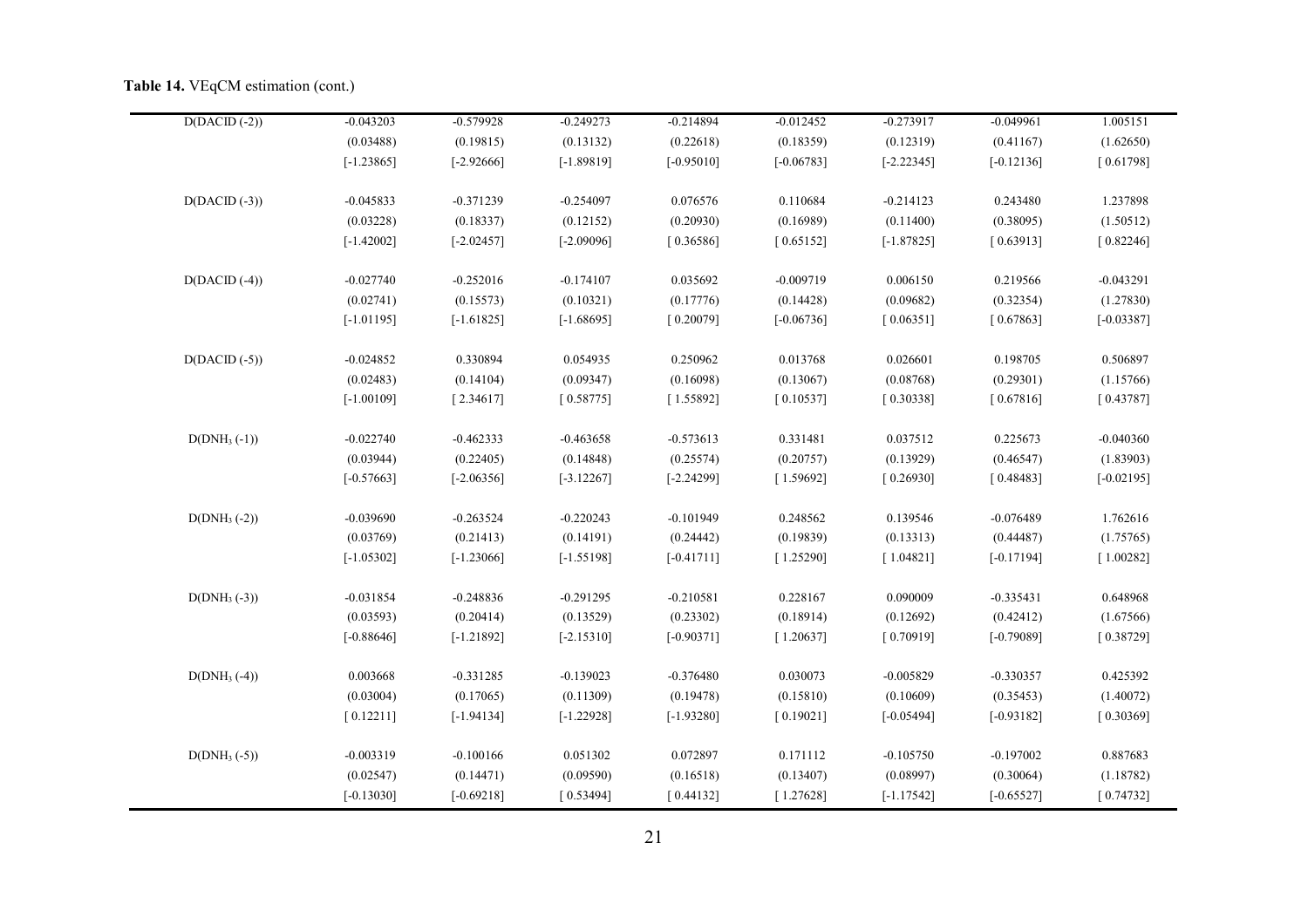|  | <b>Table 14.</b> VEqCM estimation (cont.) |  |  |
|--|-------------------------------------------|--|--|
|--|-------------------------------------------|--|--|

| $D(DCO2(-1))$ | 0.575599     | 1.787664     | 2.368828     | $-2.479356$  | 1.467338     | -3.360485    | 0.286298     | 0.042976     |
|---------------|--------------|--------------|--------------|--------------|--------------|--------------|--------------|--------------|
|               | (0.27248)    | (1.54801)    | (1.02590)    | (1.76696)    | (1.43420)    | (0.96241)    | (3.21606)    | (12.7064)    |
|               | [2.11244]    | [1.15482]    | [2.30902]    | $[-1.40317]$ | [1.02311]    | $[-3.49173]$ | [0.08902]    | [0.00338]    |
| $D(DCO2(-2))$ | 0.466480     | 0.872626     | 1.786567     | $-3.054249$  | 2.069575     | $-2.660684$  | 0.570504     | $-2.942638$  |
|               | (0.30539)    | (1.73496)    | (1.14980)    | (1.98036)    | (1.60741)    | (1.07864)    | (3.60446)    | (14.2410)    |
|               | [1.52750]    | [0.50297]    | [1.55380]    | $[-1.54227]$ | [1.28752]    | $[-2.46669]$ | [0.15828]    | $[-0.20663]$ |
| $D(DCO2(-3))$ | 0.245638     | 0.581614     | 1.287601     | $-2.685658$  | 0.803371     | $-2.211726$  | $-1.289966$  | 3.470738     |
|               | (0.28176)    | (1.60071)    | (1.06083)    | (1.82712)    | (1.48302)    | (0.99518)    | (3.32554)    | (13.1390)    |
|               | [0.87181]    | [0.36335]    | [1.21377]    | $[-1.46989]$ | [0.54171]    | $[-2.22245]$ | $[-0.38790]$ | [0.26416]    |
| $D(DCO2(-4))$ | 0.323495     | 0.669858     | 0.569824     | $-2.531208$  | 0.291319     | $-2.647559$  | $-0.844088$  | 3.449027     |
|               | (0.23245)    | (1.32060)    | (0.87519)    | (1.50739)    | (1.22351)    | (0.82103)    | (2.74361)    | (10.8398)    |
|               | [1.39167]    | [0.50724]    | [0.65108]    | $[-1.67920]$ | [0.23810]    | $[-3.22468]$ | $[-0.30766]$ | [0.31818]    |
| $D(DCO2(-5))$ | 0.005174     | $-0.343820$  | 0.226589     | $-1.941177$  | $-0.327713$  | $-1.580488$  | 0.064047     | $-3.753199$  |
|               | (0.20943)    | (1.18982)    | (0.78853)    | (1.35812)    | (1.10235)    | (0.73973)    | (2.47191)    | (9.76638)    |
|               | [0.02470]    | $[-0.28897]$ | [0.28736]    | $[-1.42932]$ | $[-0.29729]$ | $[-2.13659]$ | [0.02591]    | $[-0.38430]$ |
| $D(DGDP(-1))$ | $-0.064311$  | 0.155501     | $-0.241720$  | 0.093618     | $-0.697810$  | 0.002213     | $-0.027726$  | $-2.277619$  |
|               | (0.02468)    | (0.14020)    | (0.09292)    | (0.16004)    | (0.12990)    | (0.08717)    | (0.29128)    | (1.15084)    |
|               | $[-2.60593]$ | [1.10910]    | $[-2.60146]$ | [0.58498]    | $[-5.37203]$ | [0.02539]    | $[-0.09519]$ | $[-1.97910]$ |
| $D(DGDP(-2))$ | $-0.057940$  | $-0.068637$  | $-0.167606$  | 0.171804     | $-0.532355$  | 0.014294     | $-0.190167$  | $-0.464496$  |
|               | (0.02141)    | (0.12163)    | (0.08061)    | (0.13884)    | (0.11269)    | (0.07562)    | (0.25270)    | (0.99840)    |
|               | $[-2.70621]$ | $[-0.56429]$ | $[-2.07923]$ | [1.23745]    | $[-4.72402]$ | [0.18902]    | $[-0.75254]$ | $[-0.46524]$ |
| $D(DGDP(-3))$ | $-0.052860$  | $-0.105962$  | $-0.202216$  | 0.126819     | $-0.340134$  | $-0.137335$  | $-0.213602$  | $-0.818445$  |
|               | (0.02258)    | (0.12827)    | (0.08501)    | (0.14641)    | (0.11884)    | (0.07975)    | (0.26649)    | (1.05287)    |
|               | $[-2.34123]$ | $[-0.82609]$ | $[-2.37879]$ | [0.86618]    | $[-2.86213]$ | $[-1.72214]$ | $[-0.80155]$ | $[-0.77735]$ |
| $D(DGDP(-4))$ | $-0.027388$  | $-0.126086$  | $-0.211521$  | $-0.048660$  | $-0.137772$  | $-0.124116$  | $-0.108005$  | $-0.266309$  |
|               | (0.01646)    | (0.09350)    | (0.06197)    | (0.10673)    | (0.08663)    | (0.05813)    | (0.19426)    | (0.76751)    |
|               | $[-1.66405]$ | $[-1.34844]$ | $[-3.41339]$ | $[-0.45592]$ | $[-1.59035]$ | $[-2.13504]$ | $[-0.55598]$ | $[-0.34698]$ |
|               |              |              |              |              |              |              |              |              |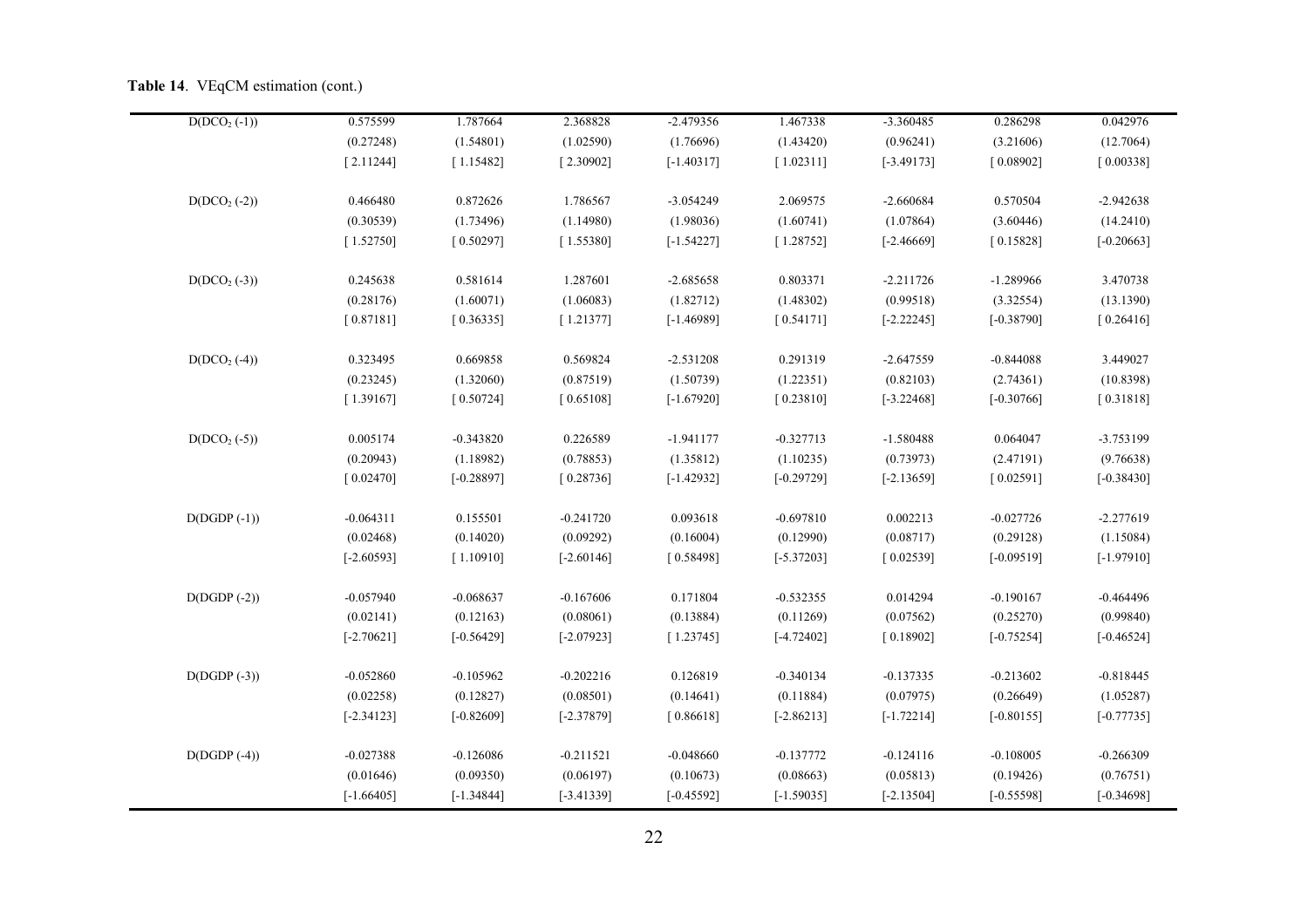| $D(DGDP(-5))$  | $-0.014164$  | $-0.173856$  | $-0.114104$  | $-0.073912$  | $-0.014270$  | $-0.084195$  | $-0.157969$  | $-0.052135$  |
|----------------|--------------|--------------|--------------|--------------|--------------|--------------|--------------|--------------|
|                | (0.01392)    | (0.07907)    | (0.05240)    | (0.09026)    | (0.07326)    | (0.04916)    | (0.16428)    | (0.64905)    |
|                | $[-1.01766]$ | $[-2.19868]$ | $[-2.17739]$ | $[-0.81890]$ | $[-0.19479]$ | $[-1.71265]$ | $[-0.96160]$ | $[-0.08032]$ |
| $D(DCH_4(-1))$ | 0.106677     | 0.605692     | $-0.178160$  | $-0.069239$  | 0.263606     | $-1.301596$  | 0.099540     | $-2.654090$  |
|                | (0.06963)    | (0.39557)    | (0.26215)    | (0.45152)    | (0.36648)    | (0.24593)    | (0.82181)    | (3.24691)    |
|                | [1.53211]    | [1.53120]    | $[-0.67961]$ | $[-0.15335]$ | [0.71928]    | $[-5.29259]$ | [0.12112]    | $[-0.81742]$ |
| $D(DCH4(-2))$  | 0.135923     | 1.110853     | 0.473378     | 0.591989     | 0.707649     | $-0.862986$  | 0.856919     | $-0.447965$  |
|                | (0.08443)    | (0.47969)    | (0.31790)    | (0.54753)    | (0.44442)    | (0.29823)    | (0.99657)    | (3.93739)    |
|                | [1.60981]    | [2.31579]    | [1.48908]    | [1.08119]    | [1.59230]    | $[-2.89373]$ | [0.85987]    | $[-0.11377]$ |
| $D(DCH4(-3))$  | 0.187999     | 0.924760     | 0.767911     | 0.664198     | 0.838217     | $-0.516960$  | 0.684979     | 1.220886     |
|                | (0.08844)    | (0.50244)    | (0.33298)    | (0.57350)    | (0.46550)    | (0.31237)    | (1.04383)    | (4.12412)    |
|                | [2.12576]    | [1.84055]    | [2.30620]    | [1.15814]    | [1.80069]    | $[-1.65496]$ | [0.65621]    | [0.29604]    |
| $D(DCH4(-4))$  | 0.122264     | 0.580608     | 0.574452     | 0.149229     | 0.608769     | $-0.426174$  | 0.554473     | $-1.241876$  |
|                | (0.07912)    | (0.44947)    | (0.29788)    | (0.51305)    | (0.41643)    | (0.27944)    | (0.93380)    | (3.68938)    |
|                | [1.54538]    | [1.29176]    | [1.92849]    | [0.29087]    | [1.46189]    | $[-1.52509]$ | [0.59378]    | $[-0.33661]$ |
| $D(DCH_4(-5))$ | 0.046432     | $-0.156232$  | 0.093947     | $-0.005642$  | 0.256587     | $-0.156866$  | 0.619116     | 0.144896     |
|                | (0.05481)    | (0.31137)    | (0.20635)    | (0.35541)    | (0.28848)    | (0.19358)    | (0.64689)    | (2.55582)    |
|                | [0.84719]    | $[-0.50175]$ | [0.45527]    | $[-0.01587]$ | [0.88944]    | $[-0.81033]$ | [0.95706]    | [0.05669]    |
| $D(DN2O (-1))$ | 0.072633     | $-0.045251$  | 0.836520     | $-0.982559$  | $-0.190747$  | $-0.420169$  | 0.604230     | 0.497739     |
|                | (0.06196)    | (0.35200)    | (0.23328)    | (0.40178)    | (0.32612)    | (0.21884)    | (0.73129)    | (2.88927)    |
|                | [1.17230]    | $[-0.12856]$ | [3.58597]    | $[-2.44550]$ | $[-0.58490]$ | $[-1.91999]$ | [0.82626]    | [0.17227]    |
| $D(DN2O (-2))$ | 0.050009     | $-0.306276$  | 0.532390     | $-1.107626$  | 0.071776     | $-0.284954$  | 0.560174     | $-0.476383$  |
|                | (0.05886)    | (0.33442)    | (0.22163)    | (0.38172)    | (0.30983)    | (0.20791)    | (0.69477)    | (2.74500)    |
|                | [0.84957]    | $[-0.91585]$ | [2.40218]    | $[-2.90167]$ | [0.23166]    | $[-1.37055]$ | [0.80627]    | $[-0.17355]$ |
| $D(DN2O (-3))$ | 0.033101     | $-0.072751$  | 0.488444     | $-0.658439$  | $-0.060510$  | $-0.208277$  | 0.392773     | 0.811323     |
|                | (0.04695)    | (0.26672)    | (0.17676)    | (0.30444)    | (0.24711)    | (0.16582)    | (0.55412)    | (2.18928)    |
|                | [0.70506]    | $[-0.27276]$ | [2.76332]    | $[-2.16277]$ | $[-0.24487]$ | $[-1.25604]$ | [0.70883]    | [0.37059]    |
|                |              |              |              |              |              |              |              |              |

#### Table 14. VEqCM estimation (cont.)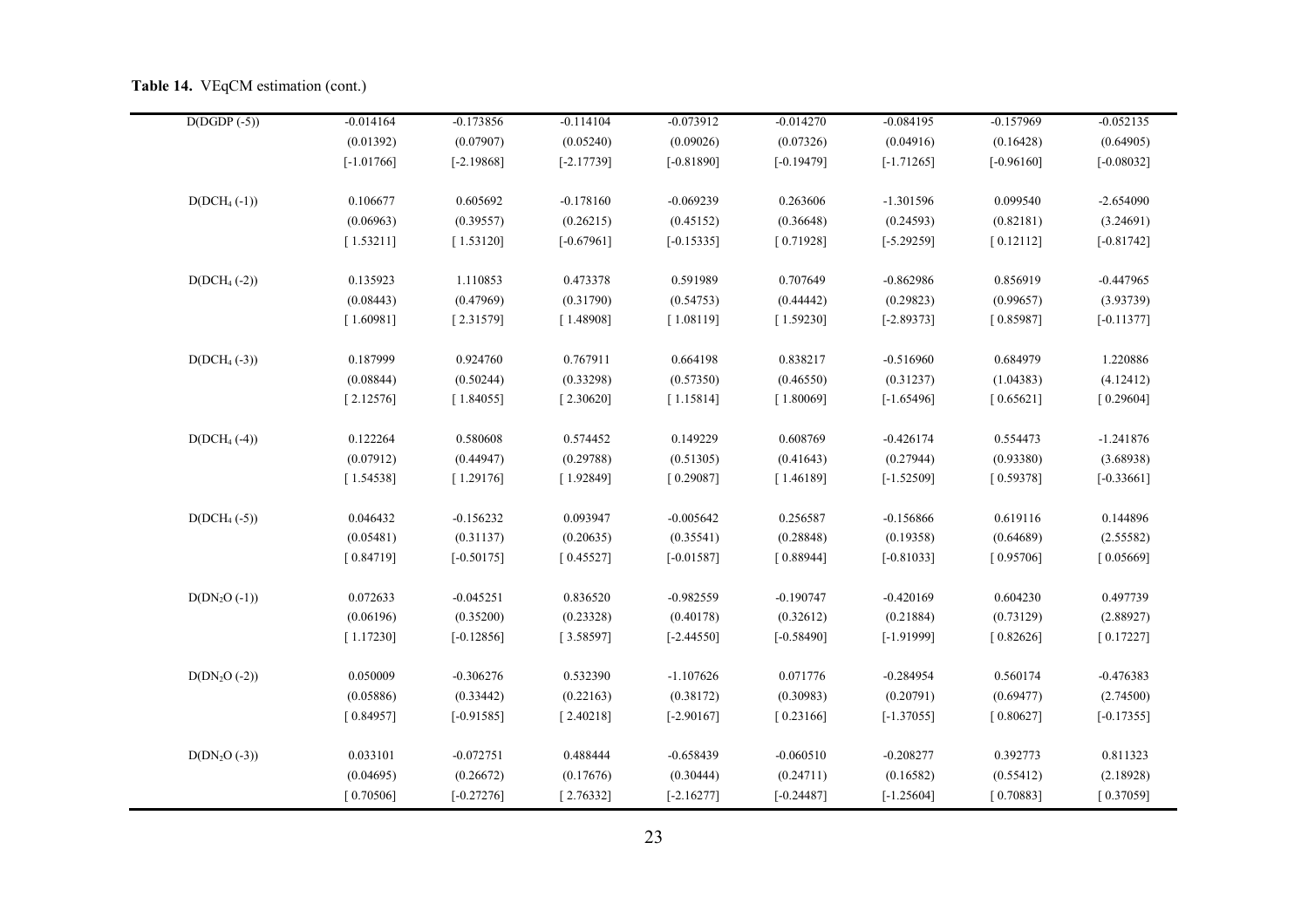| $D(DN_2O(-4))$  | 0.037597     | 0.107130     | 0.402841     | $-0.445989$  | 0.061635     | $-0.196167$  | 0.441350     | 0.064449     |
|-----------------|--------------|--------------|--------------|--------------|--------------|--------------|--------------|--------------|
|                 | (0.03601)    | (0.20456)    | (0.13557)    | (0.23350)    | (0.18952)    | (0.12718)    | (0.42499)    | (1.67912)    |
|                 | [1.04415]    | [0.52370]    | [2.97146]    | $[-1.91003]$ | [0.32521]    | $[-1.54244]$ | [1.03849]    | [0.03838]    |
|                 |              |              |              |              |              |              |              |              |
| $D(DN2O (-5))$  | $-0.002942$  | $-0.097686$  | 0.160382     | $-0.379390$  | $-0.132111$  | $-0.063973$  | 0.275793     | $-0.626640$  |
|                 | (0.02891)    | (0.16425)    | (0.10885)    | (0.18748)    | (0.15217)    | (0.10211)    | (0.34123)    | (1.34817)    |
|                 | $[-0.10177]$ | $[-0.59475]$ | [1.47342]    | $[-2.02366]$ | $[-0.86818]$ | $[-0.62649]$ | [0.80824]    | $[-0.46481]$ |
|                 |              |              |              |              |              |              |              |              |
| $D(DSF_6(-1))$  | 0.012262     | $-0.001189$  | $-0.026300$  | $-0.043717$  | 0.025636     | $-0.054040$  | $-0.043426$  | 0.119141     |
|                 | (0.00609)    | (0.03460)    | (0.02293)    | (0.03949)    | (0.03205)    | (0.02151)    | (0.07188)    | (0.28399)    |
|                 | [2.01348]    | $[-0.03436]$ | $[-1.14703]$ | $[-1.10702]$ | [0.79978]    | $[-2.51234]$ | $[-0.60417]$ | [0.41953]    |
|                 |              |              |              |              |              |              |              |              |
| $D(DSF_6 (-2))$ | 0.012265     | 0.020281     | 0.003037     | $-0.002209$  | 0.028169     | $-0.043267$  | $-0.046729$  | 0.149079     |
|                 | (0.00534)    | (0.03035)    | (0.02011)    | (0.03464)    | (0.02812)    | (0.01887)    | (0.06305)    | (0.24911)    |
|                 | [2.29590]    | [0.66826]    | [0.15098]    | $[-0.06377]$ | [1.00182]    | $[-2.29312]$ | $[-0.74113]$ | [0.59845]    |
|                 |              |              |              |              |              |              |              |              |
| $D(DSF_6(-3))$  | 0.012732     | 0.039811     | 0.015075     | $-0.013763$  | 0.003549     | $-0.020784$  | 0.011110     | $-0.264847$  |
|                 | (0.00450)    | (0.02556)    | (0.01694)    | (0.02918)    | (0.02368)    | (0.01589)    | (0.05311)    | (0.20982)    |
|                 | [2.82963]    | [1.55739]    | [0.88987]    | $[-0.47169]$ | [0.14985]    | $[-1.30780]$ | [0.20920]    | $[-1.26224]$ |
|                 |              |              |              |              |              |              |              |              |
| $D(DSF_6(-4))$  | 0.005328     | 0.020876     | $-0.021653$  | $-0.033134$  | 0.009431     | $-0.020041$  | 0.032547     | $-0.212082$  |
|                 | (0.00451)    | (0.02561)    | (0.01697)    | (0.02923)    | (0.02372)    | (0.01592)    | (0.05320)    | (0.21019)    |
|                 | [1.18201]    | [0.81523]    | $[-1.27594]$ | $[-1.13358]$ | [0.39753]    | $[-1.25884]$ | [0.61178]    | $[-1.00900]$ |
|                 |              |              |              |              |              |              |              |              |
| $D(DSF_6(-5))$  | 0.003894     | 0.021073     | 0.002327     | 0.032530     | 0.026482     | $-0.003727$  | 0.022622     | 0.051961     |
|                 | (0.00345)    | (0.01960)    | (0.01299)    | (0.02237)    | (0.01816)    | (0.01219)    | (0.04072)    | (0.16088)    |
|                 | [1.12874]    | [1.07519]    | [0.17911]    | [1.45406]    | [1.45836]    | $[-0.30583]$ | [0.55557]    | [0.32298]    |
|                 |              |              |              |              |              |              |              |              |
| ${\bf C}$       | $-0.001376$  | $-0.015625$  | $-0.009720$  | 0.000767     | $-0.003681$  | 0.008303     | $-0.012675$  | 0.028224     |
|                 | (0.00126)    | (0.00717)    | (0.00475)    | (0.00818)    | (0.00664)    | (0.00446)    | (0.01489)    | (0.05882)    |
|                 | $[-1.09069]$ | $[-2.18042]$ | $[-2.04673]$ | [0.09379]    | $[-0.55445]$ | [1.86360]    | $[-0.85138]$ | [0.47983]    |
|                 |              |              |              |              |              |              |              |              |
| R-squared       | 0.996974     | 0.909147     | 0.859934     | 0.873326     | 0.838760     | 0.821372     | 0.600121     | 0.781039     |
| Adj. R-squared  | 0.992678     | 0.780193     | 0.661131     | 0.693531     | 0.609904     | 0.567835     | 0.032550     | 0.470255     |
| Sum sq. resids  | 0.000645     | 0.020829     | 0.009148     | 0.027138     | 0.017879     | 0.008051     | 0.089902     | 1.403369     |

#### Table 14. VEqCM estimation (cont.)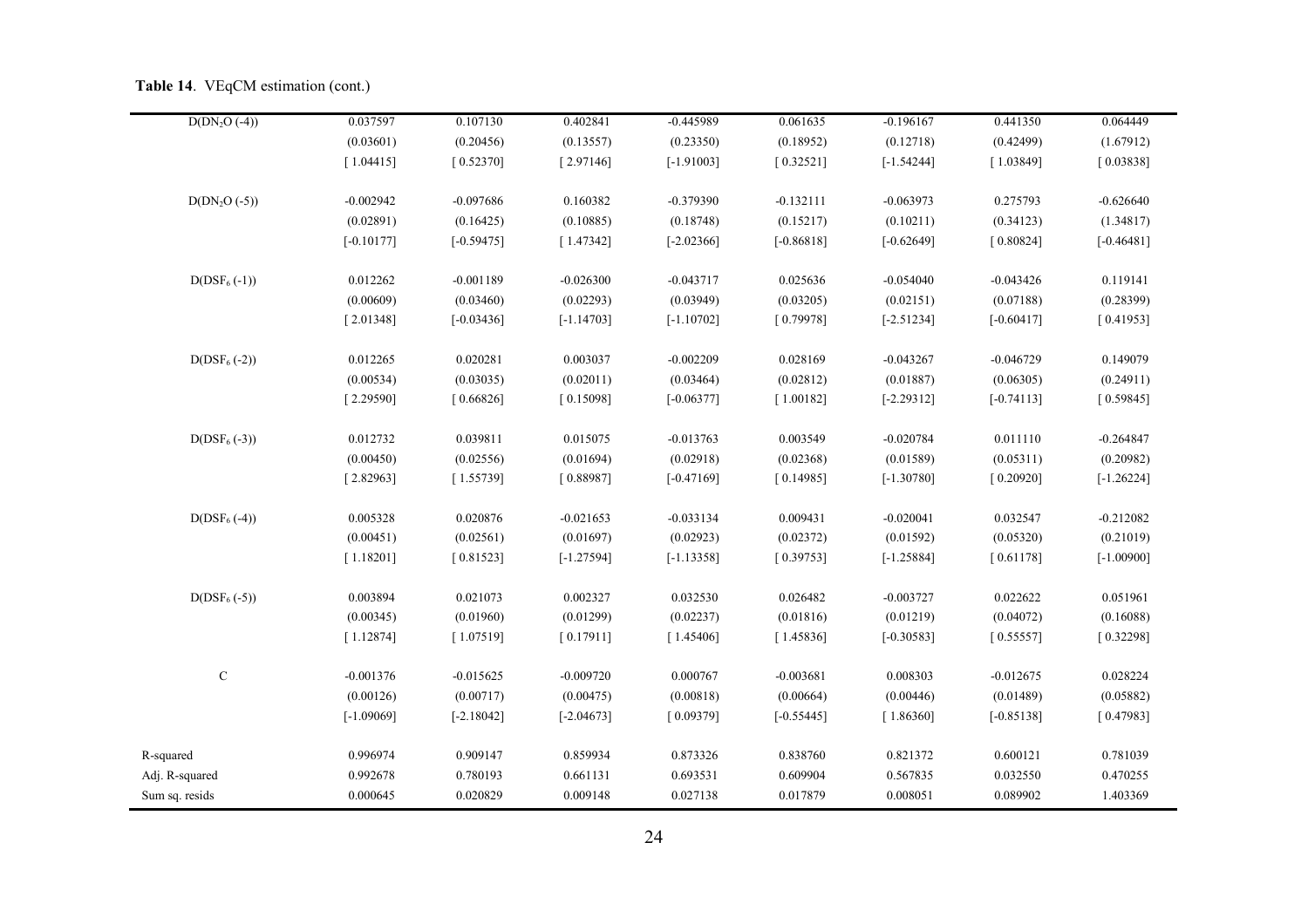| S.E. equation                           | 0.004563    | 0.025921    | 0.017179    | 0.029588    | 0.024015    | 0.016115    | 0.053852    | 0.212767 |
|-----------------------------------------|-------------|-------------|-------------|-------------|-------------|-------------|-------------|----------|
| F-statistic                             | 232.0906    | 7.050203    | 4.325552    | 4.857332    | 3.665007    | 3.239654    | 1.057349    | 2.513127 |
| Log likelihood                          | 335.8659    | 203.8420    | 235.1080    | 193.7877    | 209.6455    | 239.9633    | 148.2717    | 43.85127 |
| Akaike AIC                              | $-7.654367$ | $-4.180052$ | $-5.002843$ | $-3.915465$ | -4.332777   | $-5.130613$ | $-2.717677$ | 0.030230 |
| Schwarz SC                              | $-6.274327$ | $-2.800013$ | $-3.622803$ | $-2.535425$ | $-2.952738$ | $-3.750574$ | $-1.337637$ | 1.410269 |
| Mean dependent                          | 0.001124    | $-0.003170$ | 0.002115    | $-0.001769$ | 0.000555    | 0.000532    | 0.000167    | 0.004737 |
| S.D. dependent                          | 0.053321    | 0.055288    | 0.029510    | 0.053446    | 0.038451    | 0.024514    | 0.054751    | 0.292329 |
|                                         |             |             |             |             |             |             |             |          |
| Determinant resid covariance (dof adj.) |             | 7.50E-27    |             |             |             |             |             |          |
| Determinant resid covariance            |             | 5.74E-30    |             |             |             |             |             |          |
| Log likelihood                          |             | 1695.798    |             |             |             |             |             |          |
| Akaike information criterion            |             | $-34.31048$ |             |             |             |             |             |          |
| Schwarz criterion                       |             | $-22.28880$ |             |             |             |             |             |          |
|                                         |             |             |             |             |             |             |             |          |

Table 14. VEqCM estimation (cont.)

The dynamic multipliers are:

$$
\frac{\partial y_{1t+h}}{\varepsilon_{1t}} = \theta_{11}^{(h)}, \frac{\partial y_{1t+h}}{\varepsilon_{2t}} = \theta_{12}^{(h)}, \frac{\partial y_{2t+h}}{\varepsilon_{1t}} = \theta_{21}^{(h)}, \frac{\partial y_{2t+h}}{\varepsilon_{2t}} = \theta_{22}^{(h)} \qquad (24)
$$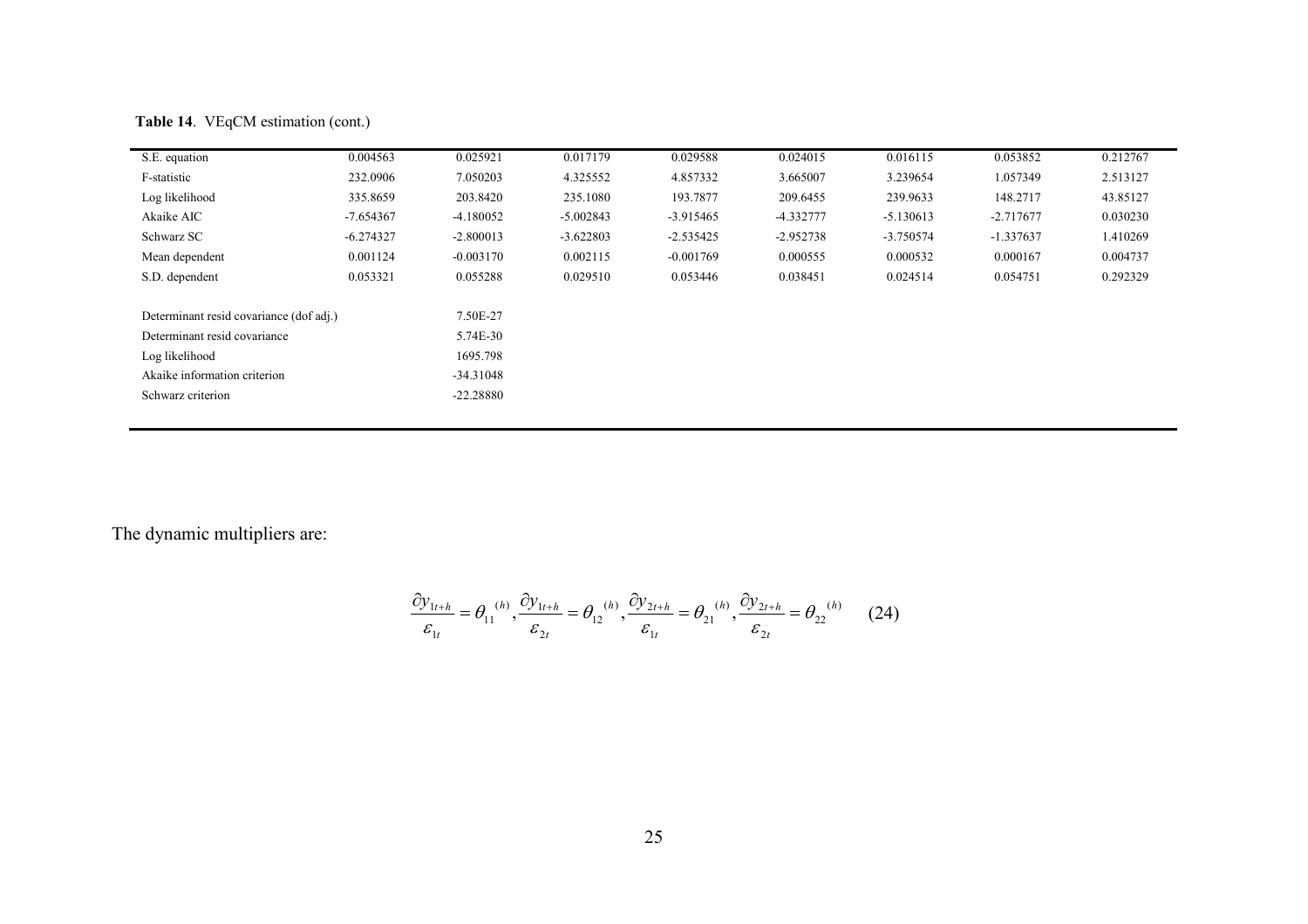## Figure 3. Impulse response of the eight variables

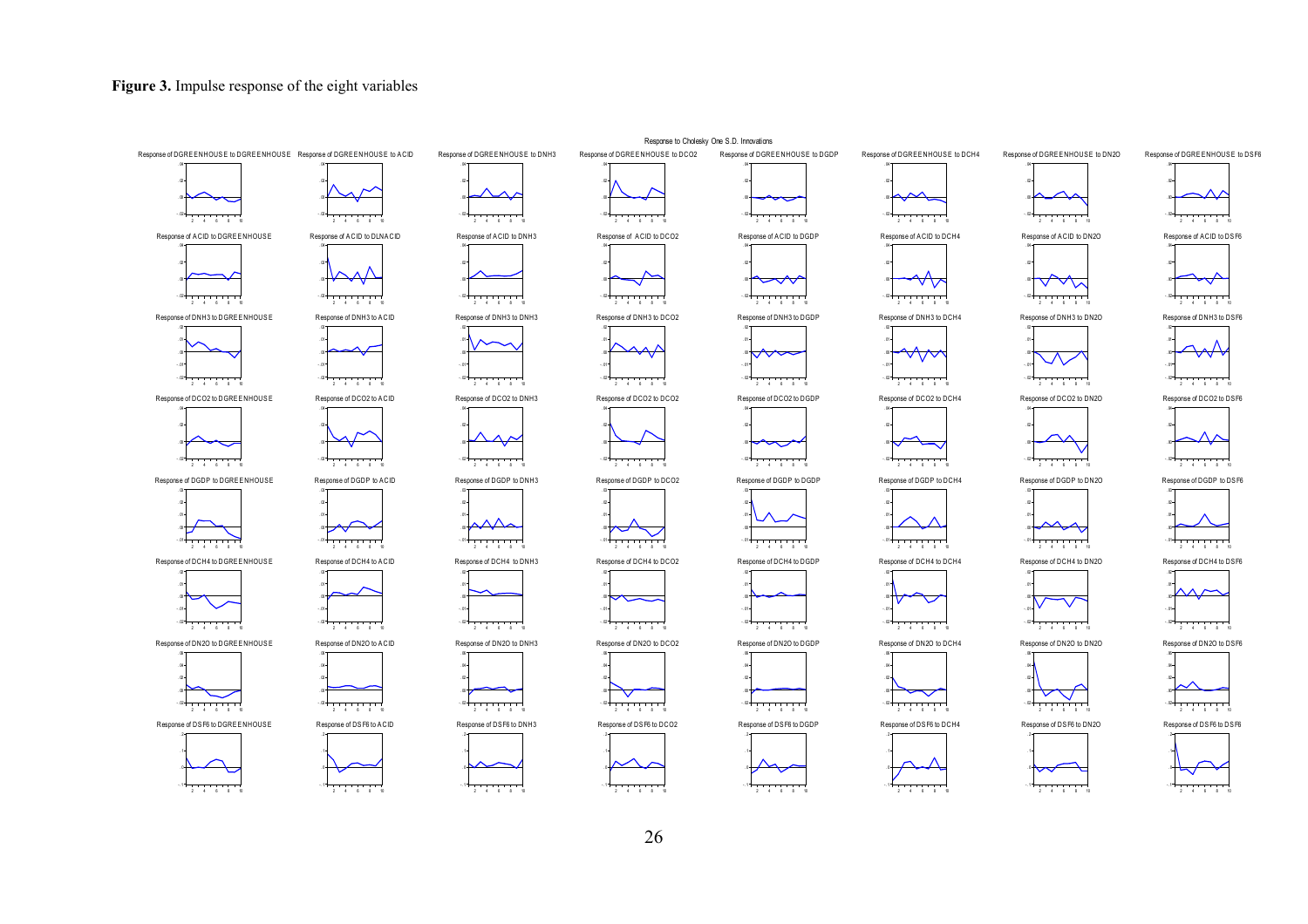In figure 3 we provide the impulse responses of the eight variables. Introducing positive shocks to  $\triangle$ ACID,  $\triangle$ NH<sub>3</sub>  $\triangle$ CO2 and  $\triangle$ SF6, we observe that there is positive response from greenhouse effects. The situation is the opposite for  $\triangle$ GDP, while the situation for  $\triangle$ CH<sub>4</sub> and  $\triangle$ N<sub>2</sub>O is

The situation is the same for  $\triangle ACID$ , expect from that positive shocks to  $\triangle N_2O$  lead to negative response for  $\triangle$ ACID. Once again the situation for  $\triangle$ NH<sub>3</sub> and  $\triangle$ CO<sub>2</sub> is similar with that of  $\triangle$ ACID. For  $\triangle$ GDP, introducing positive shocks to all variables, except  $\triangle$ CO<sub>2</sub>, we see that there is positive response from  $\triangle$ GDP, while response to  $\triangle$ CO<sub>2</sub> is negative.

In the case of  $\Delta CH_4$  when we have positive shocks to  $\Delta A CID$ ,  $\Delta N H_3$ ,  $\Delta GDP$  and  $\Delta SF_6$ , the response from is  $\Delta CH_4$  positive, while positive shocks to  $\Delta GREENHOUSE$ ,  $\Delta CO_2$  and  $\Delta N_2O$  lead to negative response from  $\Delta CH_4$ 

Introducing now positive shocks to all variables except greenhouse, we observe that the response from  $\Delta N_2O$  is positive, while the response to positive shocks to greenhouse is negative. Finally for DSF<sub>6</sub> positive shocks to all variables expect from  $\Delta N_2O$ , lead to positive response from  $DSF_6$ , while the situation for  $\Delta N_2O$ 

The next step is to examine for weak exogeneity. We consider the VEgCM model.

$$
\Delta y_t = a\beta' y_{t-1} + \sum_{i=1}^{\rho-1} \phi_i \Delta y_{t-1} + Ax_t + \varepsilon_t \tag{25}
$$

And we divide process  $y_t$ , for example, into  $(y_{1t}, y_{2t})$  with dimension  $m_1$  and  $m_2$  and  $\Sigma$  into

$$
\Sigma = \begin{bmatrix} \Sigma_{11} \Sigma_{12} \\ \Sigma_{21} \Sigma_{22} \end{bmatrix}
$$

The parameters can be decomposed as

$$
\alpha = \begin{bmatrix} \alpha_1 \\ \alpha_2 \end{bmatrix} , \phi_i = \begin{bmatrix} \phi_{1i} \\ \phi_{2i} \end{bmatrix} , A = \begin{bmatrix} A_1 \\ A_2 \end{bmatrix}
$$

So  $VEqCM(p)$  can be rewritten as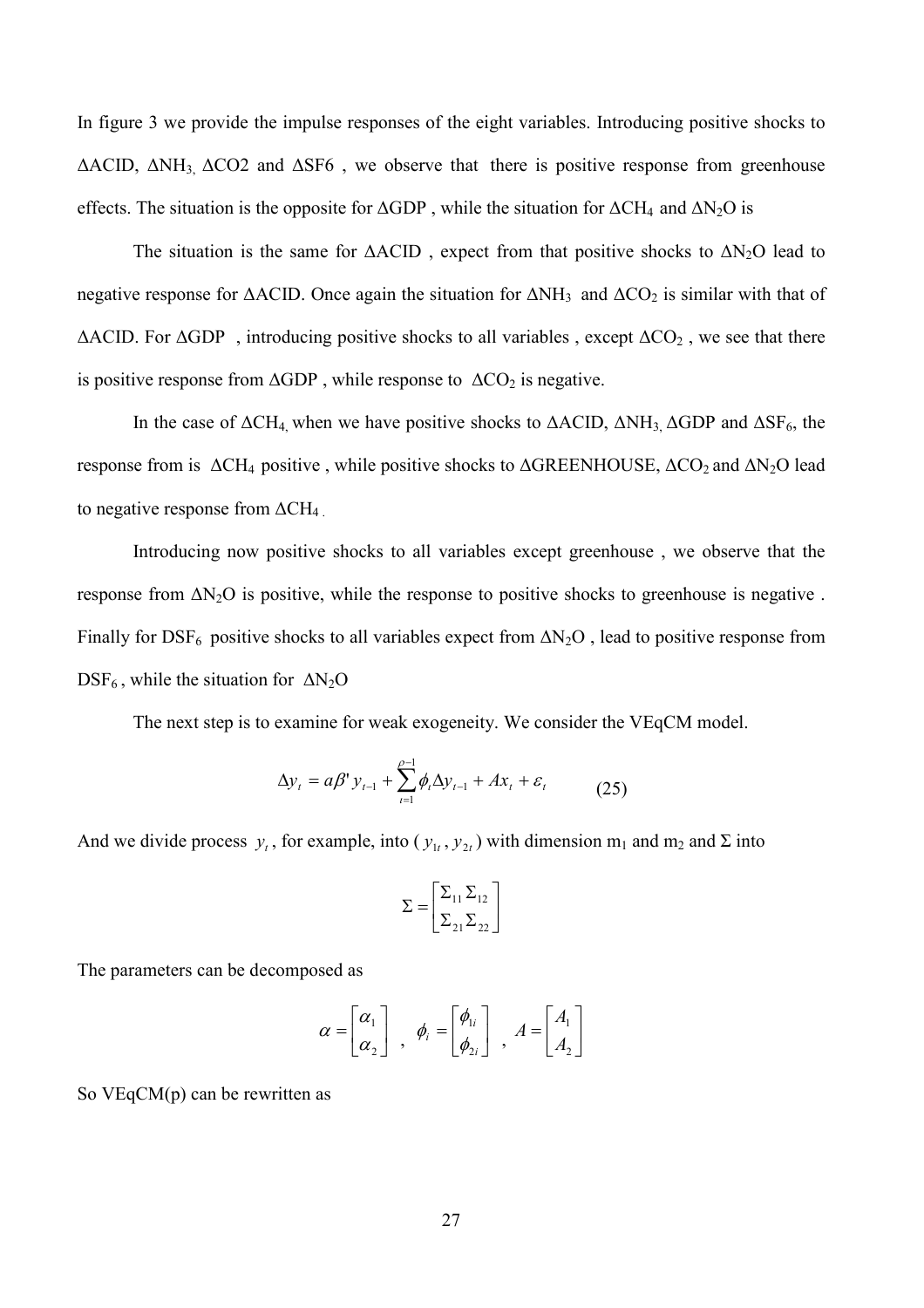$$
\begin{bmatrix} \Delta y_{1t} \\ \Delta y_{2t} \end{bmatrix} = \begin{bmatrix} \alpha_1 \\ \alpha_2 \end{bmatrix} \beta^{\dagger} y_{t-1} + \sum_{i=1}^{\rho-1} \begin{bmatrix} \phi_{1i} \\ \phi_{2i} \end{bmatrix} \Delta y_{t-1} + \begin{bmatrix} A_1 \\ A_2 \end{bmatrix} x_t + \begin{bmatrix} \varepsilon_{1t} \\ \varepsilon_{2t} \end{bmatrix} \tag{26}
$$

Finally the conditional model for  $y_{1t}$  given  $y_{2t}$  is:

$$
\Delta y_{1t} = \omega \Delta y_{2t} + (a_1 - \omega a_2) \beta' y_{t-1} + \sum_{i=1}^{\rho-1} (\phi_{1i} - \omega \phi_{2i}) \Delta y_{t-1} + (A_1 - \omega A_2) x_t + \varepsilon_{1t} - \omega \varepsilon_{2t} \tag{27}
$$

And the marginal model of  $y_{2t}$  is:

$$
\Delta y_t = a_2 \beta' y_{t-1} + \sum_{t=1}^{\rho-1} \phi_{2t} \Delta y_{t-1} + A_2 x_t + \varepsilon_{2t} \quad (28) \qquad , \text{ where } \quad \omega = \Sigma_{12} \Sigma_{22}^{-1}
$$

The test of weak exogeneity of  $y_{2t}$  for the parameters  $(\alpha_1, \beta)$  determines whether  $\alpha_2=0$ , which means that there is no information about  $\beta$  in the marginal model or that variables  $y_{2t}$  do not react in the disequilibrium. We test the hypothesis B=0 for only the first cointegrating equation, as for the others there isn't convergence.

Table 15. Hypothesis for weak exogeneity

| Hypoth.  | $B(1,1)=0$ | $B(1,2)=0$ | $B(1,3)=0$ | $B(1,4)=0$ | $B(1,5)=0$ | $B(1,6)=0$ | $B(1,7)=0$ | $B(1,8)=0$ | $B(1,5)=B(1,6)=$ |
|----------|------------|------------|------------|------------|------------|------------|------------|------------|------------------|
|          |            |            |            |            |            |            |            |            | $B(1,8)=0$       |
| $X^2(1)$ | 35.250     | 19.270     | 15.662     | 37.585     | 0.0771     | 3.0586     | 27.719     | 0.1917     | 4.4725           |
|          |            |            |            |            |            |            |            |            |                  |
| Prob.    | 0.0000     | 0.00001    | 0.00007    | 0.0000     | 0.7811     | 0.0803     | 0.0000     | 0.6614     | 0.2147           |
|          |            |            |            |            |            |            |            |            |                  |

Three variables out of eight are weak exogenous. These are  $\triangle$ GDP,  $\triangle$ DCH<sub>4</sub> and DSF<sub>6</sub>. So we test also the hypothesis  $B(1,5)=B(1,6)=B(1,8)=0$  and we accept the null hypothesis. So in other part of the paper we present the forecasting values generated by the VEqCM with no restrictions, but also by the VEqCM with imposed restrictions and we compare the models with the one-way random effects, according to RMSE and MAE measures.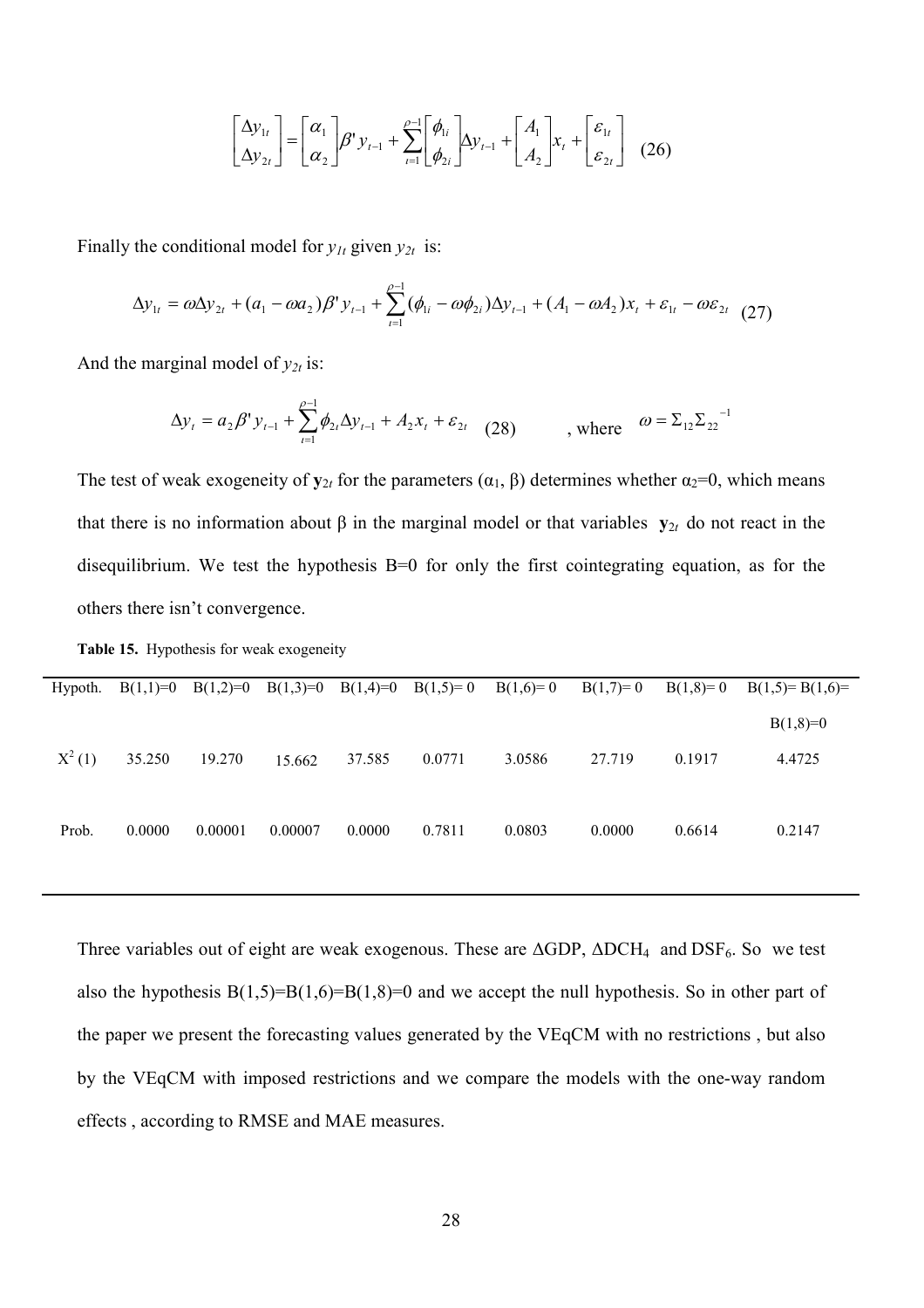## **Results**

The first model we examine is

Ingreenhouse =  $b_0 + b_1CO_2 + b_2CH_4 + b_3N_2O + b_4NH_3 + b_5SF_6$  (29)

In table 16 we estimate the greenhouse effect as the dependent variable and as factors and independent variables we take carbon dioxide  $(CO_2)$ , methane  $(CH_4)$ , nitrous oxide  $(N_2O)$ , ammonia (NH<sub>3</sub>) and sulphurhexa fluoride (SF<sub>6</sub>). We must mention that variables are expressed in logarithms. From table 15 we see that the best estimation, as referred to the statistically significance of the variables, is ARCH (1) effects model. In the other models all the coefficients, including the constant, are statistically significant except the coefficient of  $SF<sub>6</sub>$ . But in the panel ARCH effect model all coefficient are significant, as the coefficients of the variance equation are. Also because we have ARCH(1) then we conclude that there is heteroscedasticity, so the other panel models, as the fixed and random effects models are not significant. Also we must mention that we examined GARCH (1,1), which GARCH (1) coefficient was found to be statistically insignificant. We've been led to the same conclusion with the other GARCH's models estimation, as GJR, EGARCH and others. Coefficients have the expecting sign, as the greatest contribution in the greenhouse effect has the  $CO_2$  then CH<sub>4</sub> and N<sub>2</sub>O and then follows with much lower contribution NH<sub>3</sub> and SF<sub>6</sub> according to the ARCH estimation. The situation is quite similar but with  $N_2O$  have greater contribution than CH<sub>4</sub>. We will see also the contribution of all sixteen factors with the neural networks models

From table 17 we see that  $p \le \alpha$  for  $\alpha = 0.05$  and  $\alpha = 0.01$ , so we reject the null hypothesis, which means that we have random effects. So according to the Hausman test we prefer one-way random effect model. But even we chose the random effects, based on Hausman test, we conclude that there are ARCH effects, as we mentioned above as the ARCH (1) coefficient is statistically significant.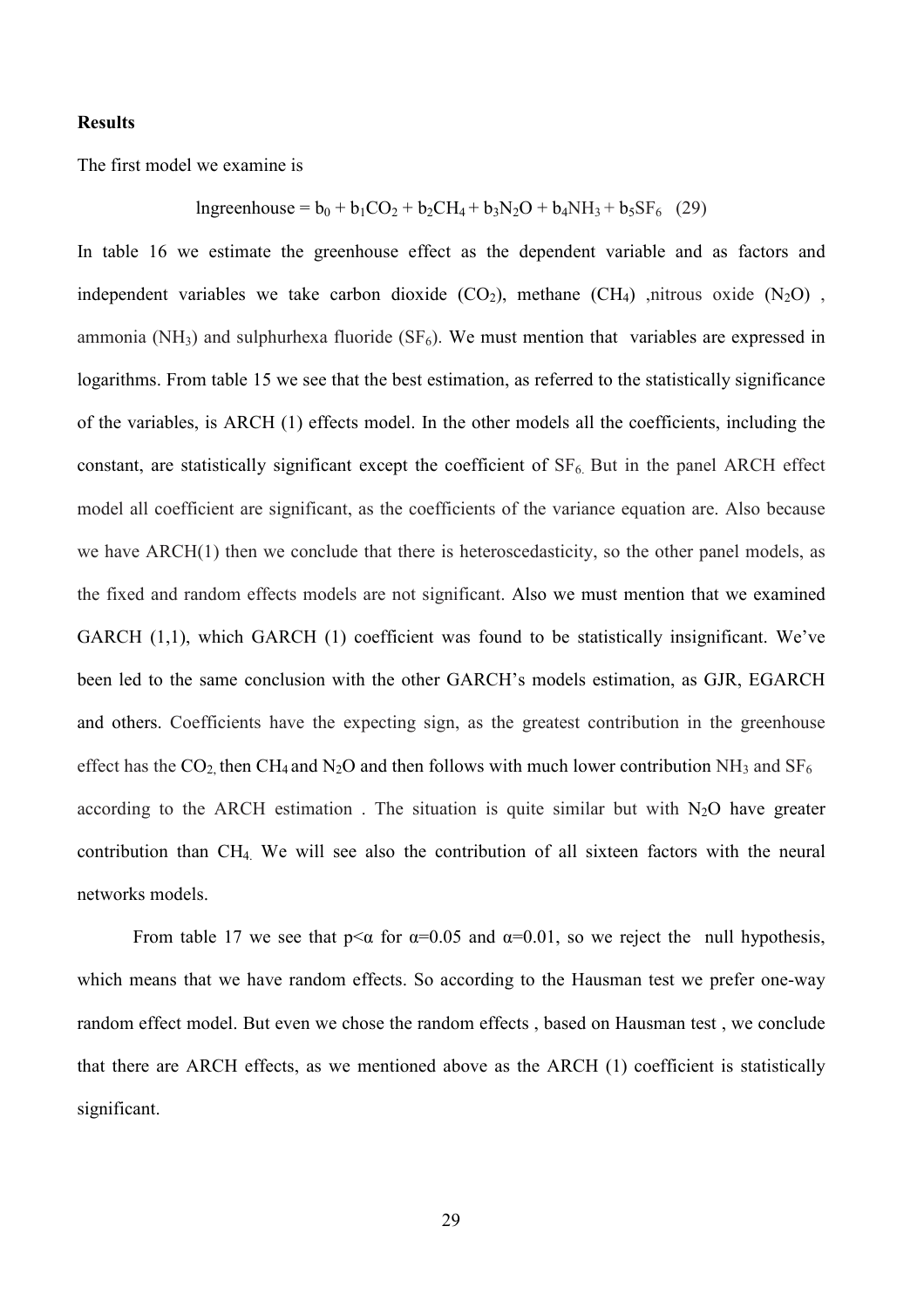|                 | One-way <sup>1</sup> | $Tw_0$ -way <sup>1</sup> | One-way <sup>1</sup> | $\overline{\text{ARCH}(1)^2}$ |
|-----------------|----------------------|--------------------------|----------------------|-------------------------------|
|                 | <b>Fixed Effects</b> | <b>Fixed Effects</b>     | Random Effects       | effects                       |
| Constant        | 2.14                 | 2.32                     | 1.78                 | 1.74                          |
|                 | $(12.638)*$          | $(13.14)^*$              | $(23.037)*$          | $(141.66)^*$                  |
| CO <sub>2</sub> | 0.76                 | 0.734                    | 0.776                | 0.765                         |
|                 | $(96.145)^*$         | $(63.78)*$               | $(142.33)*$          | $(537.41)^*$                  |
| CH <sub>4</sub> | 0.067                | 0.079                    | 0.078                | 0.138                         |
|                 | $(8.813)*$           | $(9.337)*$               | $(11.171)*$          | $(92.92)*$                    |
| $N_2O$          | 0.119                | 0.129                    | 0.116                | 0.086                         |
|                 | $(12.298)*$          | $(12.074)*$              | $(12.855)*$          | $(43.08)*$                    |
| NH <sub>3</sub> | 0.0272               | 0.0337                   | 0.0267               | 0.0061                        |
|                 | $(3.087)*$           | $(3.73)*$                | $(3.683)*$           | $(4.52)*$                     |
| SF <sub>6</sub> | 0.000245             | 0.000551                 | 4.37e-05             | 0.0044                        |
|                 | (0.196)              | (0.415)                  | (0.037)              | $(11.46)^*$                   |
|                 |                      | Variance                 | <b>Equation</b>      |                               |
| constant        |                      |                          |                      | 6.78e-06                      |
|                 |                      |                          |                      | $(3.14)^*$                    |
| ARCH(1)         |                      |                          |                      | 1.064                         |
|                 |                      |                          |                      | $(5.24)$ *                    |
| $R^2$ adjusted  | 0.9995               | 0.9995                   | 0.9967               |                               |
| Log-Likelihood  |                      |                          |                      | 650.23                        |
| F-statistic     | 171,120.3            | 90,175.24                | 11,527.89            |                               |
| Wald chi-square |                      |                          |                      | $7.70e + 06$                  |

Table 16. Estimation results with the four proposed models for equation (4)

1.t-statistics in parentheses, 2. z-statistics in parentheses, \*statistically significant in  $\alpha$ =0.05

The second model is that was conducted by factor analysis and it is

Ingreenhouse =  $b_0 + b_1$ lngdp +  $b_2$ lnacid (30)

The results are presented in table 18 and we conclude that there are positive relationships between greenhouse effect and the independent variables. So if the gross domestic product is increasing then greenhouse effect is increasing too. In table 19 we present the Hausman's test results and we see that  $p<\alpha$  for  $\alpha=0.05$  and  $\alpha=0.01$ , so we reject the null hypothesis, so once again we have random effects.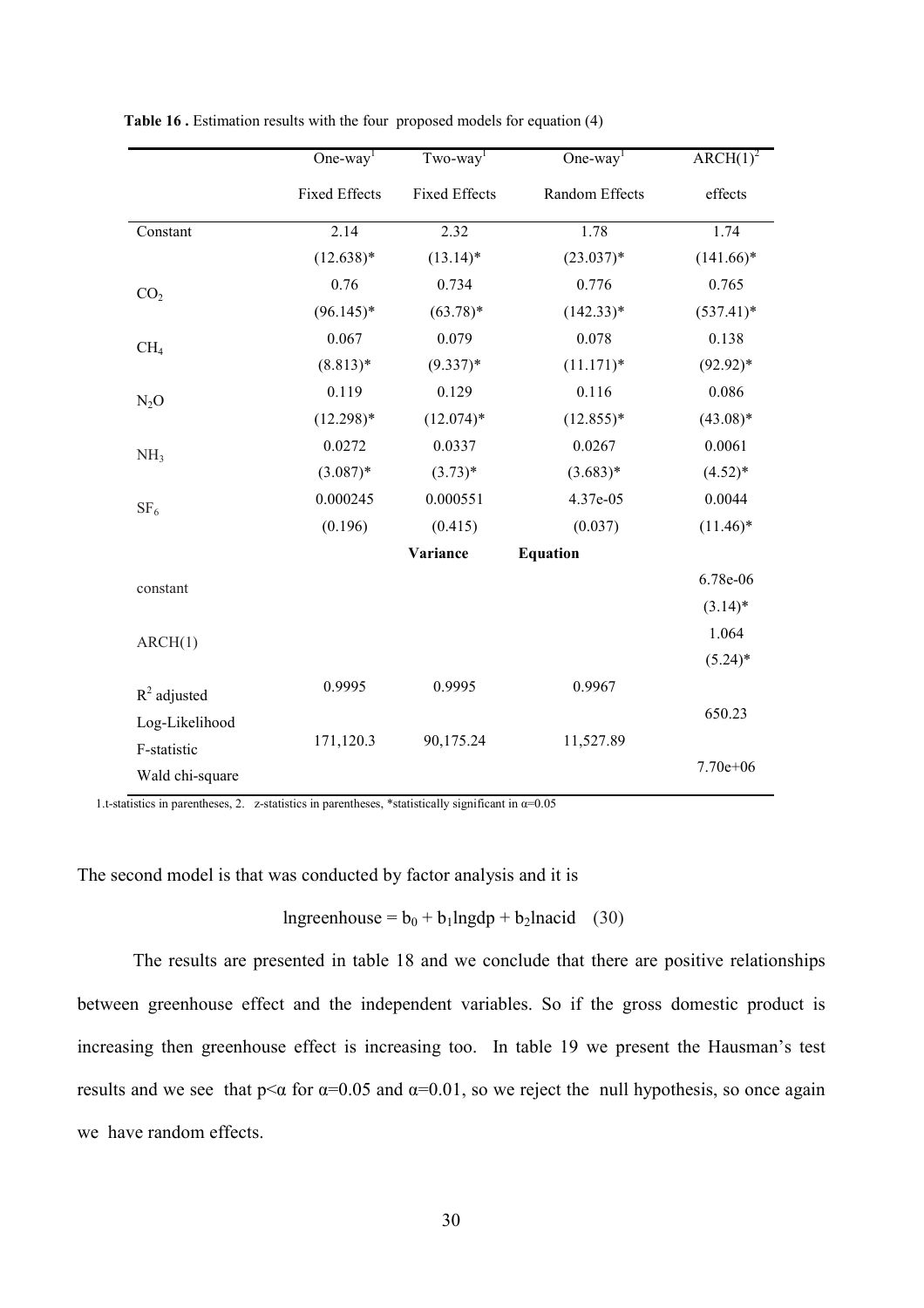| Coefficients                    | (b) fixed | (B)      | (b-B) Difference | $sqrt(diag(V_b-V_B))$ |
|---------------------------------|-----------|----------|------------------|-----------------------|
| CO <sub>2</sub>                 | .7630119  | .7766637 | $-0136517$       | .0055354              |
| CH <sub>4</sub>                 | .0673658  | .0781665 | $-.0108007$      | .0022909              |
| $N_2O$                          | .1195187  | .1164685 | .0030501         | .0023017              |
| NH <sub>3</sub>                 | .0272464  | .0267069 | .0005395         | .004561               |
| SF <sub>6</sub><br>$p = 0.0000$ | .0002447  | .0000435 | .0002012         | .0003                 |
| chi-square $(5) = 50.78$        |           |          |                  |                       |

Table 17 Hausman test for fixed and random effects and equation (4)

From the neural networks results we found that there is a positive relationship between factors and the greenhouse effect expect variables emissions of acidifying pollutants and tropospheric ozone precursors, environmental taxes, taxes on production, capital formation and consumption. So countries with high capital formation and consumption, as the developed countries contribute less to the greenhouse effect, as countries with high environmental taxes and also taxes on the production. This is possible as the high capital formation is not necessary harmful to the environment, as this formation depends on the kind and also the measures, which these countries obtain. It is well know that usually developed countries obtain more drastic measures against the pollution as developing countries are not, because developing countries do what is necessary to reach the economic and social level that of developed countries. But the sign of the acidifying pollutants emissions is not the expected as we waiting to find a positive relationship between acid and greenhouse effects. This can be explained that acidifying pollutants have significantly reduced and decreased in Europe (Pipatti, 1998) Tropospheric ozone  $O^3$  is produced as a result of photochemical processes, through reactions involving ozone precursors. These amounts are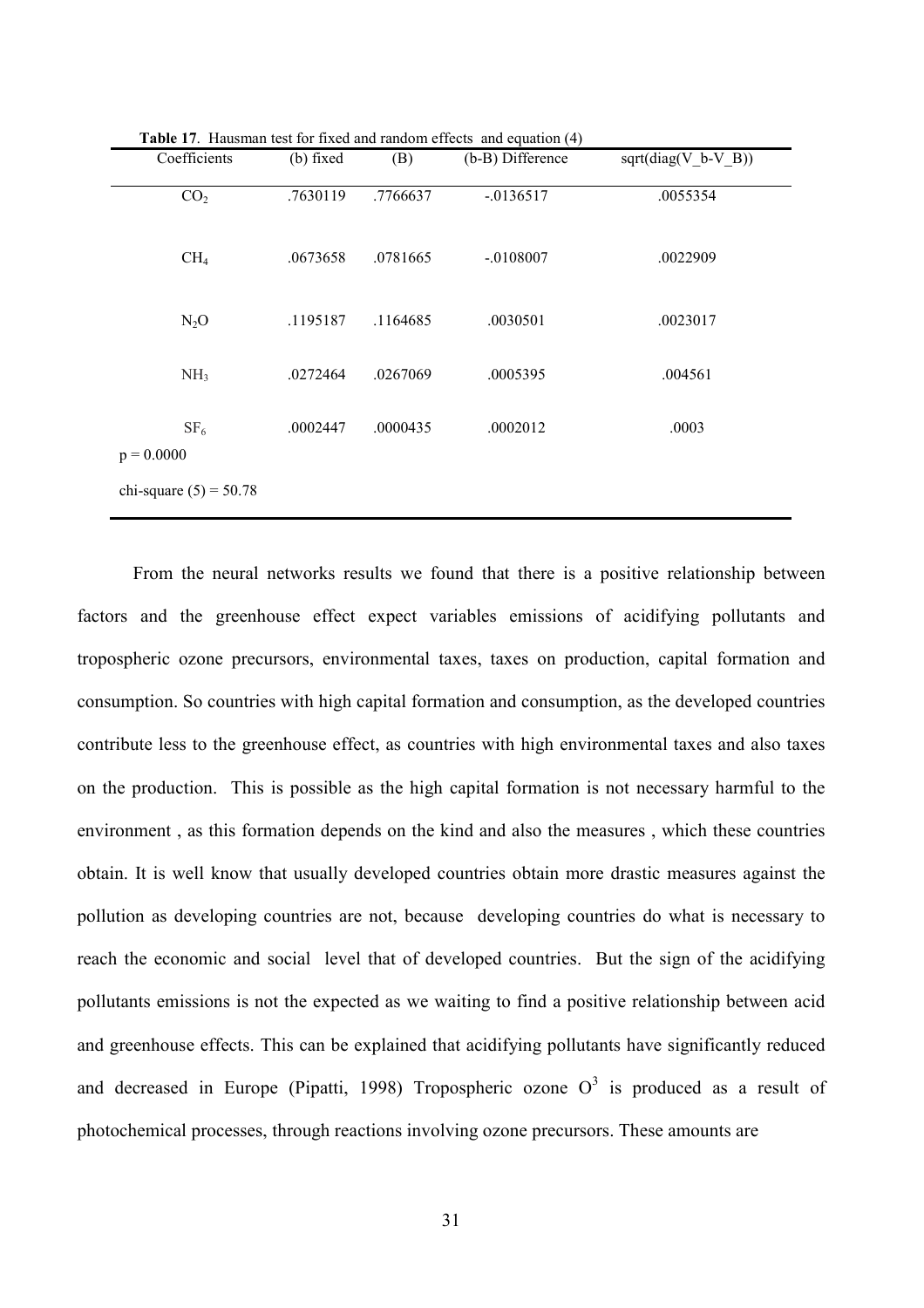|                 | One-way <sup>1</sup> | $Tw_0$ -way <sup>1</sup> | One-way <sup>1</sup> | GARCH $(1,1)^2$ | EGARCH <sup>2</sup> |
|-----------------|----------------------|--------------------------|----------------------|-----------------|---------------------|
|                 | <b>Fixed Effects</b> | Fixed                    | Random Effects       | effects         | effects             |
|                 |                      | Effects                  |                      |                 |                     |
| Constant        | 12.173               | 13.211                   | 9.439                | 8.074           | 8.290               |
|                 | $(16.817)^*$         | $(19.037)^*$             | $(24.890)*$          | $(168.01)*$     | $(74.24)$ *         |
| lnGDP           | 0.267                | 0.040                    | 0.375                | 0.532           | 0.521               |
|                 | $(8.648)*$           | $(0.973)*$               | $(20.291)$ *         | $(55.16)^*$     | $(24.52)^*$         |
| <b>lnACID</b>   | 0.332                | 0.509                    | 0.465                | 0.403           | 0.398               |
|                 | $(8.912)*$           | $(12.022)*$              | $(21.844)$ *         | $(46.90)*$      | $(20.03)*$          |
|                 |                      | Variance                 | <b>Equation</b>      |                 |                     |
| constant        |                      |                          |                      | 0.000721        | $-3.681$            |
|                 |                      |                          |                      | $(2.09)*$       | $(-20.70)*$         |
| ARCH(1)         |                      |                          |                      | 1.112           |                     |
|                 |                      |                          |                      | $(5.81)$ *      |                     |
| GARCH(1)        |                      |                          |                      | $-0.0246$       |                     |
|                 |                      |                          |                      | $(-2.62)*$      |                     |
| EARCH(1)        |                      |                          |                      |                 | $-0.115$            |
|                 |                      |                          |                      |                 | $(-0.42)$           |
| EGARCH(1)       |                      |                          |                      |                 | 1.282               |
|                 |                      |                          |                      |                 | (5.17)              |
| $R^2$ adjusted  | 0.9973               | 0.9981                   | 0.728                |                 |                     |
| Log-Likelihood  |                      |                          |                      | 144.7134        | 96.160              |
| F-statistic     | 4,734.803            | 3036.741                 | 289.282              |                 |                     |
| Wald chi-square |                      |                          |                      | 100,194.37      | 13,358.44           |

Table 18. Estimation results with the four proposed models for equation (5)

Table 19. Hausman test for fixed and random effects and equation (5)

| Coefficients             | (b)      | (B)      | $(b-B)$    | $sqrt(diag(V_b-V_B))$ |
|--------------------------|----------|----------|------------|-----------------------|
|                          | fixed    |          | Difference |                       |
| <b>lnGDP</b>             | .2661098 | .3776402 | $-1115305$ | .0240997              |
|                          |          |          |            |                       |
| InACID                   | .3319776 | .4670172 | $-1350395$ | .030103               |
|                          |          |          |            |                       |
| $p = 0.0000$             |          |          |            |                       |
| chi-square $(2) = 20.11$ |          |          |            |                       |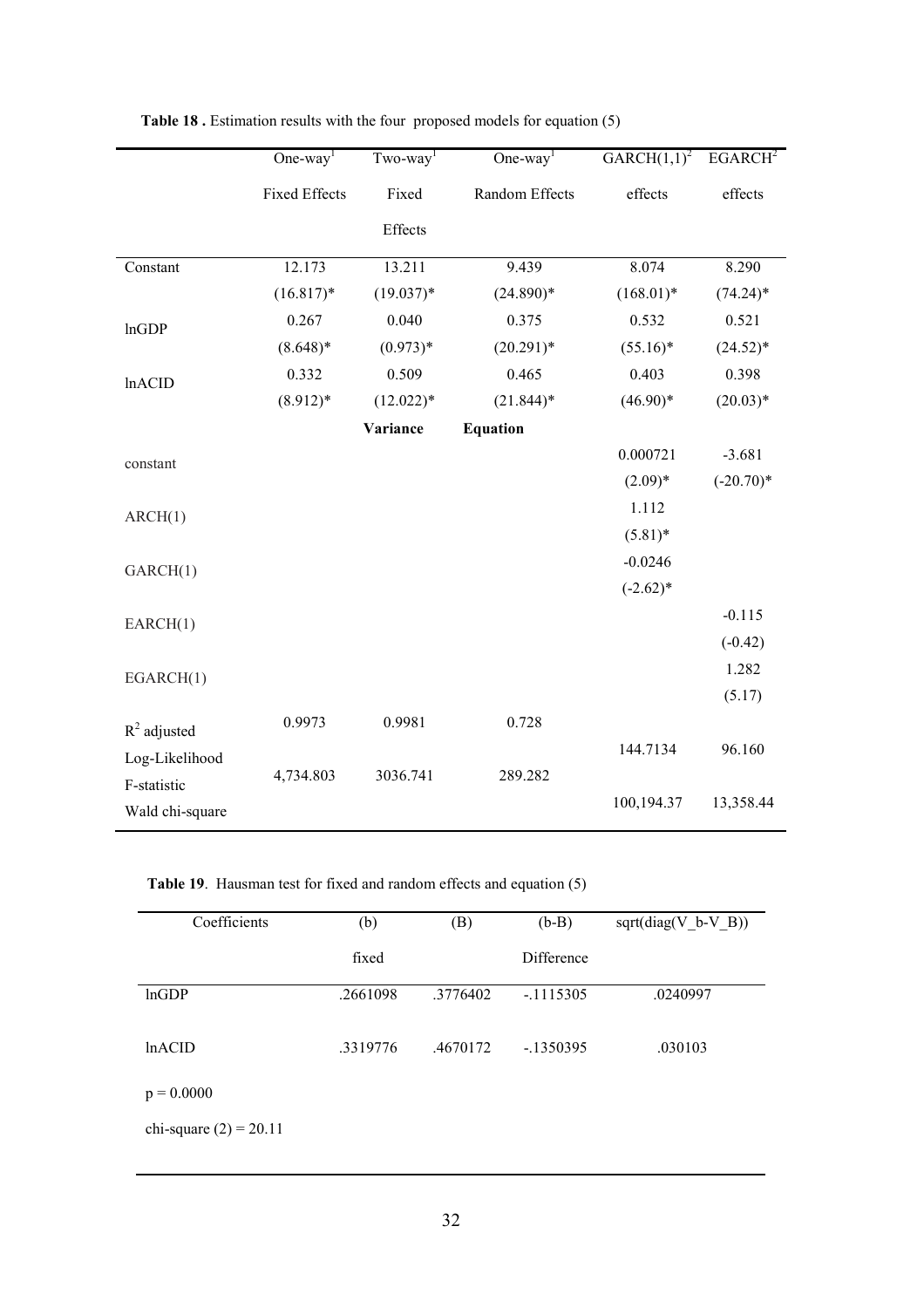increasing with the air pollution and the human-made sources, as the biomass burning, insudtry and transport. Tropospheric ozone can affect the atmospheric lifetimes of some greenhouse gases. The break down of tropospheric ozone in sunlight leads to the production of hydroxyl radicals, these help to mop up some other greenhouse gases, and so lessen their global warming potential. One possible reason for the negative relationship between tropospheric ozone and greenhouse effect is that there is the possibility of reducing the air pollution generated by human-made sources in Europe, as filters in industry and in the transport, alternative sources of energy "friendly" to the environment, decreasing in the biomass burning.

## Forecasting

In table 20 we present the forecasting values of greenhouse effects for the fifteen countries of European Union in period 2005 with one-way random effects for equations (4) and (5) and with neural networks model obtaining all variables. The forecasting performance is very good for both models, even if MAE and RMSE for neural networks are only 8.58 and 12.25 respectively lower than the one way random effects GLS estimation counterparts. Also the missing forecasting values for Greece, Luxemburg and Portugal in columns (3) and (5) are due to in unavailability of data for one or some variables in the period we would like to estimate. But neural networks model is better because in the estimation process we obtain all the variables and we can examine how and much all the variables affect on the greenhouse effect.

Table 21 presents the forecasting values generated by VEqCM and VEqCM with imposed restrictions for the greenhouse effects in second differences for year 2005. Also we present the forecasting values by feed-forward neural networks for VEqCM and VEqCM with imposed restrictions.

33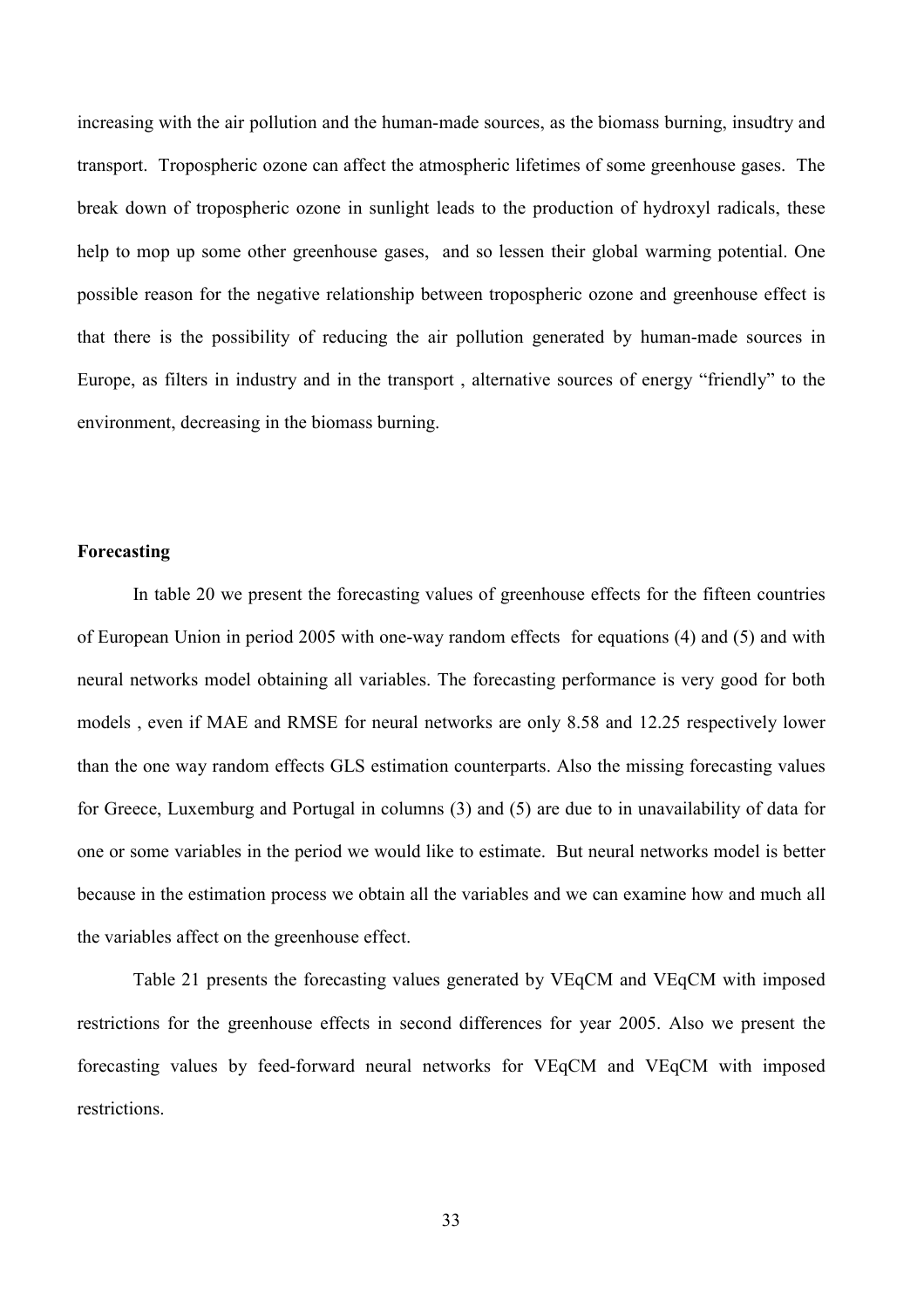As input data we have the forecasting values by VEgCM with no restrictions and as output variable we have the actual values of greenhouse effects in second differences. The same procedure we follow for the VEqCM with restrictions forecasting values, which we set up as the input variable, and the actual values of greenhouse effects as output. We decided to apply a feed-forward multilayer neural network model with 15 hidden layers, 1000 number of epochs. The train function is gradient descent with momentum and adaptive learning rate backpropagation, while the learning rate is set up at 0.5 and the momentum rate is set up at 0.6. The tranferr function to hidden layers is the hyperbolic tangent sigmoid and the transfer function to output layer is the linear. The MATLAB code, which is very simple, is:

Figure 4. MATLAB code for feed-forward multilaver neural network model training and simulation net=newff(minmax(input),[10 1], {'tansig' 'purelin'}, 'traingdx'); net.trainParam.epochs =  $1000$ ; net.trainParam.lr=0.5; % learning rate net.trainParam.mc=0.6; % momentum net=train (net, input, output);  $Y = sim(net, input);$ 

We observe that forecasting performance with neural networks on forecasting values generated by VEqCM with restrictions are much better than that of simple VEqCM with both restrictions and no-restrictions, as is better than neural networks on VEqCM with no restrictions, a, as it was the expected result.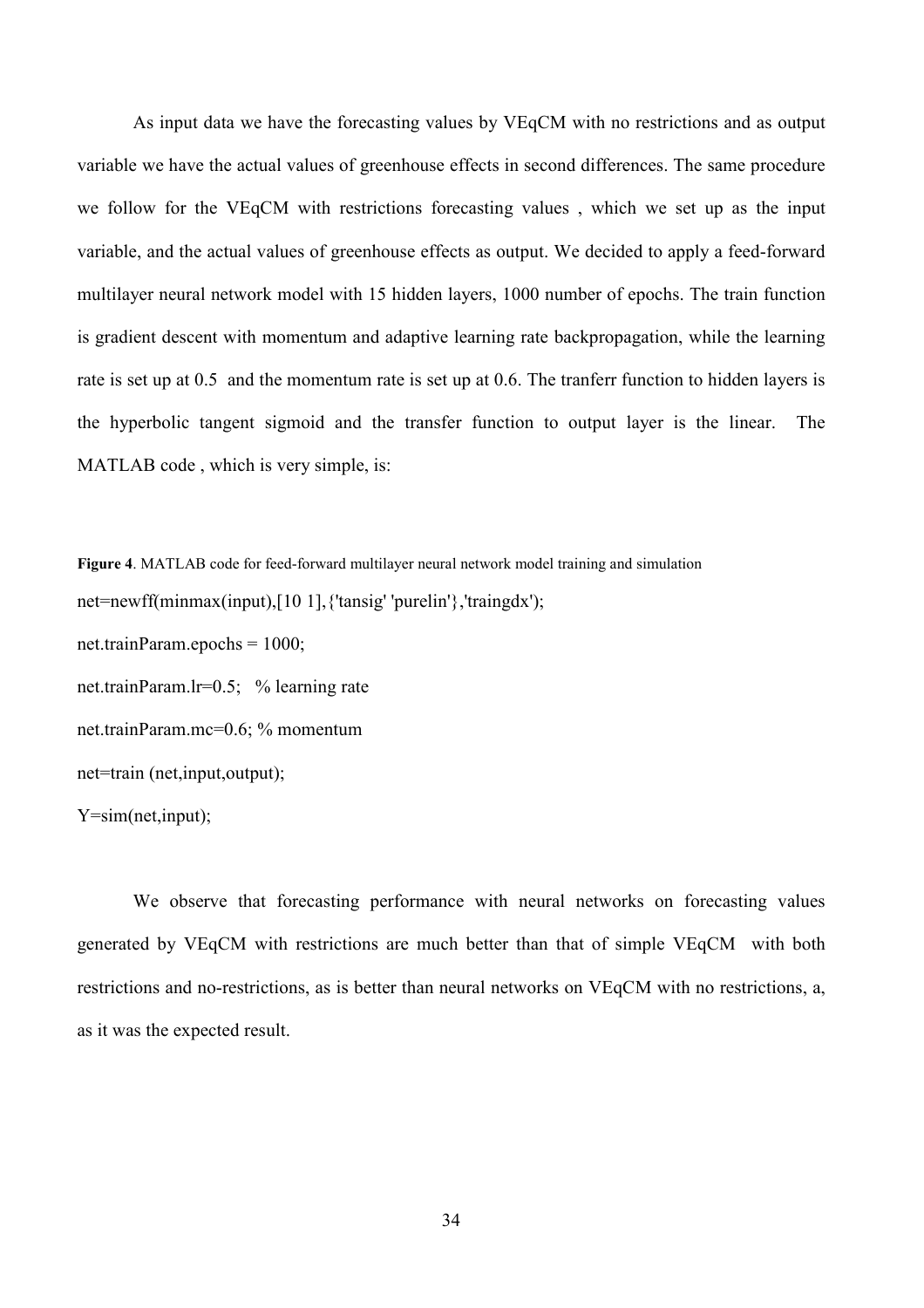|                | Actual values of   | Forecasting with One-way    | Forecasting with One-way    | Forecasting with Neural |  |
|----------------|--------------------|-----------------------------|-----------------------------|-------------------------|--|
| Countries      | Greenhouse effects | Random Effects Equation (4) | Random Effects Equation (5) | Networks obtaining all  |  |
|                |                    |                             |                             | factors                 |  |
| Belgium        | 18.773             | 18.764                      | 18.807                      | 18.762                  |  |
| Denmark        | 17.967             | 17.960                      | 18.074                      | 18.972                  |  |
| Germany        | 20.728             | 20.718                      | 20.674                      | 20.715                  |  |
| Ireland        | 18.068             | 18.096                      | 18.123                      | 18.080                  |  |
| Greece         | 18.712             | NA                          | 18.776                      | NA                      |  |
| Spain          | 19.904             | 19.895                      | 19.820                      | 19.890                  |  |
| France         | 20.134             | 20.136                      | 20.150                      | 20.136                  |  |
| Italy          | 20.174             | 20.162                      | 20.045                      | 20.170                  |  |
| Luxemburg      | 16.402             | <b>NA</b>                   | 16.312                      | NA                      |  |
| Netherlands    | 19.170             | 19.185                      | 19.207                      | 19.190                  |  |
| Austria        | 18.350             | 18.335                      | 18.318                      | 18.341                  |  |
| Portugal       | 18.286             | NA                          | 18.221                      | NA                      |  |
| Finland        | 18.050             | 18.043                      | 18.098                      | 18.062                  |  |
| Sweden         | 18.018             | 18.012                      | 18.089                      | 18.014                  |  |
| United Kingdom | 20.300             | 20.299                      | 20.301                      | 20.299                  |  |
| <b>MAE</b>     |                    | 0.0099                      | 0.0555                      | 0.00905                 |  |
| <b>RMSE</b>    |                    | 0.0120                      | 0.0666                      | 0.01053                 |  |

| <b>Table 20.</b> Forecasting results with one-way random effects for equation (4) and (5) and neural networks |  |  |
|---------------------------------------------------------------------------------------------------------------|--|--|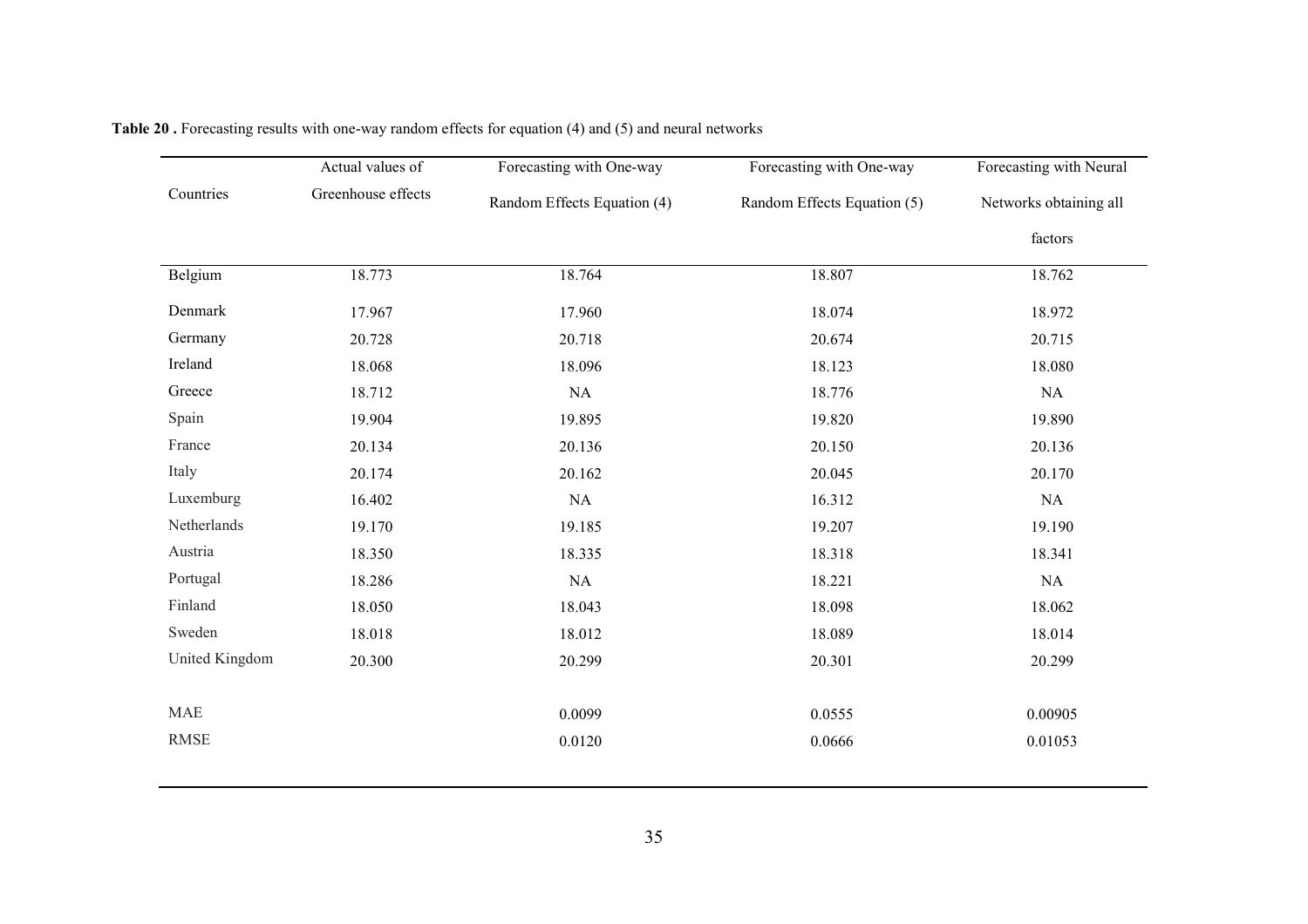|                | Actual values of      | Forecasting with VEqCM for   | Forecasting with VEqCM and          | Forecasting with VEqCM and   | Forecasting with VEqCM |
|----------------|-----------------------|------------------------------|-------------------------------------|------------------------------|------------------------|
| Countries      | Greenhouse<br>effects | Greenhouse effects in second | restrictions for Greenhouse effects | Neural VEqCM for             | and Neural VEqCM for   |
|                | in second             | differences                  | in second differences               | Greenhouse effects in second | Greenhouse effects in  |
|                | differences           |                              |                                     | differences                  | second differences     |
| Belgium        | 0.0009                | 0.0037                       | 0.0059                              | 0.0063                       | $-0.0030$              |
| Denmark        | 0.0835                | 0.0197                       | 0.0260                              | 0.0393                       | 0.0641                 |
| Germany        | 0.0024                | 0.0331                       | 0.0222                              | 0.0018                       | 0.0131                 |
| Ireland        | $-0.0007$             | $-0.0099$                    | $-0.0023$                           | 0.0192                       | $-0.0057$              |
| Greece         | $-0.0016$             | $-0.0048$                    | 0.0152                              | 0.0091                       | $-0.0126$              |
| Spain          | $-0.0380$             | $-0.0230$                    | $-0.0171$                           | $-0.0388$                    | $-0.0104$              |
| France         | $-0.0006$             | 0.0191                       | 0.0328                              | 0.0394                       | 0.0029                 |
| Italy          | $-0.0068$             | $-0.0308$                    | $-0.0255$                           | $-0.0074$                    | $-0.0045$              |
| Luxemburg      | $-0.1388$             | $-0.0476$                    | $-0.0467$                           | 0.1386                       | $-0.1389$              |
| Netherlands    | $-0.0065$             | 0.0101                       | 0.0091                              | $-0.0109$                    | 0.0003                 |
| Austria        | 0.0177                | $-0.0132$                    | $-0.0194$                           | 0.0155                       | $-0.0104$              |
| Portugal       | $-0.0239$             | $-0.0440$                    | 0.0400                              | $-0.0239$                    | $-0.0246$              |
| Finland        | 0.0486                | $-0.0078$                    | $-7.0419e-05$                       | 0.0160                       | 0.0522                 |
| Sweden         | 0.0147                | 0.0222                       | 0.0231                              | 0.0163                       | 0.0253                 |
| United Kingdom | 0.0020                | 0.0002                       | 0.0125                              | $-0.0053$                    | 0.0047                 |
|                |                       |                              |                                     |                              |                        |
| <b>MAE</b>     |                       | 0.0261                       | 0.0268                              | 0.0114                       | 0.0091                 |
| <b>RMSE</b>    |                       | 0.0360                       | 0.0354                              | 0.0186                       | 0.0126                 |

#### Table 21. Forecasting results with VEqCM and VEqCM with restrictions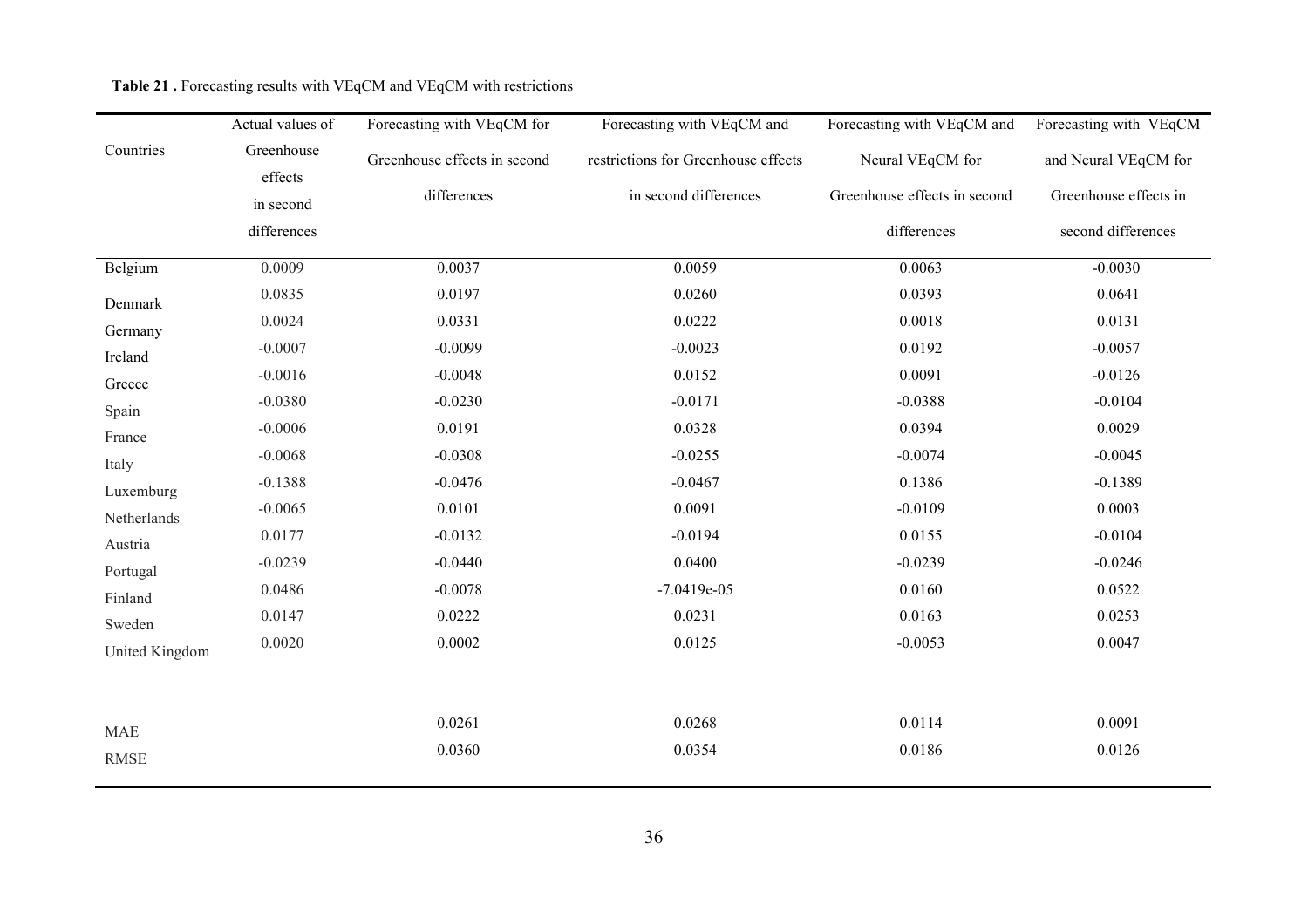## **Conclusion**

We examined the effects of some factors on greenhouse effects of the fifteen countries of European Union. We took factors, which concern not only gases, but also we took and economic variables, as the gross domestic production, consumption and others. Then we applied principal components analysis to decide which variables to obtain in our estimation. We saw that we preferred one-way random effects than the fixed, according to Hausman test. From the other side we estimated a panel model with ARCH effects and we show that there is heteroscedasticity, and specifically we preferred the ARCH(1) model. So it's not sufficient to estimate only panel data with fixed and random effects, because the possibility of heteroscedasticity presence is strong. Then we estimated a panel vector error-equilibrium correction model with restrictions and with not. We estimated also a panel neural network model obtaining all factors and we discussed the advantage of neural networks, that we can obtain all variables, against traditional statistics and econometric estimations, where we forced to reduce all variables to obtain the proper estimation. Finally we applied forecasting for one-way fixed effects, neural network model we propose in figure 1. VEgCM with restrictions and with not, as with feed-forward multilaver network. We saw that forecasting performance is much more better with neural networks in both neural models, than traditional econometric methods

## **References**

Baltagi B.H., 2001. Econometric Analysis of Panel Data, second Edition, Wiley, 12- 20, 31-38, 131-132

Breitung, J. 2000. The Local Power of Some Unit Root Tests for Panel Data, in Baltagi (ed.), Advances in Econometrics, Vol. 15: Nonstationary Panels, Panel Cointegration, and Dynamic Panels, Amsterdam: JAI Press, 161-178

Carslaw, K.S., Harrison R.G. and Kirkby J. 2002. Cosmic rays, clouds, and climate. Science, 298:  $1732 - 1737$ .